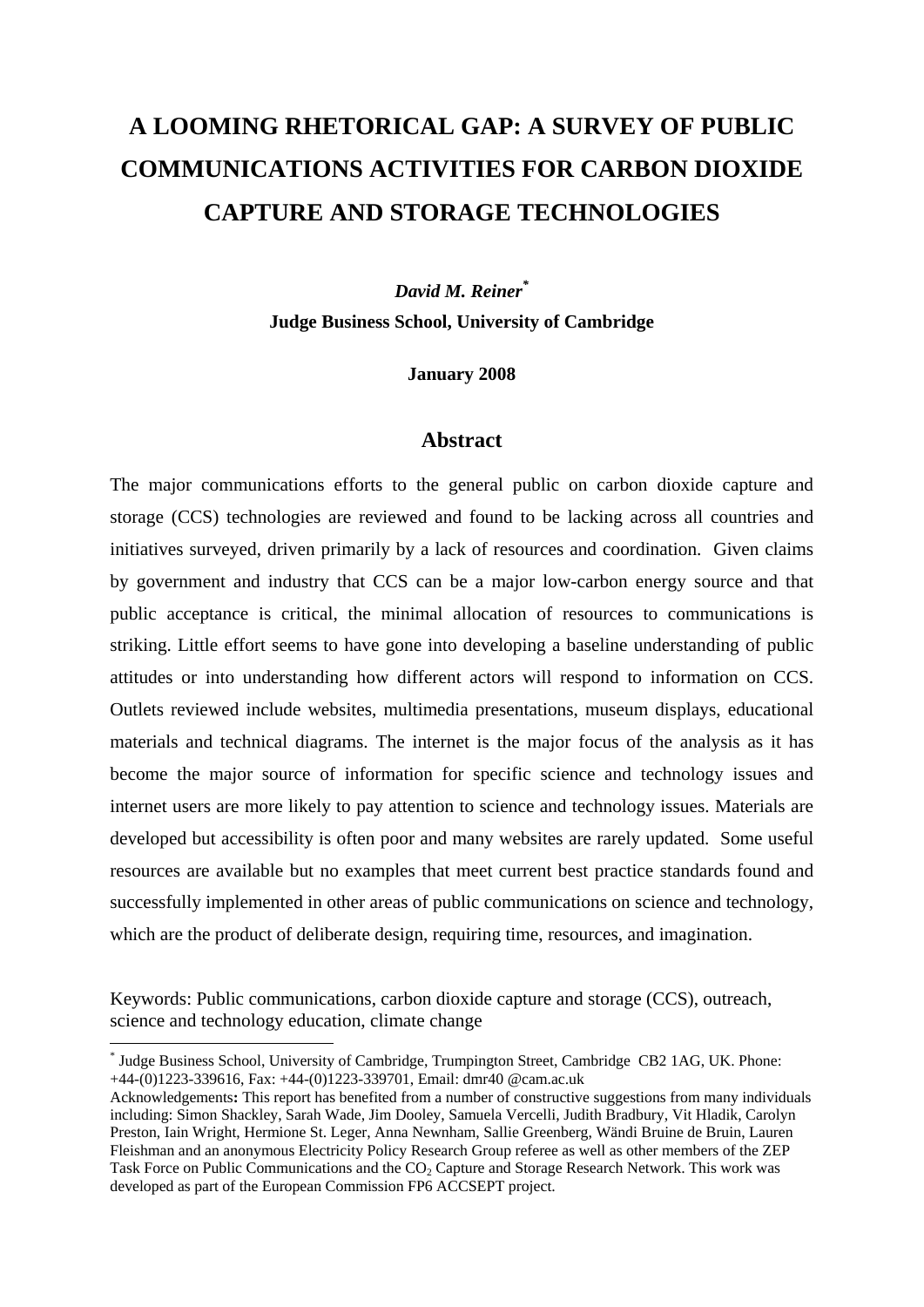# **1. Introduction**

What role should public communications play in the development and deployment of a new technology? Some advocates point to past controversies such as those over nuclear power and genetically modified (GM) foods and argue that there is a need to anticipate potential problems by monitoring public opinion, building trust and designing effective communications materials. Carbon dioxide capture and storage (CCS) is a relatively new concept, not only to virtually all of the general public but also to many of the key stakeholders that will be making decisions on siting and deployment. Capture technology requires detailed knowledge of engineering and storage requires familiarity with geology and both subjects lie outside of the domain of even those laypeople with good scientific and technological literacy. The concept of taking carbon dioxide and pumping it across great distance in pipelines and then storing it under the seabed or in geological reservoirs one or two kilometers underground draws comparisons to 'science fiction' (BBC News 2005) and the proposed scale of perhaps billions of tons being stored for many centuries creates further challenges for the lay public.

The most basic question that will be examined here is how, when and if information should be presented to the general public. One view of public engagement is primarily reactive, responsive to attacks or a crisis, but which does not draw attention to an issue by unnecessarily engaging the public. Another approach is proactive – taking action, developing materials and taking an expansive view of interested parties whether or not any obstacles ultimately arise. There are several potential problems with a proactive approach. One concern is that the public communications campaign itself will raise concerns that the technology is hazardous. Moreover, especially at the early stages of development, studying public perceptions and developing communications materials and engaging in outreach will divert (or be seen as diverting) resources needed for technology development. Others may feel that engagement is premature given the early stage of technological development. Finally, a critical question for public communications is determining whether the issue is primarily (or purely) of local interest, or whether it has broader political and public interest. As a largely unfamiliar concept, but one which fits into existing debates over energy and which may be subject to siting controversies, CCS can offer a useful case study in public communications over an emerging technology.

To begin, an analysis of the gaps in studies of public attitudes and in public communications efforts is presented, i.e., we seek to identify those areas that, relative to their importance, have been largely ignored or understudied. The analysis in Section 2 grows out of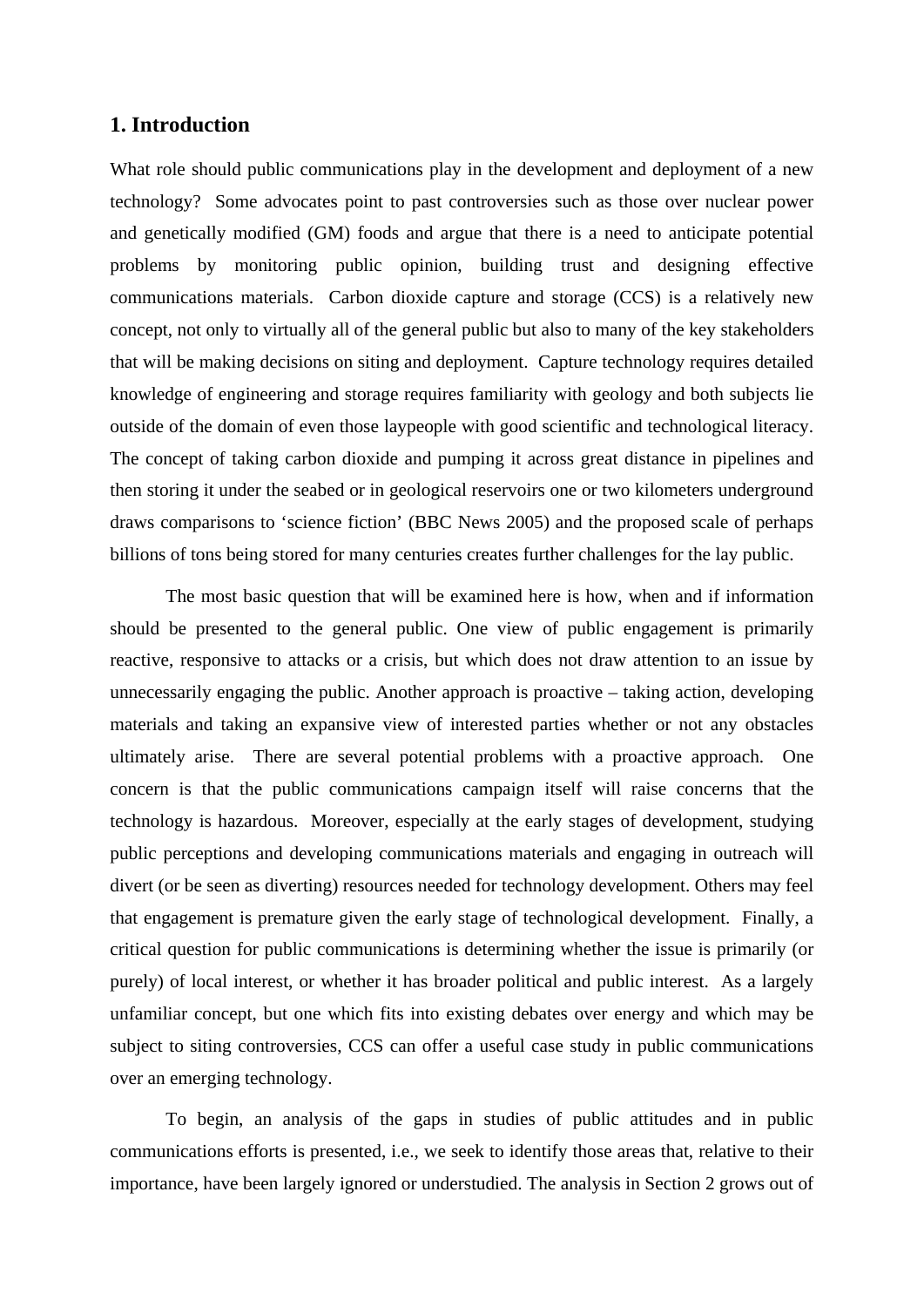a larger gap analysis conducted as part of the ACCSEPT project, a project funded by the European Commission's Sixth Framework Program (FP6), which also deals with the legal, regulatory, and economic acceptability of CCS technologies (de Coninck et al 2007).

As part of the wider analysis conducted under ACCSEPT, several gaps associated with the social and public sphere were identified. Key gaps identified include the need for:

- Better geographic coverage and time evolution of public attitudes;
- Interaction between awareness and perceptions of climate change and energy policy upon support for CCS;
- Studies of the effectiveness of different types of educational materials, methods of communication and messengers; and
- Case studies of public reaction to actual storage sites.

In this report a slightly updated assessment is offered, which identifies the main gaps, and then extends the analysis to cover some of the main challenges remaining to begin to bridge some of the gaps, in particular, the "communications" gap, namely the lack of educational materials, methods of communications and credible messengers. The view of the need for communications on CCS is widely accepted and its role in fostering public acceptance is well stated by van Alphen et al (2006), who describe the need for clear and understandable language on both climate change and CCS and argue that:

communication to society is a joint responsibility of all organizations involved… To create societal acceptance at large, open, clear, two-way and well-timed communication is needed, clearly putting CCS in the broader context of climate change and the range of possible solutions for a more sustainable future. A greater understanding of the urgency and severity of the climate change problem will make CCS more acceptable. (van Alphen et al 2006: 4378).

Our analysis of the current state of communications that follows is not, however, restricted to Europe and includes other major regions where, arguably, efforts at outreach and communications are, at least slightly, more advanced including Australia, Canada, and the United States. Section 3 discusses the broader context into which communications on CCS technologies fits, including the political environment and broader challenges of communicating science and technology. Then in Section 4 existing materials are reviewed in greater detail, focusing on websites, multimedia, museums, mapping and the use of geological diagrams in public communications. Then, after having conducted a comprehensive review (detailed in greater depth in Appendix 1), in Section 5 current practices in CCS are contrasted against a checklist of best practices in science and technology communications which finds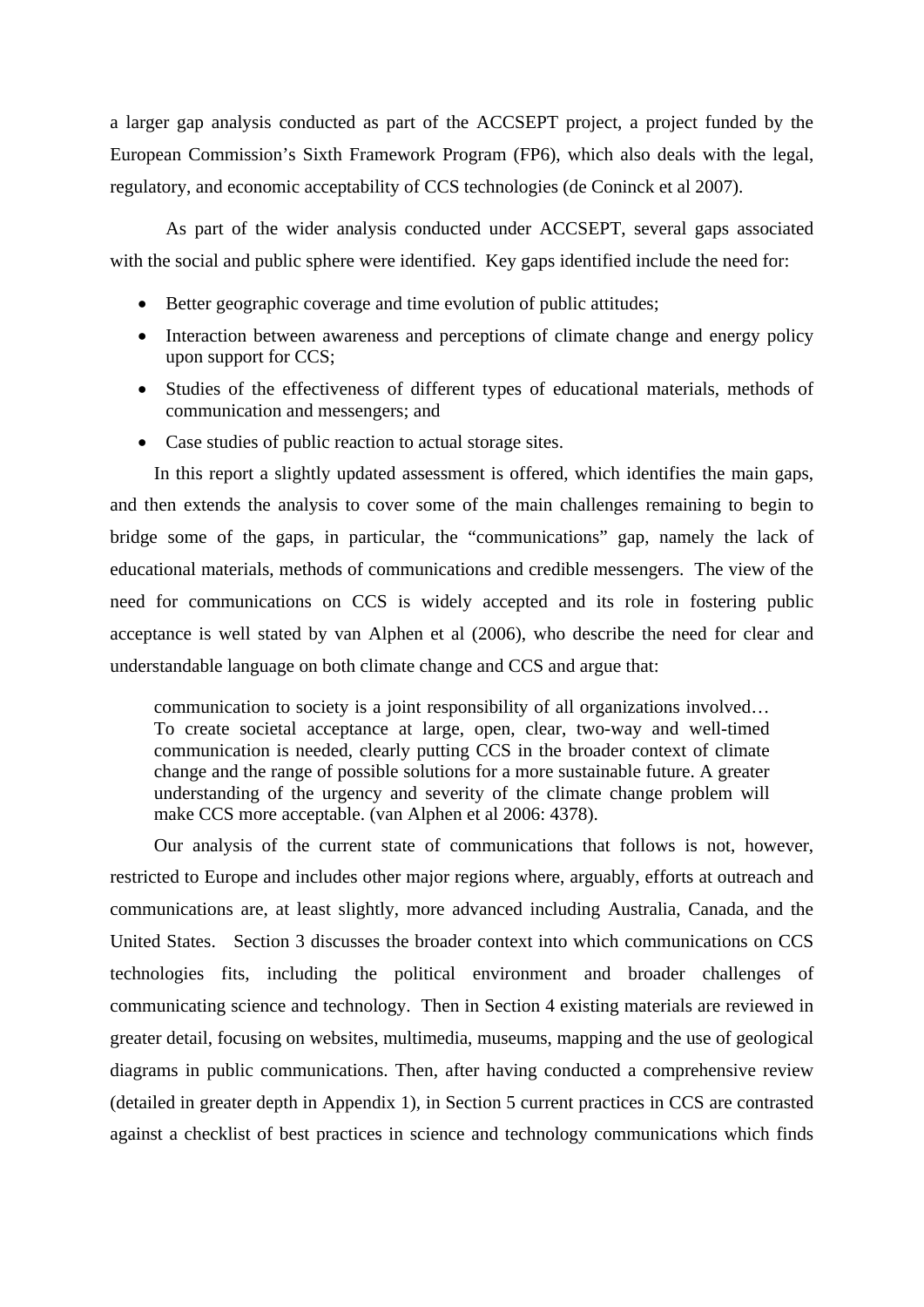the current situation badly wanting, other than in a few areas, most notably in the engagement of leading scientists in outreach.

# **2. Gap Analysis**

Despite the fact that some first studies have been done on public perceptions towards carbon dioxide capture and storage technologies, the lack of certainty concerning whether the general public would approve of CCS is still regarded as one of the major barriers to CCS deployment (CSLF 2006). Indeed, some in industry have referred to public acceptability as a "potential show stopper" (Hill, in HoC 2006). In part, this is because these studies all find quite low levels of awareness of CCS, which makes the situation inherently less stable than for other better-known low-carbon technologies such as nuclear power, wind turbines or solar panels.

Other critical questions that might be elucidated by studies of social acceptability include the identity of the messenger and the form of the message, i.e., who presents the case for CCS and how it is presented. To date, most of the outreach on CCS has been conducted by oil and gas firms, the electric power sector, academic and government scientists and to a lesser extent, government agencies and a small number of environmental groups (most notably Natural Resources Defense Council and the Clean Air Task Force in the US and the Bellona Foundation in Norway and the EU). Studies of credibility have found, however, that industry and government are precisely those least trusted by the general public (EC 2005a). Further, as ter Mors et al (2006) find for the specific case of CCS, untrustworthy sources actually undermine the position they advanced. Those considered most trusted are environmental groups and independent scientists. As described in Section 3.2, NGOs have not adopted an overtly hostile stand to CCS in principle, but they still have been skeptical overall and have largely been reluctant to take a stance to actively promote the technology, expecting that those seen to benefit from the technology, namely the energy industries, take the lead. Independent scientists by contrast, notably geologists working for national geological surveys, have been quite visible proponents and as discussed in Section 5, are one of the few examples where best practices in science and technology communications are being employed.

Section 3 describe how the most common source of information for the lay public on general questions of energy and environment are the news media, most importantly television, whereas on specific science and technology questions, it is the internet, which has become the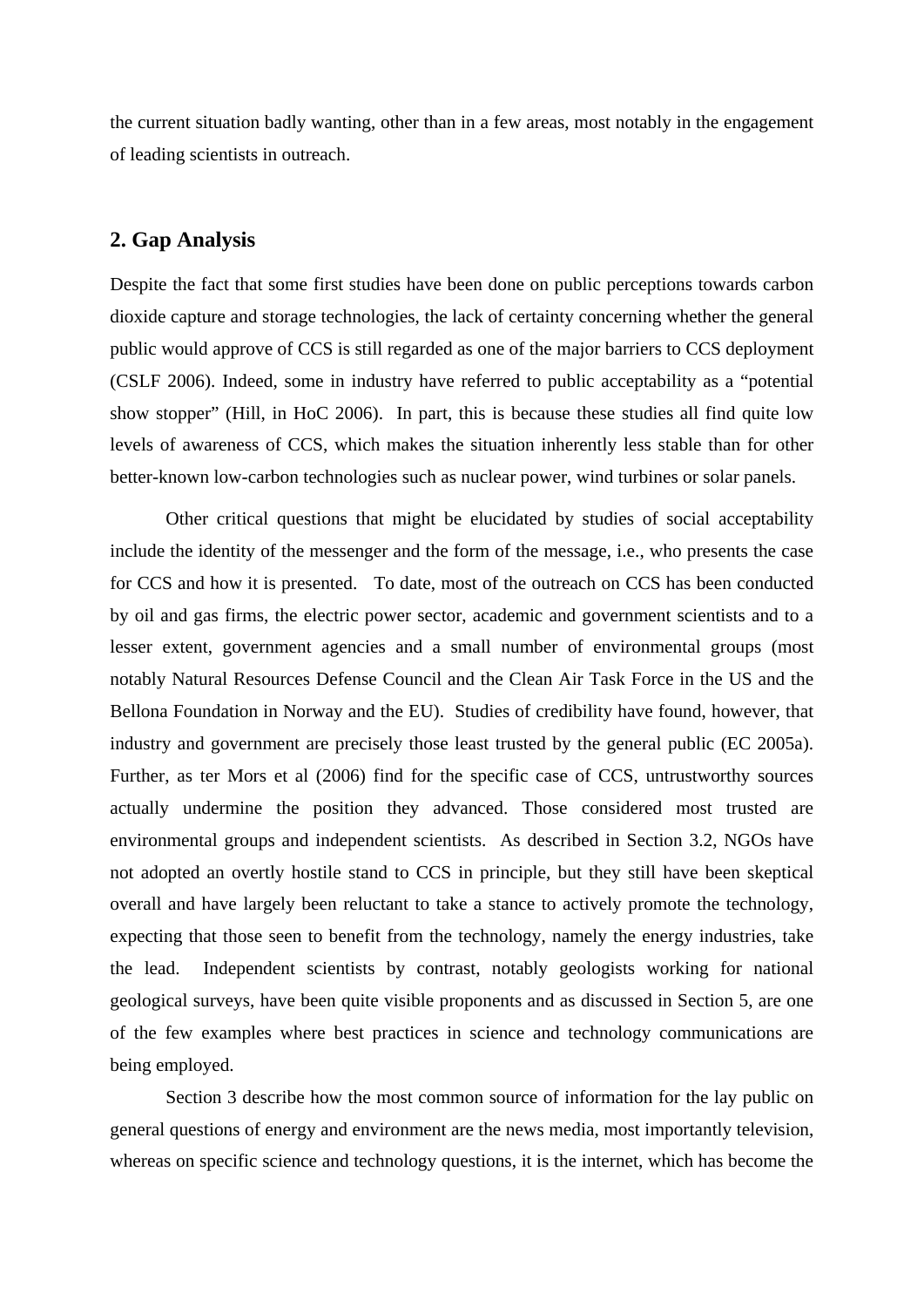primary source of information in both the United States and Europe (NSB 2004: 7-5). Although television is the most trusted source of information on science (EC 2007b), there have been no studies of television coverage of CCS. We focus here primarily on the internet since it allows for the widest ranging coverage in both geographic scope and availability of accessible materials.

Local and national environmental groups constitute an important shaping influence upon public opinion, particularly at a stage where the public itself lacks information. Hence, engaging stakeholders in a discussion of CCS is an important element in any effort to determine social acceptability. There have been some efforts by governments and industries to engage with key stakeholders, but such efforts are not always appreciated. In testimony before the CCS Inquiry of the House of Commons Committee on Science and Technology, NGOs in the UK were critical of existing government and industry efforts (HoC 2006, 42).

On the monitoring of public opinion, there are several basic approaches: (1) small focus groups of perhaps a dozen citizens, (2) case studies of local populations in the vicinity of planned CCS activities, for example those living around a storage site or  $CO<sub>2</sub>$  pipeline or (3) public opinion surveys of attitudes towards CCS and climate change more generally. All are needed, and various have been employed in different contexts, but to date, there are no instances of either a comprehensive assessment having been taken in any one country at a fixed point in time or the development of a time series for any single approach.

The focus group can offer the richest responses because participants will spend many hours learning about the subject and will begin to develop informed opinions on the subject. Of course, it is easy to question the relevance of such an approach since citizens will rarely, if ever, become well informed on a technical subject such as carbon dioxide capture and storage. Opinions will instead be based on cursory knowledge of the subject that will compete with many other issues for a layperson's attention.

A case study can offer a detailed analysis of local concerns and can provide rich, usually qualitative, data. The dangers are that any local populace will be suspicious of siting a "waste" facility and that there is an inherent selection bias in such surveys since it is often the most strident voices that will be forthcoming and the boundaries of the local community itself is a question of debate. Even further removed is a representative population sample used in public opinion polling. A survey of the general public will suffer less from the selection and information biases described earlier, but the low level of awareness makes it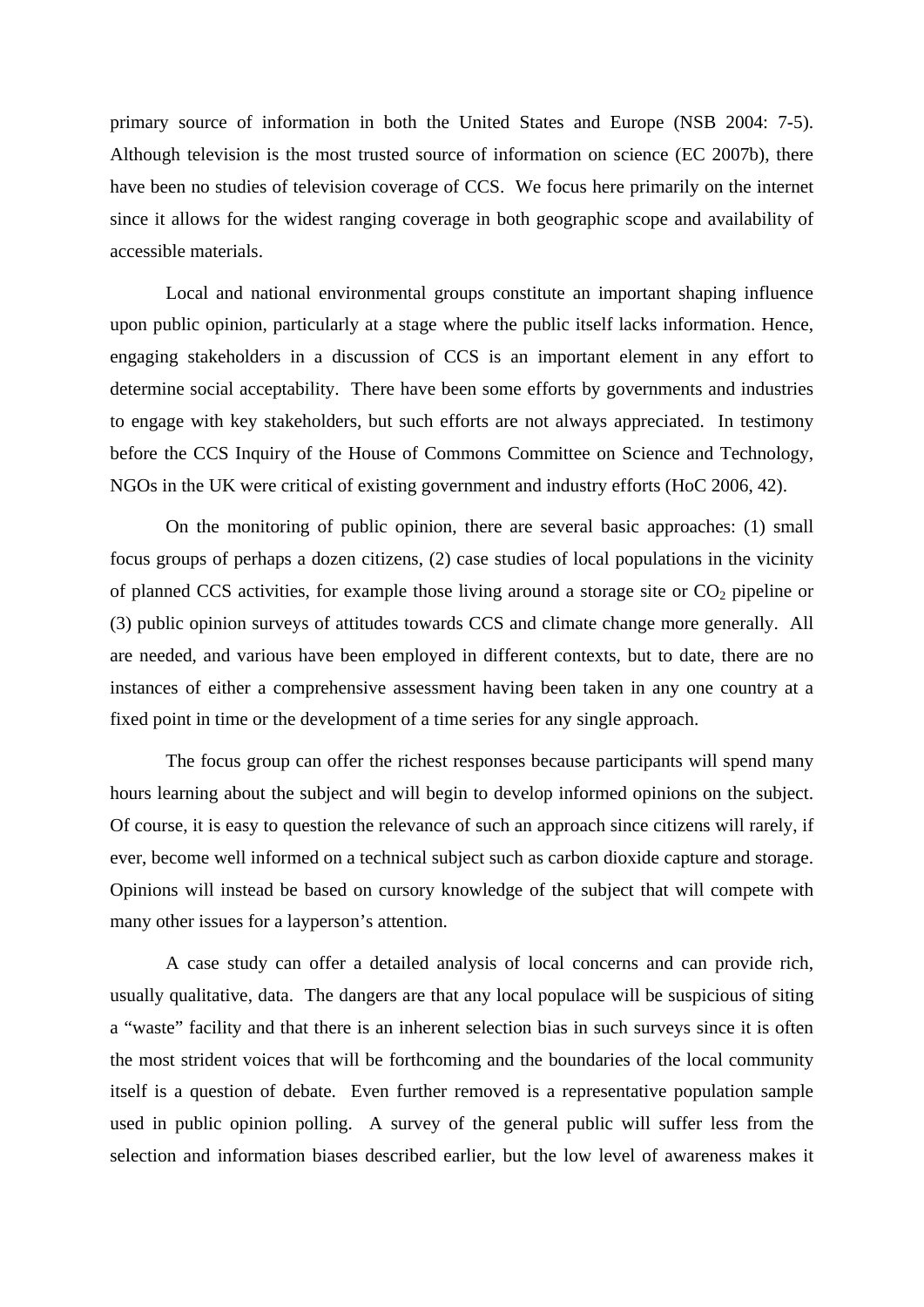difficult to ask respondents anything other than the most basic questions regarding CCS, energy technologies and climate change more broadly. In many cases, respondents will offer nothing more than "pseudo-opinions" (de Best-Waldhober and Daamen 2006) or will hold views that are clearly based on incorrect information (Reiner et al 2006).

Although firms developing CCS projects have, no doubt, used focus groups, Shackley and Gough (2004) conducted one of the few focus groups on CCS that is publicly available. Participants discussed the issues surrounding CCS both before and after they had been exposed to detailed information and discussions with experts such as those of geologists from the British Geological Survey. Attitudes were generally found to be more favorable to CCS with exposure to additional information.

Many of the early studies conducted were non-representative of the population at large (e.g. de Coninck and Huijts (2004) study of residents of an area with gas storage, the Shackley, McLachlan, and Gough (2005) survey of some 200 respondents at Liverpool Airport and the Palmgren et al (2004) convenience sample of 126 in Pittsburgh), but they still provide valuable insights into the design of questionnaires aimed at the lay public and identify a number of important concerns. Perhaps even more meaningful would be surveys which are representative of the population of a town or a city where a CCS project was being planned such as Ketzin in Germany or Lacq in France, but too date there have only been media coverage (Kanter 2007), rather than more detailed analysis. There has been some effort at outreach by the companies involved (Vattenfall and Total respectively) and by some independent organizations (such as CIRED in France), but there still has not been any detailed assessment by independent analysts. *Aside from independent qualitative studies in different nations, a necessary first step, it is important to understand cultural and cross-national differences by carrying out identical studies in several different countries.*

Huijts, Midden, and Meijnders (2007) offer one of the few case studies of the attitudes of local residents (n=103) in the vicinity of a potential storage site for carbon dioxide. They found that public attitudes towards CCS in general were slightly positive, but attitudes towards storage nearby were slightly negative. In spite of having little knowledge about  $CO<sub>2</sub>$ storage, the lay public showed little desire to learn more. Therefore it is not surprising that trust in those providing information was seen as particularly important. NGOs were found to be trusted most, and industry least by the general public. Trust in different actors appeared to depend on perceived competence and intentions. Moreover, previous experience with the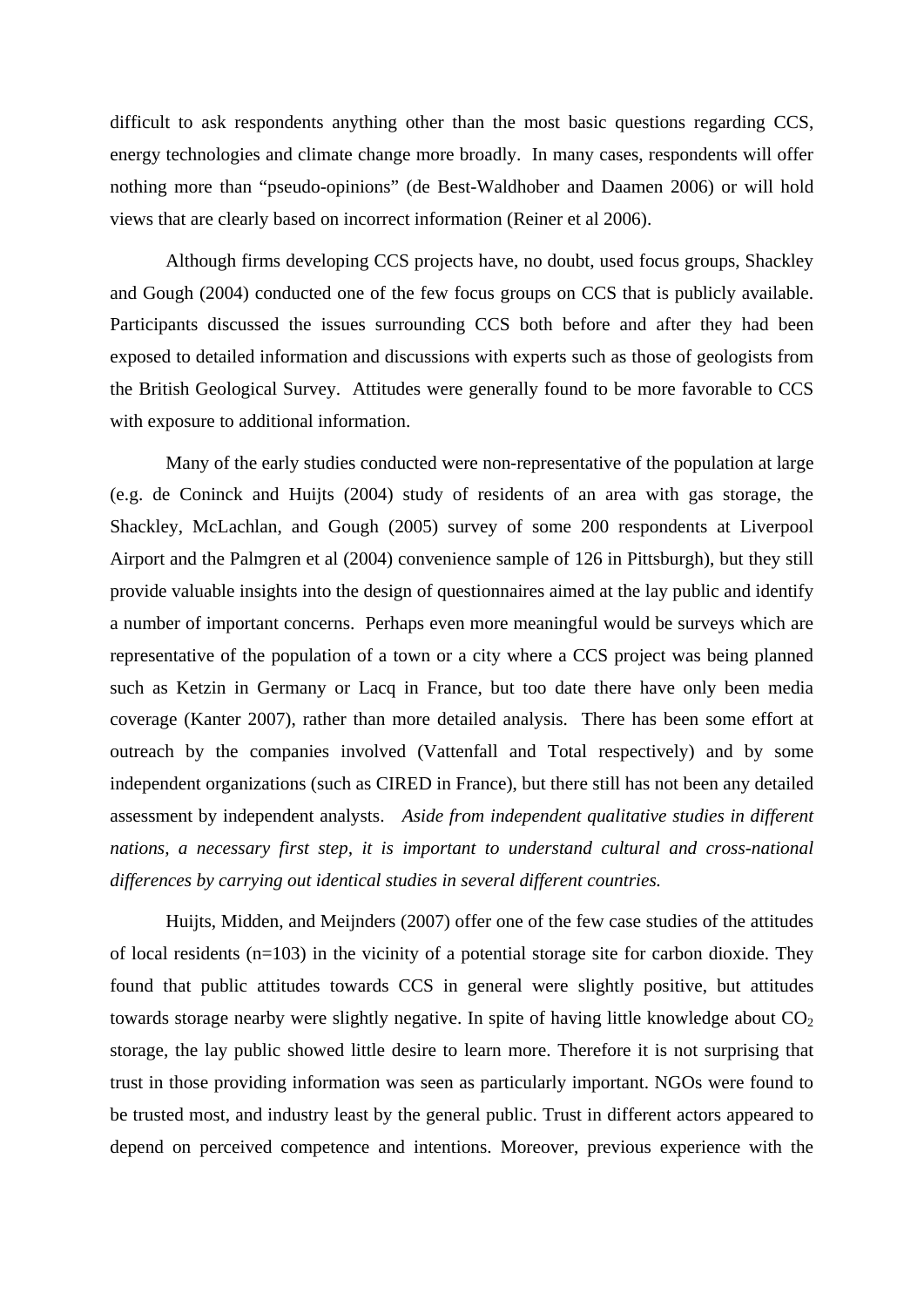organizations or actors involved, concerns over accountability and openness can also play important roles in shaping trust (see generally, Lofstedt and Cvetkovich 1999).

With regard to public opinion polls, one obvious gap is the lack of geographical coverage beyond the small handful of nationally representative opinion surveys. Even in those few countries where studies have been carried out, the earliest surveys only date to 2003. Given the lack of popular awareness, it has been deemed essential to monitor the time evolution of public attitudes in response to ongoing developments (ZEP 2006). One might expect that given the early stage in the development of CCS that there is considerable scope for public awareness to grow and for attitudes to shift.

The first representative national surveys were conducted in the US, Japan, UK and Sweden by the University of Cambridge, Chalmers University of Technology and the Massachusetts Institute of Technology (Reiner et al. 2006). The surveys sought to identify basic levels of awareness and understanding of CCS technologies and place it in the broader context of energy and climate change policy. More recently there have been surveys completed in Spain by Ciemat (Solà, Sala and Oltra 2007) and in Australia by CSIRO (Ashworth et al 2007) based on the same questionnaire.

Independently, other public opinion surveys in Canada, France, and the Netherlands have also been conducted which are noteworthy for their differences. The Canadian study (Sharp 2004) tried to develop the term "geological disposal of carbon" (GDC) which was felt to convey a more easily accessible term. The French study (Ha-Duong and Campos 2007) explicitly examines the use of language, particularly comparing the use of the term "stockage" instead of "sequestration" to describe storage. 'Carbon dioxide capture and sequestration' is also the more common term used in the United States, which poses a challenge to basic comprehension, but also because both terrestrial sequestration (i.e., aforestation or reforestation) and geological sequestration are grouped together. This need to address two quite disparate issues at the same time also arises from the nature of the DOE regional partnerships, many of which group the two approaches together.

The surveys commissioned to date have been largely funded by academic institutions, with no resources earmarked to carrying out more comprehensive and/or more regular surveys by any of the proponents of action. The effort to survey public opinion has been wholly opportunistic and uncoordinated at cross-national (e.g., European or OECD) level. Only recently has the Eurobarometer asked the first basic question on public awareness of CCS at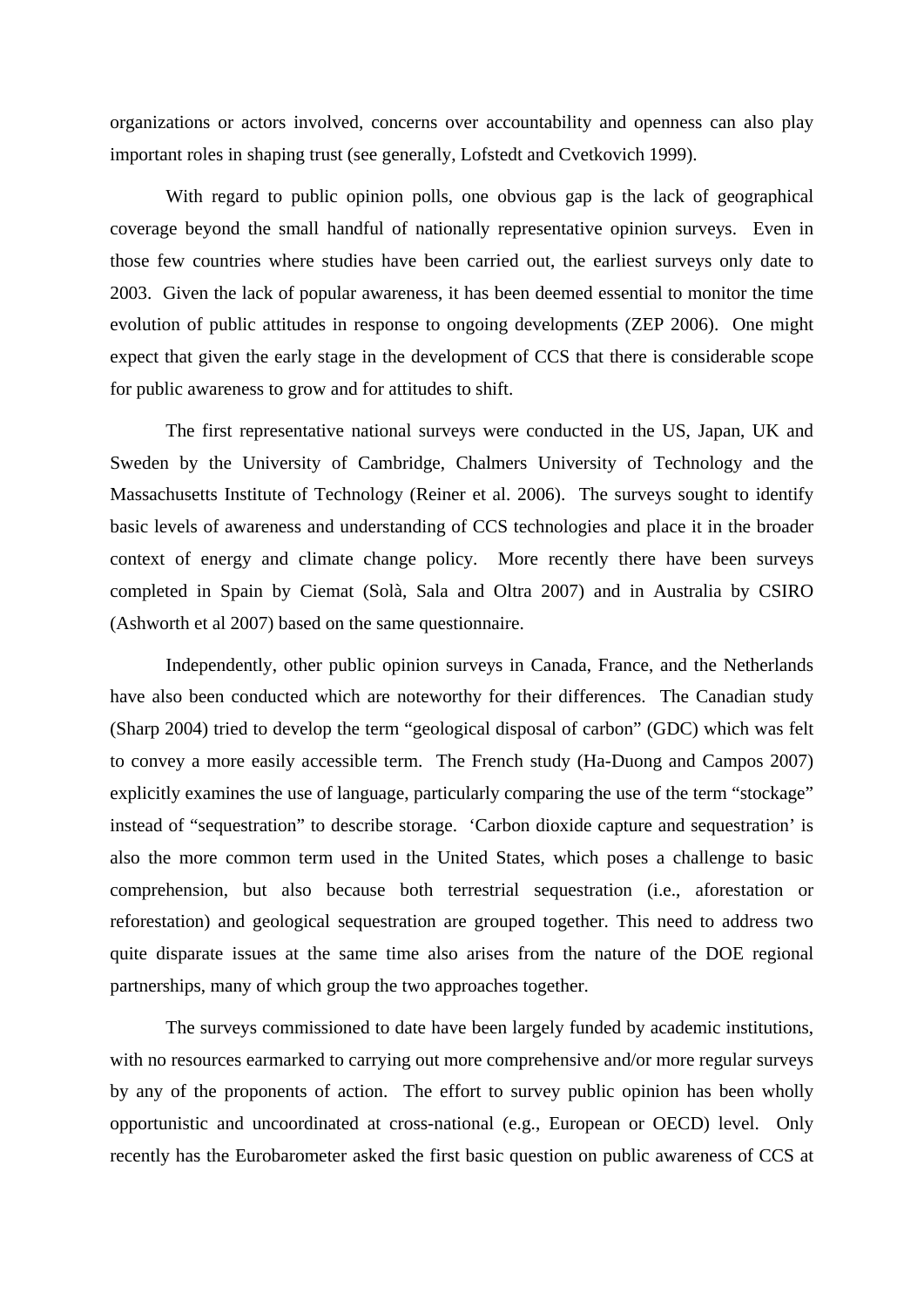the EU level (Table 1). There has been little effort to focus, for example, on either major countries such as Italy or Poland or on conducting serious academic case studies of new projects such as those of Ketzin in Germany or Lacq in France.

|                     | Nuclear<br>fusion | <b>CCS</b> | Hydrogen<br>energy $\&$<br>cars (H2) | Fuel<br>cells | Geo-<br>thermal<br>energy | Ocean<br>energy<br>(tidal/<br>wave/<br>marine) | <b>ITER</b>      | 4 <sup>th</sup><br>gen-<br>eration<br>nuclear<br>reactors | <b>Clean</b><br>Coal | Nega-<br>watt &<br>Sustain-<br>able<br>decrease | None<br>of these |
|---------------------|-------------------|------------|--------------------------------------|---------------|---------------------------|------------------------------------------------|------------------|-----------------------------------------------------------|----------------------|-------------------------------------------------|------------------|
| EU-<br>25           | 58%               | 21%        | 53%                                  | 41%           | 44%                       | 43%                                            | 9%               | 31%                                                       | 24%                  | 7%                                              | 19%              |
| BE                  | 68%               | 28%        | 68%                                  | 41%           | 29%                       | 38%                                            | 3%               | 29%                                                       | 25%                  | 6%                                              | 13%              |
| $\operatorname{CZ}$ | 39%               | 16%        | 55%                                  | 51%           | 33%                       | 42%                                            | 5%               | 18%                                                       | 22%                  | 8%                                              | 21%              |
| DK                  | 72%               | 32%        | 88%                                  | 62%           | 35%                       | $80\%$                                         | 1%               | 30%                                                       | 15%                  | 7%                                              | 3%               |
| $D-W$               | 71%               | 32%        | 67%                                  | 68%           | 77%                       | 49%                                            | 14%              | 44%                                                       | 13%                  | 12%                                             | 8%               |
| DE                  | 71%               | 33%        | 66%                                  | 68%           | 78%                       | 49%                                            | 14%              | 44%                                                       | 13%                  | 11%                                             | 7%               |
| $D-E$               | 74%               | 35%        | 61%                                  | 67%           | 85%                       | 50%                                            | 14%              | 43%                                                       | 14%                  | 10%                                             | 4%               |
| EE                  | 30%               | 15%        | 36%                                  | 38%           | 19%                       | 28%                                            | 2%               | 33%                                                       | 16%                  | 5%                                              | 36%              |
| EL                  | 32%               | 17%        | 38%                                  | 14%           | 37%                       | 24%                                            | 14%              | 37%                                                       | 34%                  | 6%                                              | 37%              |
| ES                  | 47%               | 15%        | 43%                                  | 23%           | 24%                       | 27%                                            | 4%               | 17%                                                       | 19%                  | 3%                                              | 38%              |
| <b>FR</b>           | 69%               | 30%        | 66%                                  | 58%           | 65%                       | 59%                                            | 23%              | 49%                                                       | 22%                  | 8%                                              | 9%               |
| IE                  | 45%               | 10%        | 34%                                  | 21%           | 17%                       | 38%                                            | 3%               | 15%                                                       | 41%                  | 3%                                              | 27%              |
| IT                  | 47%               | 9%         | 40%                                  | 16%           | 29%                       | 24%                                            | 1%               | 21%                                                       | 17%                  | 2%                                              | 29%              |
| <b>CY</b>           | 20%               | 9%         | 43%                                  | 14%           | 23%                       | 29%                                            | 10%              | 24%                                                       | 20%                  | 4%                                              | 40%              |
| LV                  | 38%               | 12%        | 35%                                  | 16%           | 17%                       | 32%                                            | 8%               | 25%                                                       | 18%                  | 3%                                              | 29%              |
| LT                  | 37%               | 11%        | 28%                                  | 32%           | 21%                       | 29%                                            | $1\%$            | 22%                                                       | 9%                   | 2%                                              | 35%              |
| LU                  | 66%               | 32%        | 76%                                  | 58%           | 42%                       | 50%                                            | 3%               | 40%                                                       | 31%                  | 10%                                             | 9%               |
| HU                  | 30%               | 15%        | 34%                                  | 20%           | 34%                       | 30%                                            | $\overline{I\%}$ | 17%                                                       | 22%                  | 3%                                              | 39%              |
| MT                  | 46%               | 22%        | 40%                                  | 26%           | 19%                       | 33%                                            | 3%               | 19%                                                       | 33%                  | 12%                                             | 34%              |
| <b>NL</b>           | 86%               | 45%        | 80%                                  | 48%           | 29%                       | 53%                                            | 3%               | 29%                                                       | 33%                  | 13%                                             | 5%               |
| AT                  | 31%               | 9%         | 38%                                  | 34%           | 32%                       | 25%                                            | 32%              | 31%                                                       | 24%                  | 4%                                              | 30%              |
| PL                  | 40%               | 12%        | 36%                                  | 24%           | 30%                       | 26%                                            | 10%              | 28%                                                       | 42%                  | 10%                                             | 23%              |
| PT                  | 46%               | 20%        | 34%                                  | 32%           | 31%                       | 44%                                            | 4%               | 18%                                                       | 33%                  | 4%                                              | 29%              |
| SI                  | 39%               | 18%        | 52%                                  | 27%           | 34%                       | 43%                                            | 13%              | 28%                                                       | 28%                  | 14%                                             | 25%              |
| SK                  | 30%               | 9%         | 39%                                  | 36%           | 35%                       | 26%                                            | 3%               | 17%                                                       | 24%                  | 9%                                              | 28%              |
| FI                  | 69%               | 33%        | 62%                                  | 44%           | 86%                       | 48%                                            | 16%              | 26%                                                       | 49%                  | 11%                                             | 3%               |
| <b>SE</b>           | 99%               | 20%        | 70%                                  | 65%           | 32%                       | 76%                                            | 31%              | 26%                                                       | 26%                  | 15%                                             | $0\%$            |
| UK                  | 68%               | 17%        | 54%                                  | 44%           | 36%                       | 62%                                            | 2%               | 30%                                                       | 31%                  | 4%                                              | 15%              |

#### **Table 1. Awareness of Energy Technologies across EU-25**

(Question QD3: In the context of energy production, which, if any, of the following have you heard of?) Source: European Commission (2007), p 13.

The most comprehensive national effort to create a comprehensive national research effort has been that of the CATO project in the Netherlands, measured in terms of funding (€6m), level of effort and coordination. There have also been significantly smaller efforts to integrate across disciplines in other countries such as the UK through the UK Carbon Capture and Storage Consortium (UKCCSC) and in Germany through a project coordinated by Forschungszentrum Jülich, Fraunhofer Institute ISI and the Wuppertal Institute.

Around the world, different groups such as the  $CO<sub>2</sub>$  Capture Project (CCP), Carbon Sequestration Leadership Forum (CSLF), United Nations Environment Programme (UNEP),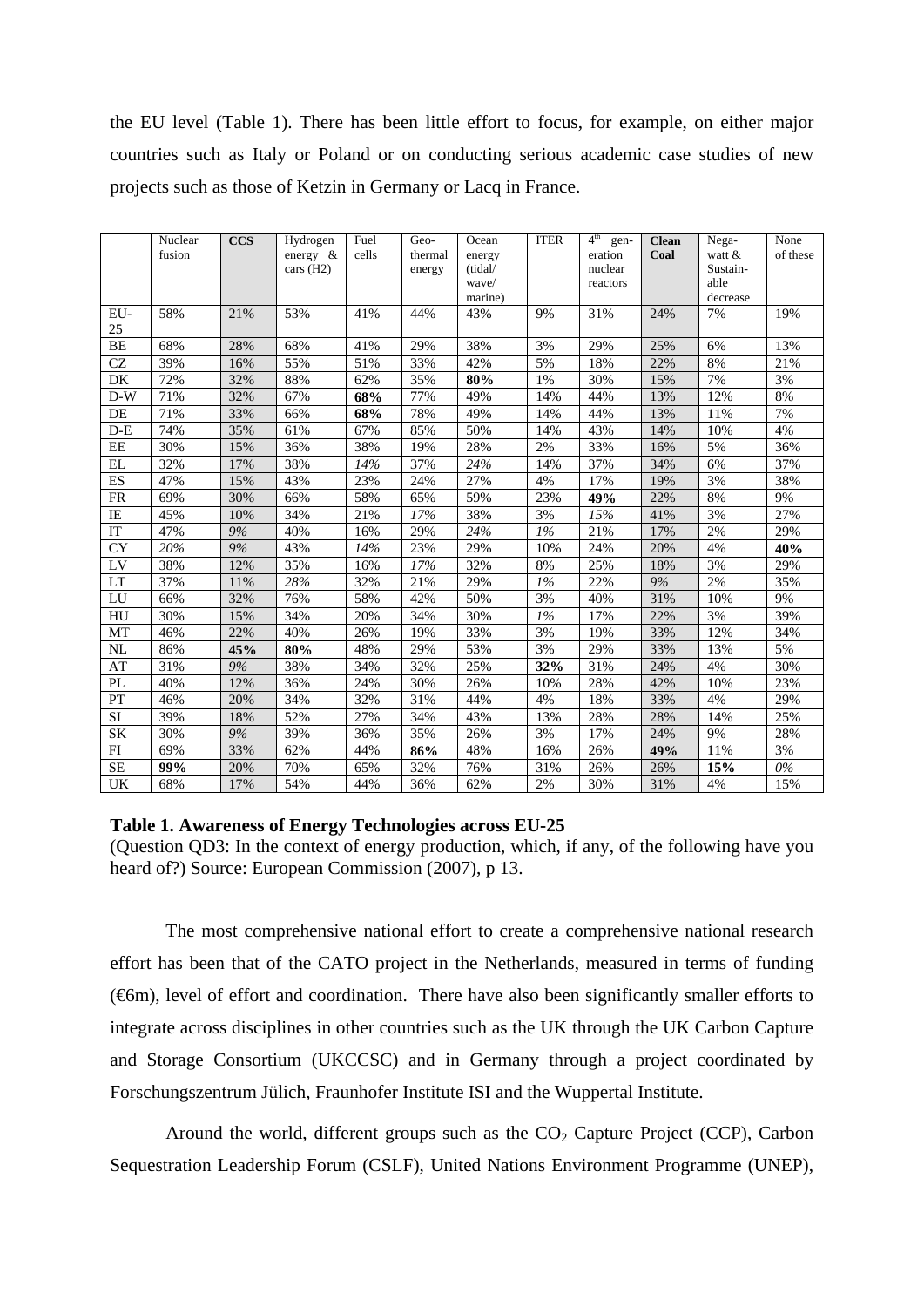Intergovernmental Panel on Climate Change (IPCC) and various national governments and multinational firms have put together a range of different types of educational materials and methods of communication, and many more are examining the possibility of developing such materials. There has been incidental consultation across projects, but no sustained effort to coordinate these many different activities, nor are existing materials often put to good use. *To date, education and dissemination activities have all been carried out independently and there have been no studies of the effectiveness of different forms of educational materials.*

A number of firms including Statoil, Vattenfall, BP, Total and other firms have engaged in project development, development of promotional materials and community outreach as part of their current or planned projects. Although there may have been some internal corporate efforts to assess these projects, *no published case studies have been found of attitudes towards these first novel projects including the response of the community as well as coverage by local, national and international media.*

The eventual acceptance of CCS as part of a portfolio of options would logically seem to depend on the awareness and perceptions of CCS as well as the perceived urgency and challenge of addressing climate change more broadly. Unlike other measures such as energy efficiency or renewables, which might have other sources of support, CCS is entirely linked to climate change. Assuming tough carbon constraints, then the critical question is how CCS is perceived in comparison with other low and zero-carbon technologies such as renewables, nuclear power, and to some extent, natural gas. An additional consideration would be fuel poverty and equity – if electricity prices go up, how are the fuel poor to be protected? CCS will therefore be affected by the level of concern over energy security, climate change and price and its relation to other generation technologies, but *there have been few widely accessible studies of how CCS fits within the broader energy, environmental, economic and security context.* 

There are a wide range of siting problems that firms or governments encounter when trying to site a new facility ranging from a high-level nuclear waste storage facility and incinerators to wind turbines, solid waste facilities and new factories. There has been no work to determine whether CCS is perceived as an industrial process or waste and thus a largely local issue or as a decision that draws broader national level attention akin to the case of nuclear power. Huijts and de Coninck (2004) have put forward the concept of NUMBY or "not under my backyard" to reflect the potential anti-siting attitude of many local residents opposed to a CCS project, especially the storage component. There are, of course, local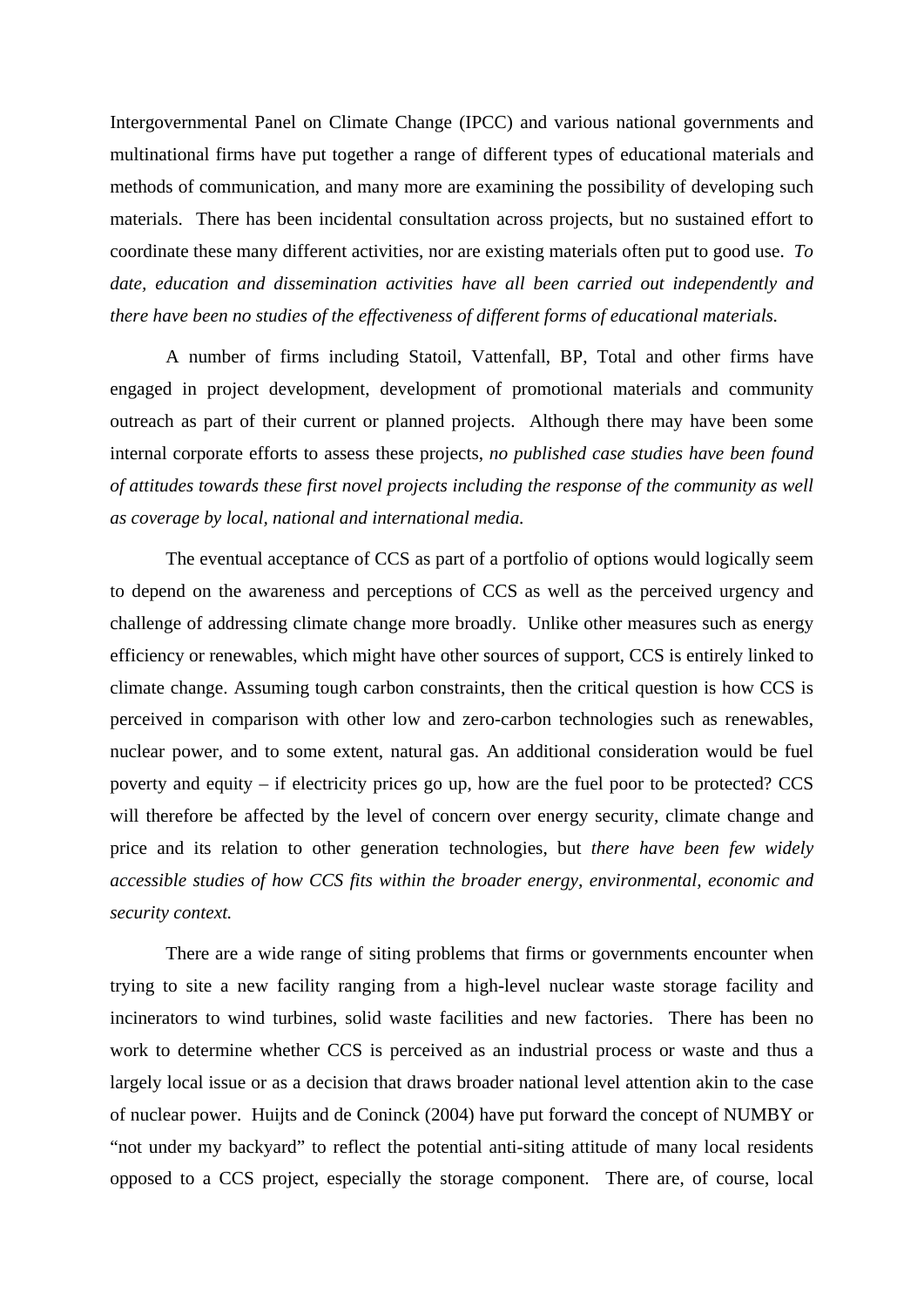benefits from CCS projects which will dampen opposition, but most of the disputes over siting would concern storage and transport, which have relatively few local benefits as compared with a new power station. Since the benefits of  $CO<sub>2</sub>$  storage or transport accrue primarily globally but the costs, however slight they might be, are imposed on the local community, there will be understandable concern about even low-level risks and the impacts on property prices in the vicinity.

Determining where on the spectrum of siting of different types of facilities CCS falls would require greater public familiarity with the technology and so should be studied as part of the first projects. For some projects, where storage is offshore, it is likely that  $CO<sub>2</sub>$ pipelines may elicit the greatest concern, whereas for onshore storage, it may be the storage site itself that emerges as the focal point for opposition. Indeed, *there is little clarity as to even which stage of the process (capture, or more likely, transport or storage) is likely to elicit greater opposition and what could explain the sources of that opposition.*

Apart from siting issues associated with storage and transport, the broadest implications of CCS might well be the impact that CCS will have on electricity prices. Recent Eurobarometer studies (EC 2006, EC 2007a) have found relatively low willingness to pay for renewable energy – roughly half of Europeans did not want to pay anything additional for renewables in spite of its popularity. If CCS is perceived as being responsible for rising consumer electricity bills, then one might expect that CCS will be perceived more negatively (which is equally true for other low-carbon technologies that drive up electricity prices).

Another serious gap is the lack of information regarding CCS in many languages. The Summary for Policy Makers of the IPCC Special Report on Carbon dioxide Capture and Storage was translated into the major languages of the United Nations (i.e., French, Spanish, Russian, Chinese and Arabic). In addition, there are several sources of more popular information on CCS including various industry consortia and governmental organizations including the United Nations Environment Program (UNEP), the Carbon Sequestration Leadership Forum (CSLF), International Petroleum Industry Environmental Conservation Association (IPIECA) and the  $CO<sub>2</sub>$  Capture Project (CCP). Specific projects in individual countries such as Germany and France have begun to see the development of materials in those languages.

In spite of the small fraction of fossil energy in France's electricity sector, French is the only language besides English where it could be said that there exists a number of high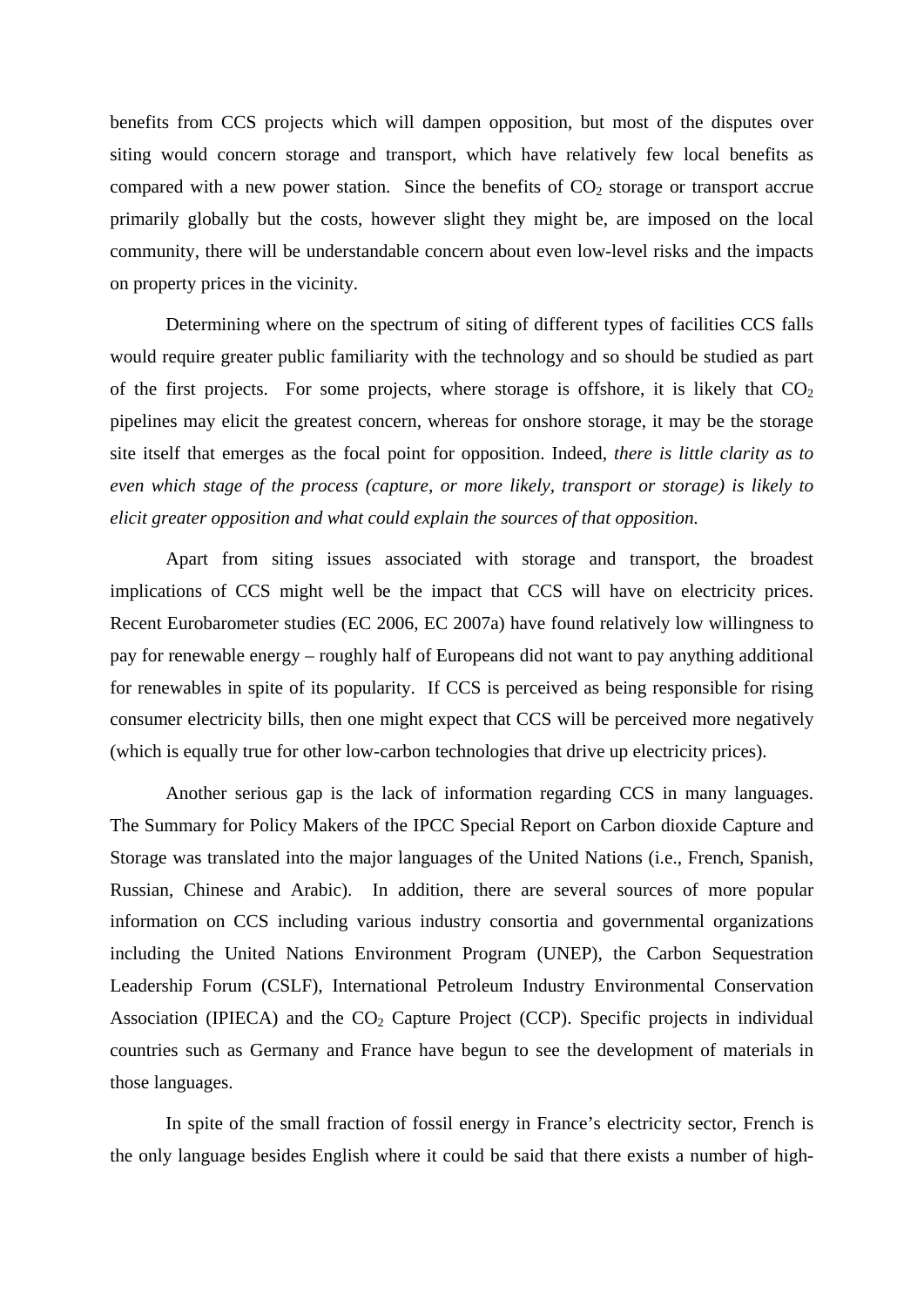quality communication outlets and many of them, such as the BRGM and Club  $CO<sub>2</sub>$  sites, are among the most professional. In terms of the number of high-quality sites, one might even make a case that the average French speaker is more likely to come across accessible information than a native English speaker. As discussed in Section 4.1, although only recently launched, IZ Klima, a new German site, is one of the better sites reviewed.

To increase access to the ACCSEPT stakeholder survey, CCS fact sheets were translated into 16 European languages with the support of Shell International. CO2-Net East has taken the fact sheets in Eastern European languages and is utilizing them for its own purpose and is also translating other material into their own languages (see Appendix). Nevertheless, information in major languages such as German, Italian, Spanish and Polish is relatively scant. *Virtually all the public communications material related to CCS has been developed in English and the first materials are only slowly being developed or translated into other key languages.*

A more basic question is whether public perception itself is relevant to the development of CCS. There is evidence that some NGOs, for example, do not believe that the public has a well-articulated view or that the organization that could influence the technology development process (Shackley & McLachlan 2006). *The relationship between public acceptability and adoption of a technology by the political process has not been adequately explored.* 

Although research into public perception does not by itself enhance social acceptance it does serve as an important first step towards understanding potential concerns of members of the public and other interested parties. Studies of public perception can also provide insight in the strategies that can best be followed to design risk assessment and regulatory schemes, which are more likely to build trust and acceptance. Given the absence of adequate study it should not be surprising, but *there is no mechanism by which studies of public acceptability might inform regulatory design.*

# **3. Moving from Public Perception to Implementation**

CCS is hardly the first new technology to be evaluated. There is much to be learned from the wealth of experience in other fields such as with genetically modified (GM) foods (Bernauer et al 2004), and nanotechnology (Doubleday. forthcoming). The institutional innovations in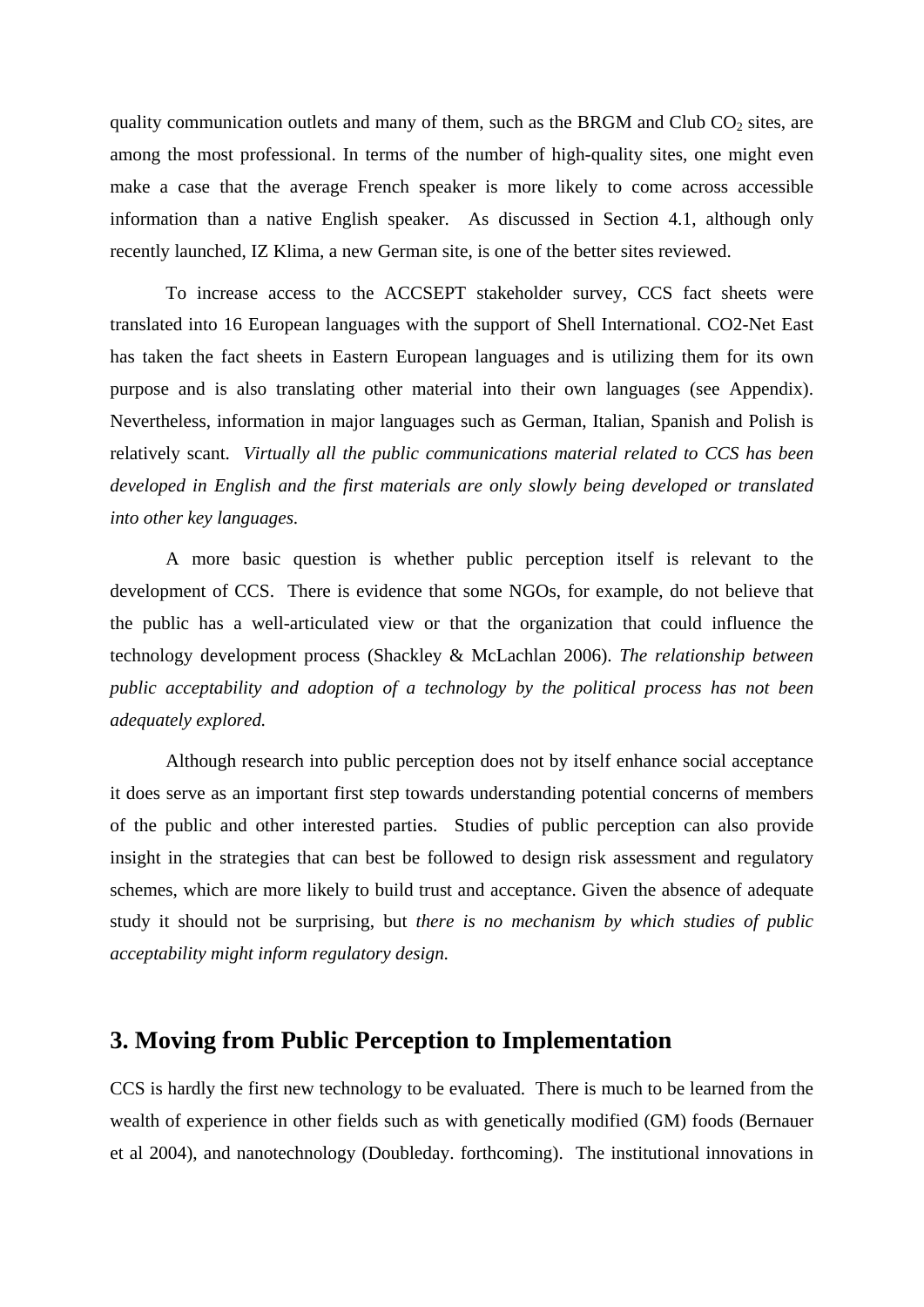biotech field seem to be the most interesting analogs, but were stimulated by a determined opposition. What is not clear is whether such 'radical' approaches would be adopted without a groundswell of public protest.

 Based on this analysis, several social field issues emerge as major gaps that need to be addressed and which are currently lacking:

- Better geographic coverage and time evolution of public attitudes;
- Interaction between awareness and perceptions of climate change and energy policy upon support for CCS;
- Effectiveness of different types of educational materials, methods of communication and messengers; and
- Case studies of public reaction to actual storage sites.

With respect to geographic coverage, although no country is covered adequately given the claimed potential of CCS, there have at least been some efforts made in the US, UK, Australia and the Netherlands and to a lesser extent in Japan, Canada, France, Germany, Sweden and Spain to investigate public opinion. A number of European countries that have been identified in the ACCSEPT study as being of critical importance (e.g., Norway, Italy, and Poland) have seen little or no assessment of public acceptance. For example, in spite of the longstanding Sleipner project, the Norwegian government notes "There have been little public discussions regarding the ongoing storage of CO2 at the Sleipner field in the North Sea and the coming storage of CO2 from the Snohvit field from 2007" (Government of Norway 2007). One reason the government gives for the lack of public discussion is that both projects have had "broad support from the main environmental organizations, which may have had a positive effect on the general public's acceptance of these projects." Instead, there is little reason to believe the public is actively engaged on an offshore project.

Absent a directed program of research, studies have inevitably been piecemeal, opportunistic and uncoordinated. The gap analysis focused on studies of public perceptions, which could help establish a baseline for assessing changes over time. The most obvious recommendation in this regard is to provide the necessary funding for coordinating and surveying attitudes on a regular basis.

The remainder of this report therefore focuses on the last two key suggestions, namely a focus on communications and the gaps between perceptions and implementation of projects and programmes. Also, unlike public perceptions, there have been few if any studies of the current state of communications with respect to CCS.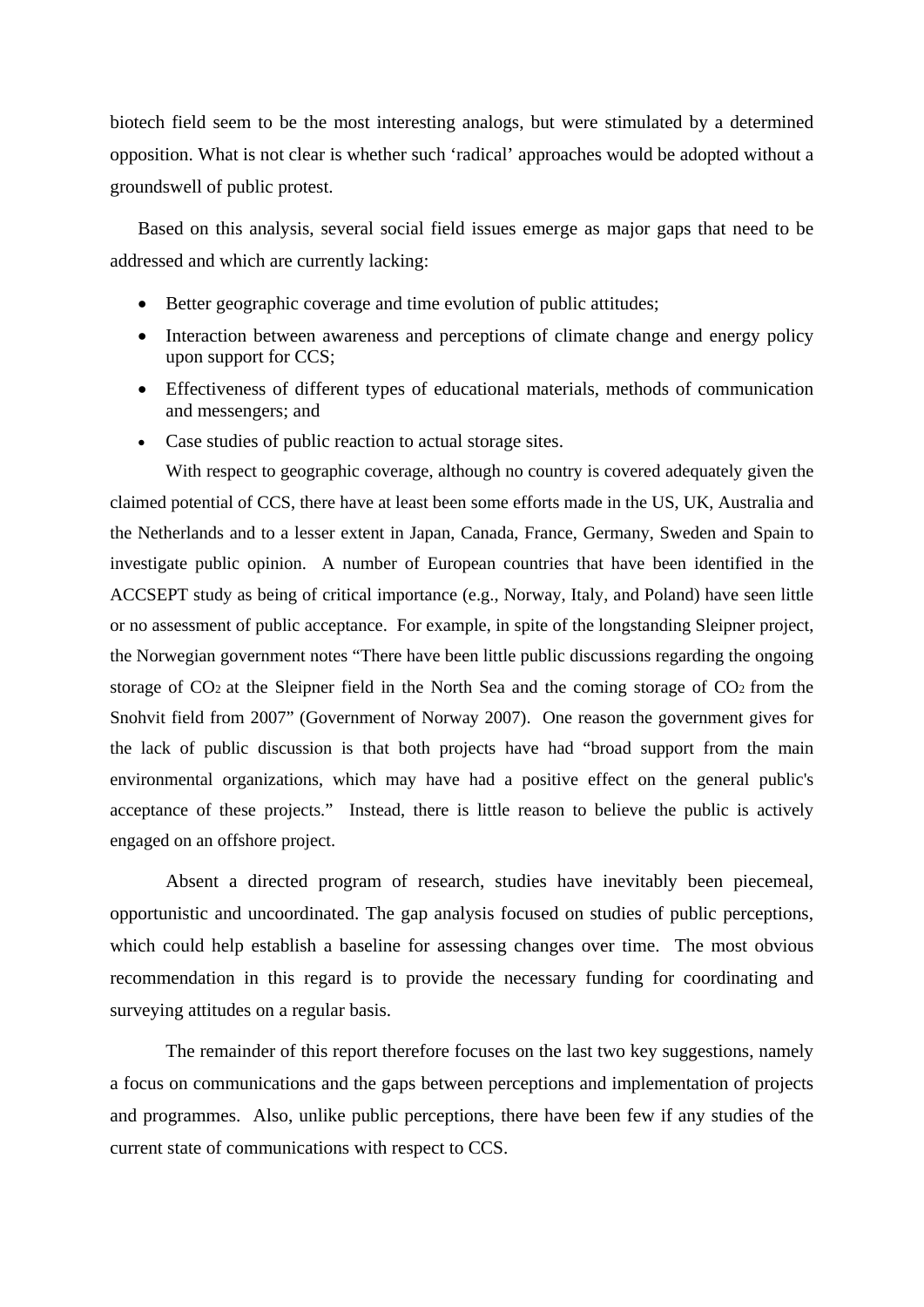To move forward, some evidence of international best practice is sought. Given the dearth of available materials, the search for best practices is not restricted to Europe, but insofar as possible, is global in scope, looking to efforts by individual projects, firms, national governments and international institutions and consortia. We examine the current offerings and shortcomings across a range of communications resources.

One can break down the available materials into several categories: websites; pamphlets, leaflets and other short summaries; technical materials, especially diagrams of the capture, transport and storage processes designed for wider accessibility; multimedia material and outreach by CCS professionals. For practical purposes, most of the analysis that follows focuses on written materials and especially those available on the internet. As a rapidly evolving issue area, it is impossible to do much more than offer a snapshot that may not reflect the reality at a later date and there are many initiatives underway (but not yet final) that have not been included in the current report. Moreover, it is difficult to properly represent outreach that has been conducted on a one-on-one or small group basis or that has not been documented in a publicly available form. A fuller analysis would also include interviews with communications practitioners as well as with potential funders such as governments and industry and more attention to the response of individuals to the materials themselves.

Given the rapid growth in CCS as an issue and the vast expanse of the internet, one cannot claim to be truly exhaustive in assessing all the available materials. Moreover, language poses an additional barrier, so we cannot claim to have identified every major site in every major European language. Nevertheless, here and in Appendix I, we have sought to review the websites of many of the major organizations involved in CCS, who would also therefore be expected to be at the vanguard in developing materials.

We begin with the internet, since a comprehensive website ideally can serve as a repository and 'one-stop shop' for all the materials. Moreover, the internet is also increasingly the main pathway by which the public seeks to access science and technology information. According to studies by the US National Science Foundation and the European Union, the most common means of investigating a specific scientific issue in greater detail is the Internet and its importance has grown over the last few years. From 2001 to 2004, that number increased from 44% to 52% while books declined as the primary source from 24% to 12% and television increased from 6% to 13%. {NSB 2006) Reliance on the internet relative to television as the primary source of information rises with education. Moreover, internet users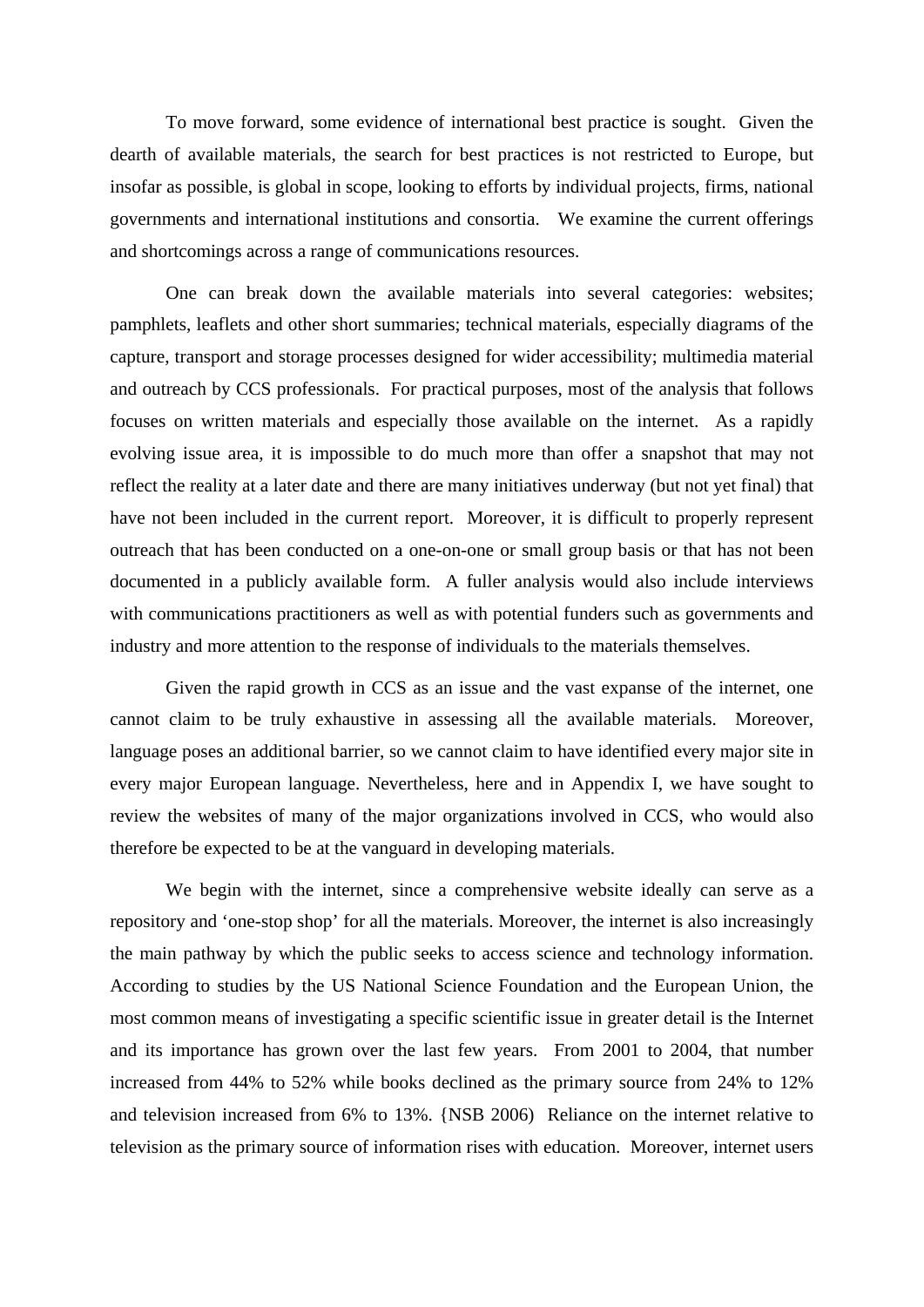also tend to be those more likely to pay attention to science and technology issues (18% vs 13%) (Pew 2004).

Aside from the internet, other obvious sources for the public to learn more about a technical issue such as CCS include: various media outlets including television, newspapers and popular science magazines; libraries and books; educational institutions; and museums and other resource centers. Although there have been a number of studies of print media coverage of CCS (IEA GHG 2006; Bradbury and Dooley 2004; Mander and Gough 2006), there are no studies of coverage of CCS in either the most trusted and widely viewed media (television) or the media most used by the scientifically aware and attentive and for specific technical questions (the internet).

We will review the presentation of CCS in various contexts, but first it is helpful to understand how different groups are engaged with science and technology and their interests in learning more about a technical issue such as CCS and understand the role CCS can play in the wider political over energy and environment. The most attentive portion of the public will use any and all of these resources and may seek out information long before the issue becomes salient, driven by curiosity more than self-interest. Those less interested in science and technology in general will only seek out information in direct response to a specific project, will generally be more suspicious of science and technology and will be less versed in seeking out such technical information.

### **3.1 Attentive, Interested and Inattentive Publics**

Miller and Pardo (1999) have divided the public into three categories based on their interest in and understanding of science and technology: an attentive public, an interested public and a residual public. The attentive public (AP) includes those who: (1) express a high level of interest in a particular issue; (2) feel very well informed about the issue; and (3) read a newspaper on a daily basis, regularly read a news magazine or a magazine relevant to the issue. By contrast, the interested public (IP) consists of those who claim to have a high level of interest in a particular issue but do not feel very well informed about it. This group is usually far larger than the AP. Finally, the residual public (RP) consists of those who are neither interested in nor feel very well informed about a particular issue.

In general, the AP makes up perhaps 10-20% of the public on most science and technology issues. This group is also most likely to be using existing resources such as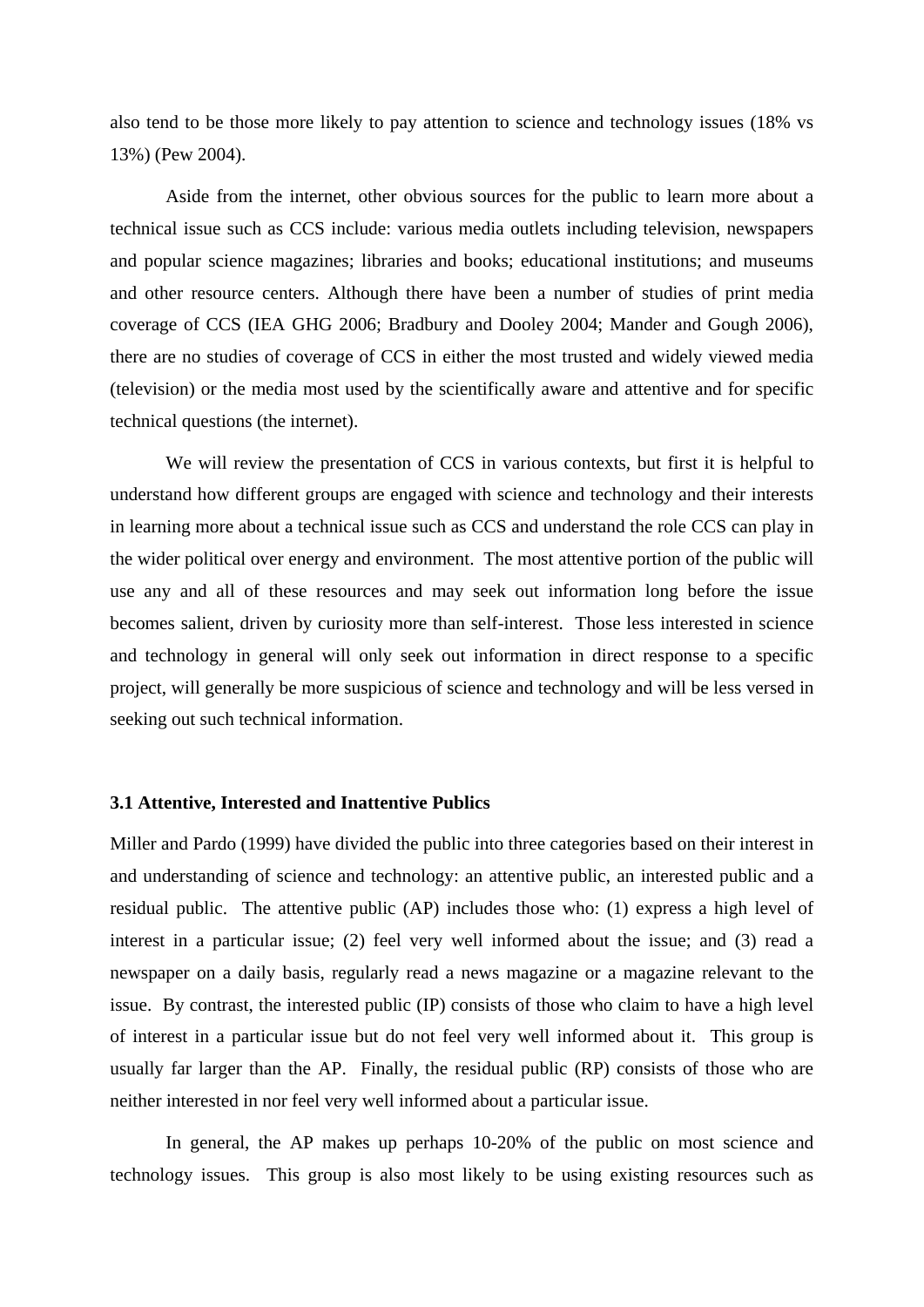libraries, museums, and seek access to public officials. Thus, there is a relatively small, informed audience for many policy questions and who will actively seek out information on technical issues. Researchers have concluded that less than one-fifth of U.S. residents meet a minimal standard of civic scientific literacy (Miller, Pardo, and Niwa 1997). Looking across a range of policy issues, the National Science Foundation found that roughly 10 percent of a representative sample of the U.S. population could be categorized as "attentive" on both science and technology and on energy and environmental issues. Unsurprisingly, the public pays more attention to matters that they perceive as affecting them directly. New medical discoveries score slightly higher (14 percent), but local issues such as schools registered the highest levels of attention (31 percent) (NSB 2002: Appendix Table 7-7). Even among those with graduate or professional degrees, less than 25 percent are considered attentive to science and technology issues. Only 15 percent of those with a "high" level of education in science and mathematics (those having taken 9 or more high school or university level science or math courses) are considered attentive, although this percentage is still three times the level for those with "low" levels of science and math education. (NSB 2002: Appendix Table 7-8).

The US National Science Foundation and the European Commission have also tracked public understanding of basic scientific concepts for most of the last decade. In the 2006 study, a number of other countries were also reviewed, primarily from Asia (NSB 2006). In general, there were some common misconceptions (such as whether electrons are smaller than atoms) whereas most could say the center of the earth is very hot and that the earth revolves around the sun. Energy and environmental issues fare no better. Coyle (2004) and NEETF/Roper (2006) find poor performance across both energy and environmental questions. Reiner et al (2006) find that whereas respondents in the US, UK, Japan and Sweden understand that coal plants and automobiles emit  $CO<sub>2</sub>$  and that trees absorb  $CO<sub>2</sub>$ , on other issues such as nuclear power there are persistent misperceptions and that CCS in addition to being largely unheard of, is often confused as a solution to other environmental problems including ozone depletion, air pollution and even water pollution and toxic waste.

There has been concern about the dangers of less attentive publics including less government support for research, greater public susceptibility to miracle cures, get-rich-quick schemes, and other scams and less trust in the benefits of science and technology. Moreover, those within society who are less knowledgeable about science and technology are also less trusting of scientific elites and do not believe in the benefits brought by science and technology (NSB 2004). Of course, addressing public disinterest or disengagement in science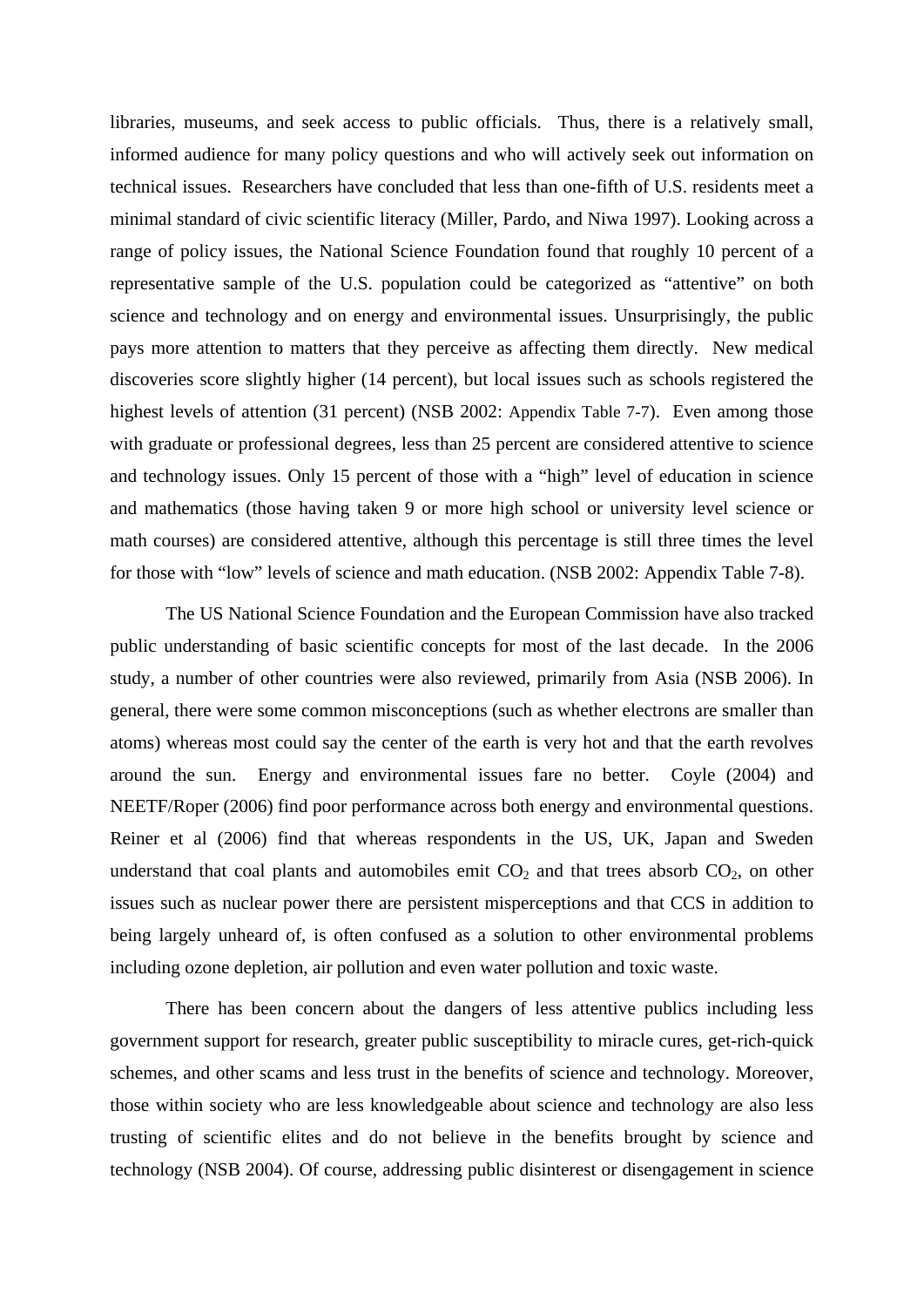and technology in society is a far broader subject that will require a concerted, long-term effort to create a more scientifically literate populace that involves fundamental cultural and educational shifts. Nevertheless, one would expect that depending upon the audience it would be necessary to include different levels of technical detail, and to develop engagement strategies appropriate to the audience.

#### **3.2 NGOs and the Role of CCS in the National Energy Debate**

Most major studies of the technologies needed to carry out an ambitious climate change policy will emphasize the imperative of a portfolio of options including all available low or zero carbon options, but the politics and perceptions of the need for portfolios can be quite different. There are several ways in which the tradeoff across CCS, nuclear and renewables play out. Media coverage often portray decisions on CCS as having an influence on other decisions such as with regard to siting additional capacity in either nuclear power or wind.

Of course, there is significant national variation. In France, there is little hope (or concern) that CCS will influence French nuclear policy and some concerns that CCS may adversely affect increased penetration of renewables, but support has primarily been led by French organizations interested in the deployment of CCS globally. In the UK, CCS is largely seen as acting as a bulwark against nuclear power, for example, by the Liberal Democratic Party which strongly opposes nuclear power and has even played into debates over Scottish nationalism (BBC News 2007). In other countries such as the Netherlands, Germany, and Norway, CCS plays into broader national debates over both funding for research into renewables and over the future of nuclear power and renewables deployment (e.g., Fischedick et al 2007). In the US, the focus has primarily been on IGCC technologies, which may be used in the near term to meet targets for local and regional pollutants, and can lead to confusion with IGCC with capture and storage in spite of the lack of any longer-term incentive to cover the significant extra cost needed to capture carbon dioxide emissions. In most other countries, there is virtually no debate on the potential for CCS.

One critical question for NGOs in deciding on a position with regard to CCS is whether there is, effectively, a zero-sum game between nuclear and CCS in bulk power production or between CCS and renewables on research funding. This may also reflect the low current level of funding for energy technologies overall, which exacerbates the perception that there will be winners and losers.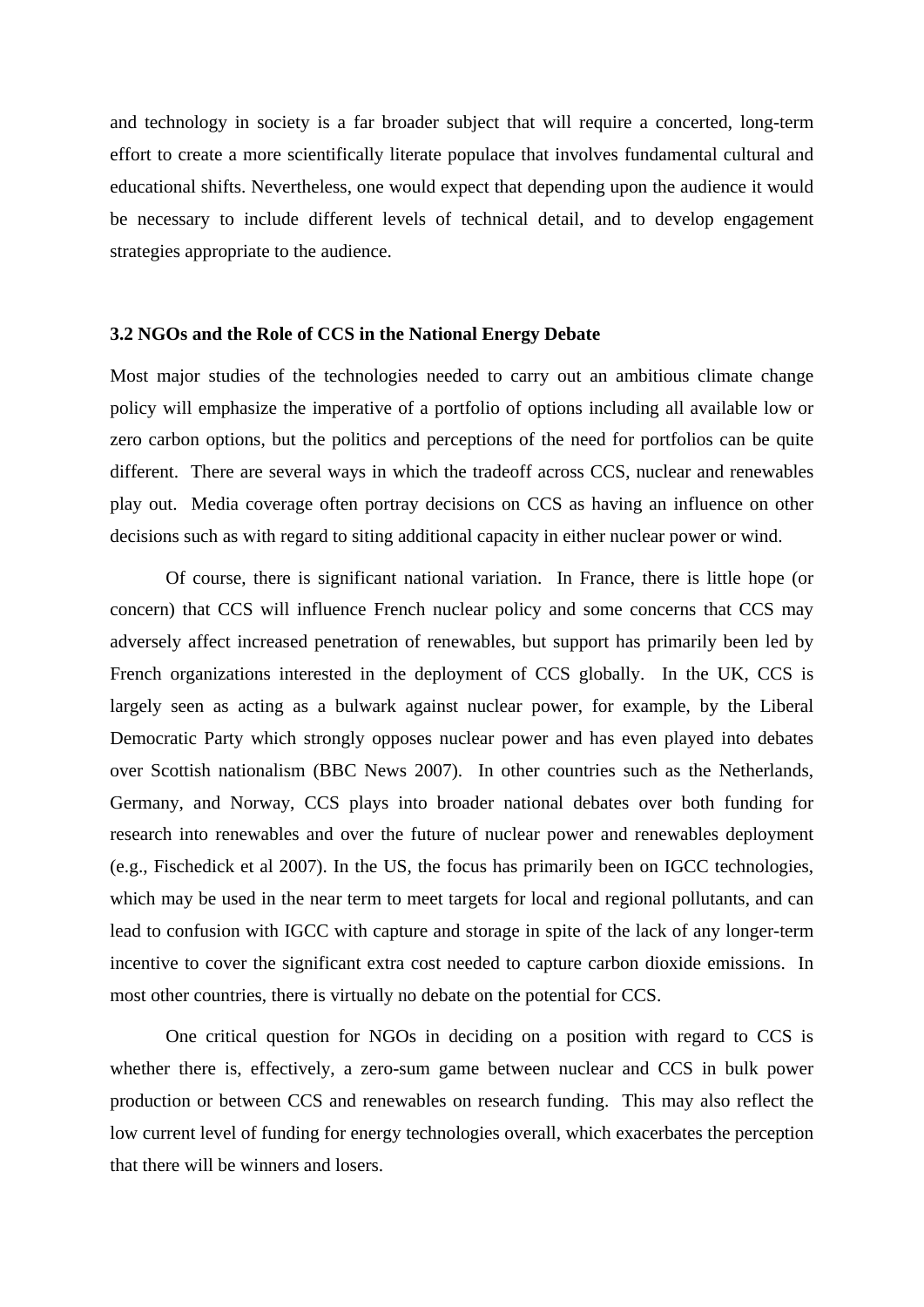Stefan Singer, head of the WWF European Policy Office made this clear at a recent ECCP stakeholder meeting, when he stated that WWF support for CCS was contingent on the move away from nuclear (Singer 2006). Many other European NGOs, as seen from the ACCSEPT survey (Shackley et al 2007), were more concerned (than other stakeholder groups) at the possibility of increased focus on CCS diverting public resources away from renewables. NGOs were also far more likely to take many of the associated risks of deployment quite seriously.

There are a small handful of national programmes that actively engage with the NGO sector, for example, the Dutch CATO project currently involves almost all of the major Dutch NGOs including Greenpeace, but there are few other examples where active engagement is the norm. In most countries, the attitudes of the major NGOs can be characterized as ranging from cautiously supportive through neutral to mildly negative. The nuanced positions arise from greater concerns over the risks of nuclear power balanced against a presumption that if properly monitored and regulated, CCS in countries such as China would be far preferable to uncontrolled combustion of coal. Nevertheless, in spite of the growing engagement of major national and international NGOs it is still unclear as to whether CCS will emerge as an issue of broader public concern or will only be of passing interest and of primary concern to local communities concerned over standard siting issues.

Moreover, even if most mainstream NGOs will not necessarily lead concerted opposition to CCS, other skeptical voices may rise up. In the UK, the anti-coal demonstrations and "Climate Camp" that were held outside of Drax power station in 2006 was not sponsored by any major NGO such as Friends of the Earth or Greenpeace, but emerged as part of a new coalition of grassroots organizations (Monbiot 2006). A recent advertising campaign in the United States opposed to all coal plants was sponsored by the group Architecture 2030 (http://www.architecture2030.org), which claims, "There is a 'silver bullet' for solving global warming… No More Coal" arguing that all other efforts are meaningless if the US continues to plan for and build coal plants. Although primarily interested in efficiency and not explicitly opposed to CCS, the campaign does not differentiate between conventional coal and coal where the  $CO<sub>2</sub>$  is captured and stored.

Another widely cited example of public acceptability concerns over CCS has been the opposition to the BP Carson project in California, which was primarily led by small Environmental Justice (EJ) groups and ultimately led to the withdrawal of a bill on carbon sequestration even though major environmental groups such as the Natural Resources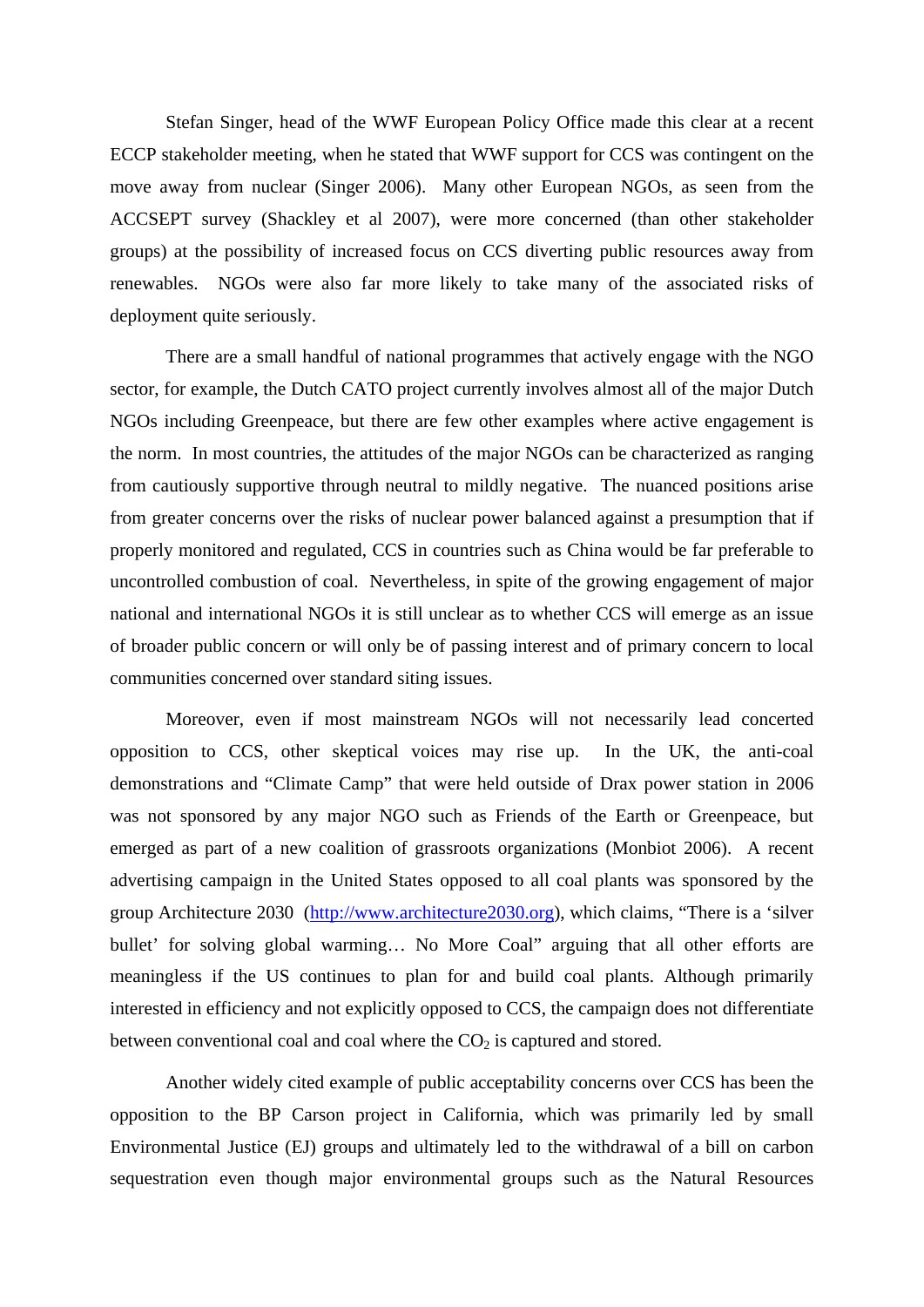Defense Council (NRDC) had championed the bill for its potential climate benefits. Ten EJ groups wrote to the California legislature contending, " $CO<sub>2</sub>$  releases are deadly to our communities". One EJ advocate described CCS as "industry manipulation to try to circumvent growing public interest and knowledge and awareness of renewable energy portfolios" (Brown 2007: A548). Another local group in Alma, Michigan argues that a new IGCC plant with CCS planned for their area should not be built unless permission to build is tied to closure of existing coal-fired power plants (Gittelman 2007). In Australia, the grassroots group Rising Tide, based in the major coal port of Newcastle, challenges the need for coal and CCS and has gained prominence for its opposition to coal-fired generation, regardless of whether the  $CO<sub>2</sub>$  is stored.

All these examples bring up local, often longstanding and independent concerns, most of which are non-technical, and suspicion of industry and the coal or oil industry in particular, rather than any specific concern unique to CCS. The rise of grassroots opposition also provides clear evidence of the need for broader dissemination of materials appropriate for wider public consumption rather than focusing only on more educated and engaged stakeholders such as the major national environmental groups.

## **4. Educational and Communications materials**

A number of the major projects, industry, government and consortia websites were reviewed but little serious effort to develop a communications effort that could engage most interested stakeholders let alone the public. A description of each of the websites reviewed can be found in Appendix 1. In this section, some of the key characteristics are drawn out and commonalities of the sites reviewed. It is noteworthy that of the several dozen websites reviewed there appeared to be no effort to coordinate across projects; even simply linking across projects on different websites was relatively weak.

The level of effort with regard to educational and communications materials can be described as ranging from token to non-existent. Most project sites make no effort whatsoever to develop educational materials. A few do include links to more general sites on global warming, but there is usually little effort to ensure that those links remain updated nor do many of the linked sites specifically address the issue of CCS, even in a cursory manner.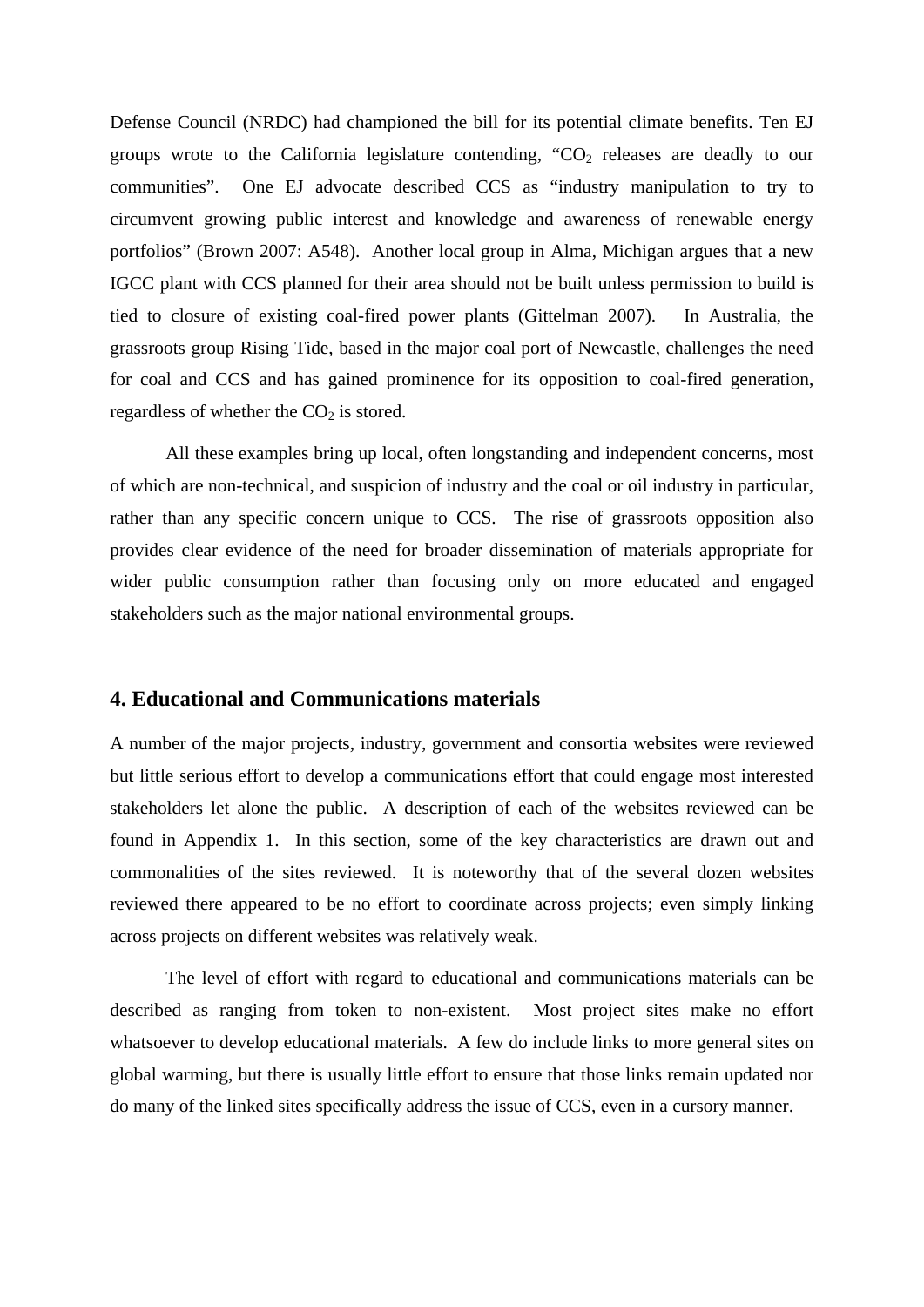#### **4.1 Websites**

The websites of the two major international efforts, the Carbon Sequestration Leadership Forum (CSLF) and the International Energy Agency (IEA) Greenhouse Gas (GHG) programme are examples of the inadequacy of the existing effort at education and outreach. The CSLF website has a section that is described as 'Education' but which only contains a very basic introduction similar to that which can be found on many small project websites. In 2004, the CSLF Policy Group convened a Task Force on Public Awareness and Outreach led by Canada, which developed an extensive discussion paper with inputs from Australia, Canada, France and the United States (CSLF 2005). Although housed on the website, the 185-page document is not listed under either the Task Forces or the Documents tabs and is only available by searching for the document.

The IEA GHG Programme contains a set of several "Educational Links" including a UK Defra Climate Change education website (broken), the US EPA global warming Kids page (http://www.epa.gov/climatechange/kids/), a site for younger children called *Oneworld: Tiki the Penguin, Global Warming for Kids* (http://tiki.oneworld.net/global\_warming/ climate home.html) and a site for students developed by the Cooler Heads Coalition (http://www.globalwarming.org/student.htm), an industry organization promoting skepticism about climate change (the student site itself is longer active).

Nor are the materials developed always put to good use. One of the more ambitious efforts to develop materials aimed at a broader audience was an 18-page brochure that the United Nations Environment Programme (UNEP) created in an effort to synthesize and simplify the outputs of the IPCC Special Report on Carbon Dioxide Capture and Storage released at the end of 2005 (http://www.unep.org/dec/docs/CCS\_guide.pdf). Although there was a print run and distribution of the pamphlet, it is no longer easily visible on even the UNEP website nor do any of the other websites surveyed, even those with educational links, reference the UNEP brochure.

A number of sites include a series of Frequently Asked Questions (FAQs) and in the case of the CSLF website, there is even a Glossary. These FAQs are usually quite technical. Some journalists looking for answers to specific questions might find these helpful, but most of these sites are unlikely to be useful to those largely unfamiliar with the subject. Once again, there is little indication that any of the various groups that have developed FAQs consulted any of the other existing FAQs nor is multimedia or interactive techniques used.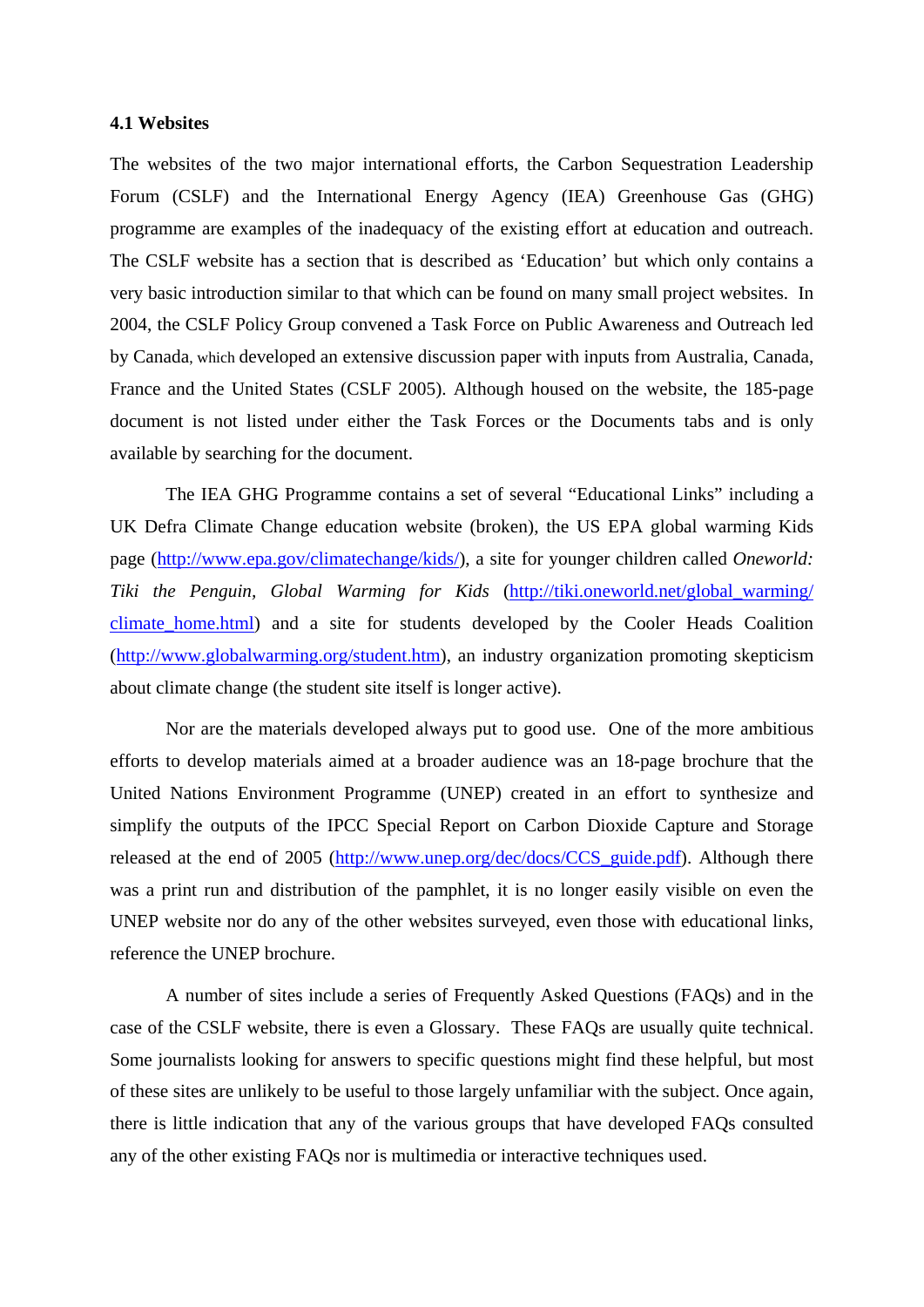One of the biggest challenges is coordination and establishing the mechanisms needed for collaboration. One example, where collaboration has been especially needed is for the US DOE regional partnerships coordinated by the DOE Office of Fossil Energy and the National Energy Technology Laboratory (Wade 2007a). Although each of the US regional partnerships acts independently, coordination and *ad hoc* collaboration is facilitated through an Outreach Working Group (OWG) made up of the respective outreach coordinators. The OWG conducts regular teleconferences and maintains an internal sharepoint website to store interim work products, notes and resources, but there is no publicly available clearinghouse for all of the information generated by the partnerships (Wade 2007b).

Even the best project sites from a usability perspective (and in terms of budgets), such as that of the Dutch CATO project or the Australian CO2CRC are highly project-specific showing little effort in conveying information beyond a small circle of those already interested in the subject. In general, there is minimal effort to link across projects so that, for example, someone reading about a project in Canada might easily learn about a project in France.

There are a few examples that come closer to best practice. Most notable is an all-German site, IZ Klima (http://www.iz-klima.de), funded by a consortium of major German and European companies including Alstom Power, EnBW, E. ON, Hitachi Power Europe, RWE Power, Siemens Power Generation and Vattenfall Europe. IZ Klima is designed to serve as an "information platform for the interested public, the media and the professional audience and acts as a mediator between business interests and public concerns." The information center is supported by a technical advisory board, which includes representatives from several government ministries, thinktanks and academia. The Association's president Klaus von Trotha is quoted on its website as saying, "The responsible development of these new technologies will take time. We are convinced that an intense exchange between all groups in society will help ensure that the CO2-power plant is a success." In terms of access, the IZ Klima site includes searchable databases of 46 specific CCS projects and 39 studies of CCS and related issues from around the world in English, French and German with short summaries of all projects and studies and links to the appropriate sites.

IZ Klima is a relatively new site compared to many of the others, so it is difficult to judge the resources allocated to maintaining the site over time, but another major challenge is to keep websites current and provide new content that would encourage interested visitors to return in the future. There are few examples of sites being updated on a regular basis either for quality control or to incorporate new materials or modify website design. The UKCCSC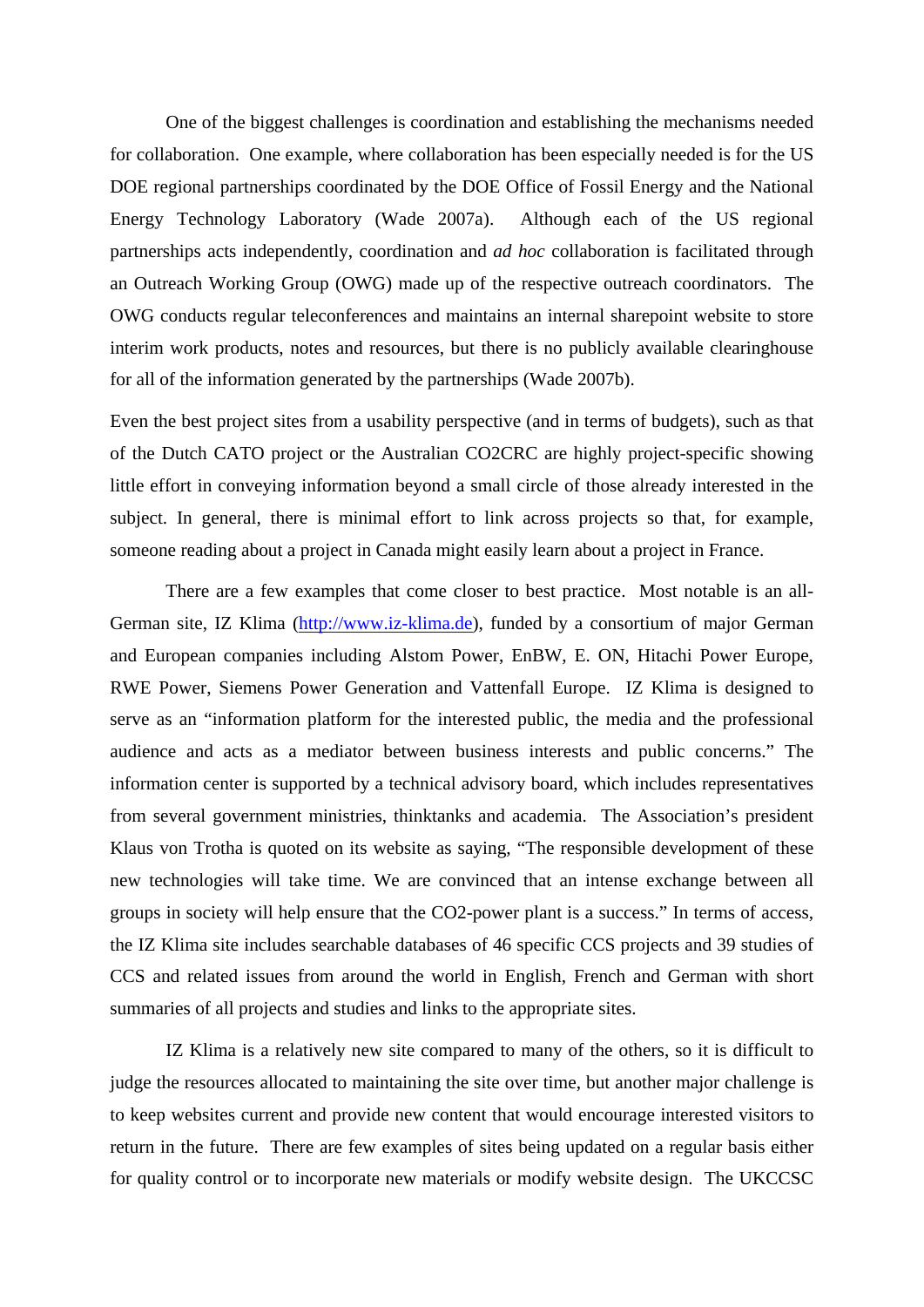website (www.carboncapture.org.uk) is one of the better sites in terms of providing detailed news updates on a regular basis, but even here roughly one-third of the links reviewed were broken or out of date. Another site that does reasonably well in providing frequent project updates is the MRCSP site, but here too cross-referencing is poor. Details of the Phase II projects are occasionally updated under "Project Snapshots", but these changes are not listed under the What's New section, the last reference to a website update is from May 2006, so there is no easy way to notice the updates (although the site does have a mailing list allowing for contact about routine updates). In most cases, the issue is simply one of resources and creating a dedicated webmaster to maintain and monitor the sites.

Research-oriented sites such as that of MIT are forced to update relatively frequently to include their latest reports, but outreach-oriented sites often neglect the need for frequent updates after an initial spurt of activity, often driven by the lack of funding or personnel to maintain the site. For example, two otherwise excellent sites from a usability and design perspective, those of the Texas Bureau of Economic Geology and Princeton's Carbon Mitigation Initiative have their most recent newsletters posted in 2004 and 2005 respectively. Many other sites, even those intended to be major portals of information on CCS are rarely updated and have few attractions to encourage repeat visits.

Aside from the lack of updating, accessibility is another serious challenge. Even some of the more impressive materials that have been developed such as the Keystone Outreach Plan and the UNEP brochure summarizing the IPCC Special Report on CCS are often hidden or buried on the site and not accessible to most users browsing the website and would only be found if the document was specifically being sought. Other sites with extensive materials, the US NETL site is a good example, present them in such a way as to be difficult to sort through. This can be contrasted with the easily accessible interfaces of the Princeton CMI or of IZ Klima sites.

### *4.2 Diagrams*

Many sites include a diagram that seeks to explain graphically how carbon dioxide is captured from a source, transported and then stored, usually in an underground saline aquifer. The most common diagram used is that of the Sleipner field done by Statoil and has become almost iconic of CCS given its prevalence. As a technical diagram, it is quite elementary, but for a broader audience the diagram could be quite problematic. Few members of the public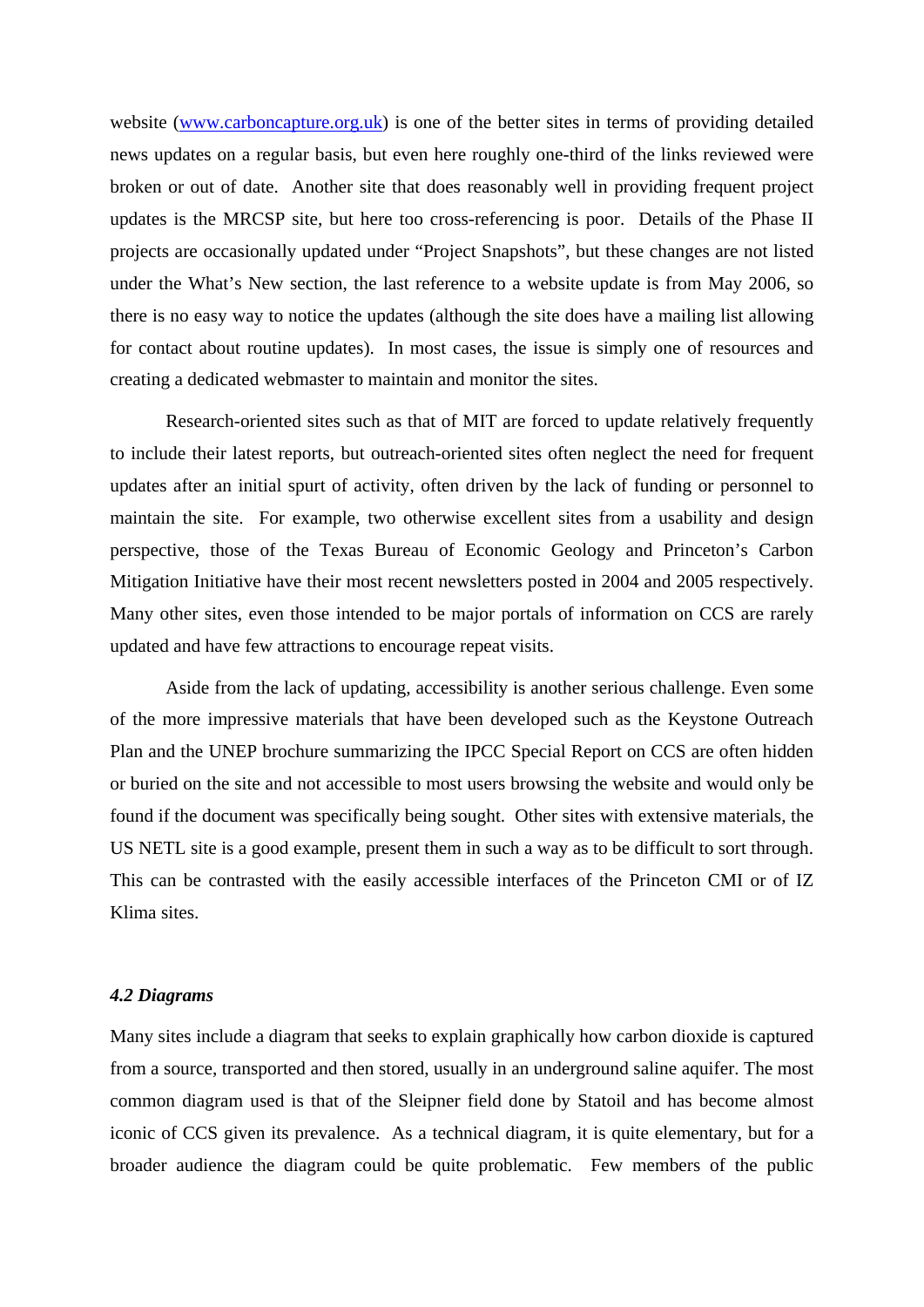understand how oil and gas are recovered and few would they have any sense of dimension other than perhaps the ship. If the goal is to allay concerns that the  $CO<sub>2</sub>$  was not being injected into the ocean, considerable confusion could arise over the similarity between the blue of the (unlabelled) North Sea with the blue of the Utsira formation. There would also be little sense of direction of flow along the various lines nor would there be any understanding of the link between the gas in the Sleipner East field (confusingly indicated in red) and the  $CO<sub>2</sub>$  being pumped back down into the Utsira formation.



Figure1. Diagram of Sleipner Field (Statoil)

The second image is a cartoon, also developed by Statoil, which attempts to convey the nature of the entire CCS value chain. Included in the diagram are fossil fuel sources, the needed transport infrastructure and storage facilities. Again, this image has been widely reproduced on everything from printed materials to mouse pads. Compared with the Sleipner diagram, this cartoon has some advantages and disadvantages. The greatest positive element is that it seeks to convey the context for CCS by incorporating it into the infrastructure needed to supply the nearby city. Beyond that basic point, however, the diagram is quite complicated to follow with no less than three colored sets of arrows to denote natural gas pipelines, hydrogen pipelines and 'geological storage' (which is intended to convey the transport of  $CO<sub>2</sub>$  to the geological storage site). There is actually a fourth transport in the form of the electricity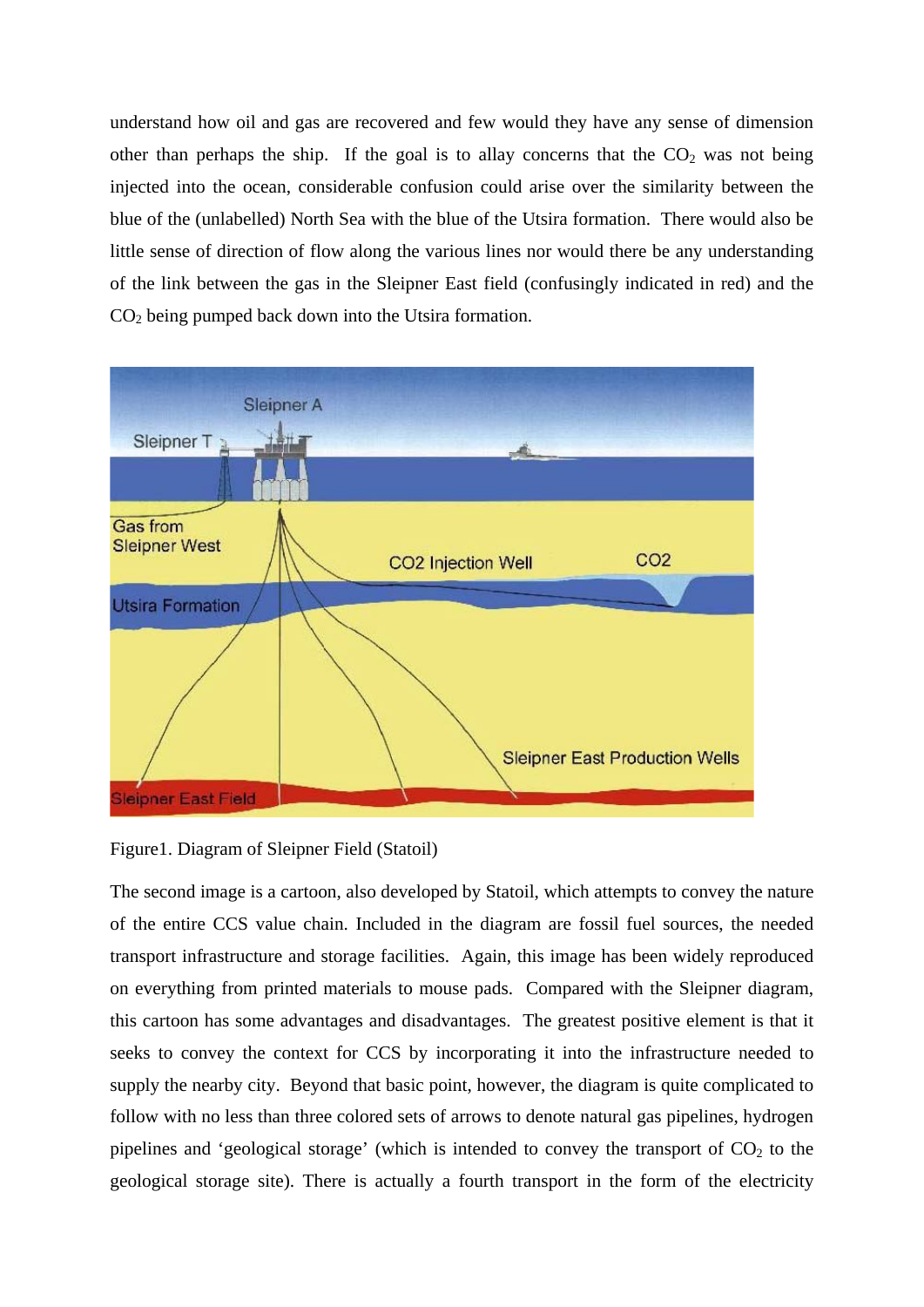transmission lines and upon close inspection a hydrogen filling station to describe a fifth vector for energy transport.



Figure 2. Diagram of a Decarbonized Energy System

Other diagrams developed by BRGM in France, CO2CRC in Australia, GEUS in Denmark and the industry-led  $CO<sub>2</sub>$  Capture Program (CCP) and the US DOE Plains Partnership (PCOR) can be found in Appendix 2 and are only a sampling of many similar diagrams that have been developed. The major challenge of all these diagrams is the difficulty of portraying complicated geological information to an audience, including not only the lay public, but most government, NGO and even electric power sector representatives, that is unlikely to have had even a basic introduction to geology. The GEUS, CCP and CO2CRC all focus primarily on illustrating the technical aspects of the problem. Few stakeholders, let alone members of the public, would understand rock porosity or that  $CO<sub>2</sub>$  would (or could) be stored in, what appears to the naked eye, as solid rock. Some, such as the Sleipner visual presented in Appendix 2 attempt to offer a striking visual depiction. Others, such as that developed by PCOR seeks to clarify the US DOE-imposed confusion between terrestrial and geologic sequestration. For some purposes, it may be better to avoid detailed geological images entirely. The Battelle Pacific Northwest Laboratory figure, for example, does not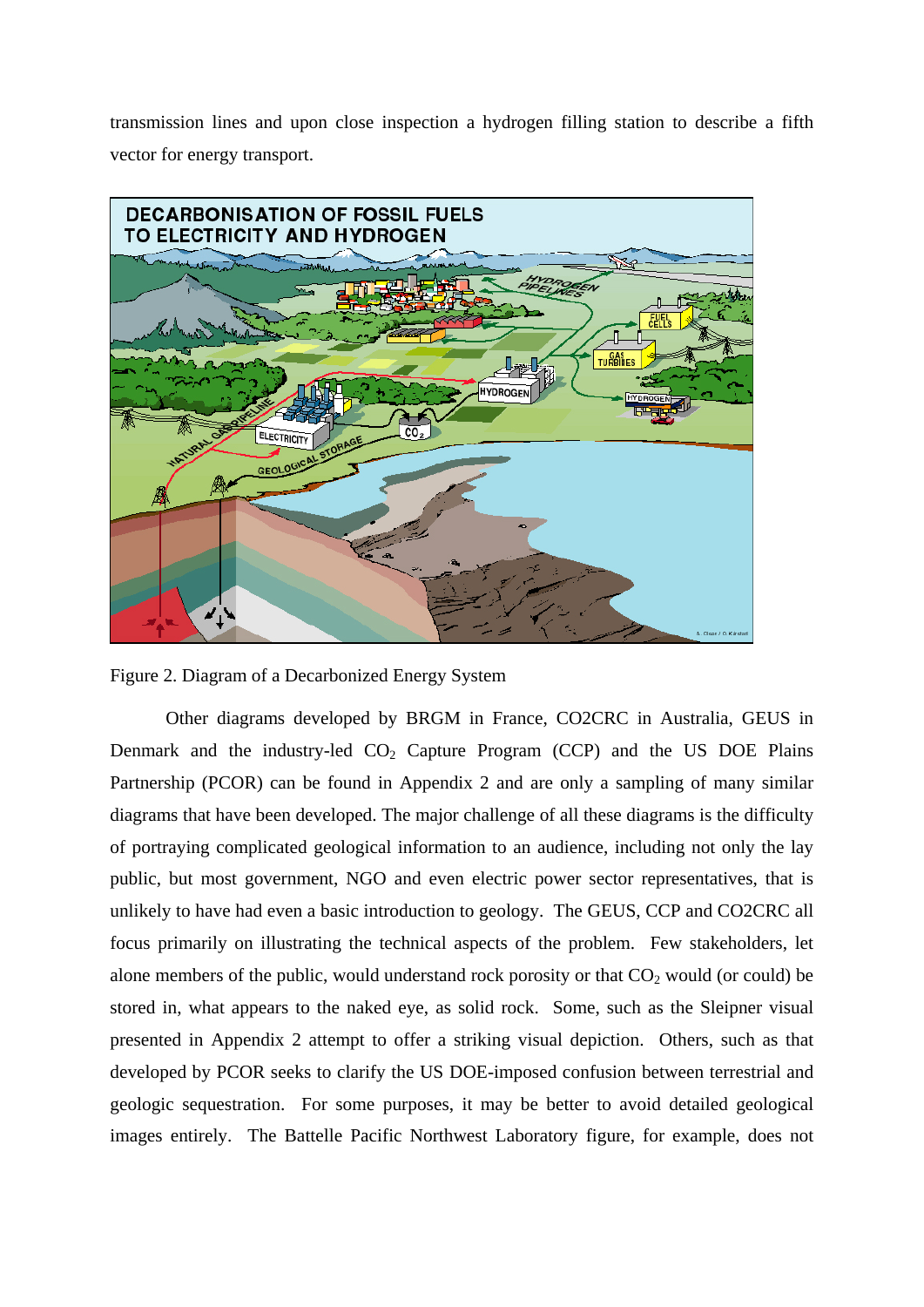even attempt to include any details of the subsurface and simply uses a heuristic to illustrate the hub-and-spoke nature of storage sites.

Of the geology-rich diagrams, the BRGM effort is by far the most impressive in highlighting and zooming in on specific elements of the CCS value chain and by framing the issue and the diagram in a broader context of energy and climate change that is likely to be more resonant with the general public. The single static BRGM diagram is not much better than others such as that of Statoil, it is only the animation and context that allows it to convey more useful information.

One of the more interesting efforts to produce an interactive diagram was developed by Carolyn Preston at Natural Resources Canada on behalf of the US DOE Office of Fossil Energy/CSLF (see Appendix 2). The Flash-enabled diagram sought to demonstrate how a reservoir would fill up with  $CO<sub>2</sub>$  over time depending on the percentage of  $CO<sub>2</sub>$  injected into a reservoir. Again, this figure is no longer accessible (Preston 2007).

*Mapping activities*: There are several sites that attempt to develop various forms of mapping, whether as an interactive tool or a more conventional atlas. The US National Energy Technology Laboratory (NETL) has developed a National Carbon Sequestration Atlas which maps all potential storage sites across the US based on the Phase I research (http://www.netl.doe.gov/publications/carbon\_seq/atlas/ATLAS.pdf).

Perhaps the most usable is the IEA GHG Programme's interactive map of CCS demonstration projects. The map is intended for a wider audience than the more detailed project database developed by IEA GHG. Similarly, IZ Klima's interactive map allows for a view of major projects with short summaries (in German) and links to the external websites which can provide greater detail on any specific project.

The Big Sky Partnership in the Western United States also has a readily accessible site that includes a map gallery and the potential for interactive mapping. Several other major efforts to develop GIS tools include those of BGS, MIT, and Ecofys (GIS references). Only BGS has made an effort to make the data accessible on a website as part of the UK Carbon Capture and Storage Consortium project (http://www.bgs.ac.uk/co2/ukco2.html).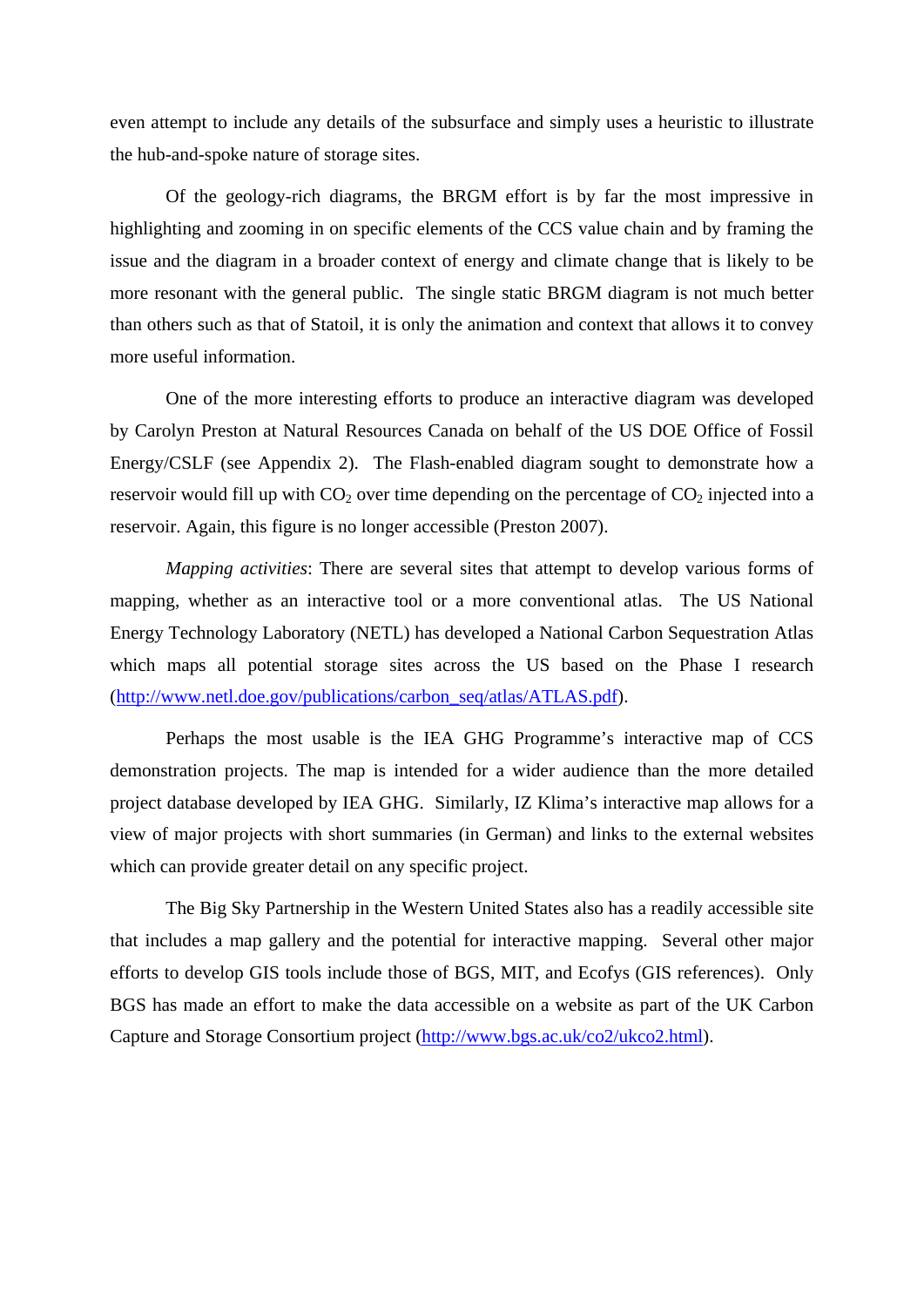#### **4.3 Educational Materials**

Apart from materials aimed at the public overall, educational materials are professed to be another main aim of outreach efforts. There are some examples of positive developments in educational programs and materials aimed at CCS; for example, Statoil is in the process of helping to develop a set of educational materials for Norwegian schools (Sundset 2007). The RECS (Research Experience in Carbon Sequestration) programme in the United States has taken undergraduates, graduates and early career professionals from across a range of disciplines and exposed them to different technical and non-technical aspects of CCS. CSIRO in Australia has employed large group engagement and consulted with over a thousand participants in workshops or using computer-assisted telephone surveys (Ashworth et al 2006; Littleboy et al 2006). Other examples of communications and educational materials are discussed in the sections on diagrams and museums. There are good examples of educational materials in the general areas of geology. The British Geological Survey (BGS) (http://www.bgs.ac.uk/education/home.html) offers a wide-ranging set of educational resources on various aspects of geology, although in spite of the active involvement of BGS in major British, European and international CCS projects, there appears little on CCS itself.

One site that attempts to explain CCS in an engaging and straightforward, if somewhat skeptical, fashion is the Why Files, a site devoted to "science behind the news". The site is largely aimed at science teachers and based at the University of Wisconsin. Each article uses outside external, usually academic, advisers for generating content and reviewing technical details (http://whyfiles.org/256carbon\_storage/index.php).

One of the few organizations to have developed targeted educational materials on CCS is the Keystone Centre based in Colorado and with offices in Washington, D.C. The Keystone Science School Curriculum trains teachers and gives detailed lesson plans and information on environmental issues and climate change in particular (http://www.keystonecurriculum.org/). The Keystone Center also developed an outreach plan, or at least a scooping study for such a plan on CCS for the Office of Fossil Energy within the US Department of Energy and the National Energy Technology Laboratory in 2004. The 2004 study has not been extended nor has its impact or usage been assessed.

The Keystone (2004) study is one of the few to actually segment target audiences and, at least briefly, analyse the pathways by which different stakeholders might be engaged. The report divides up stakeholders into regulators, elected officials, business leaders, NGOs and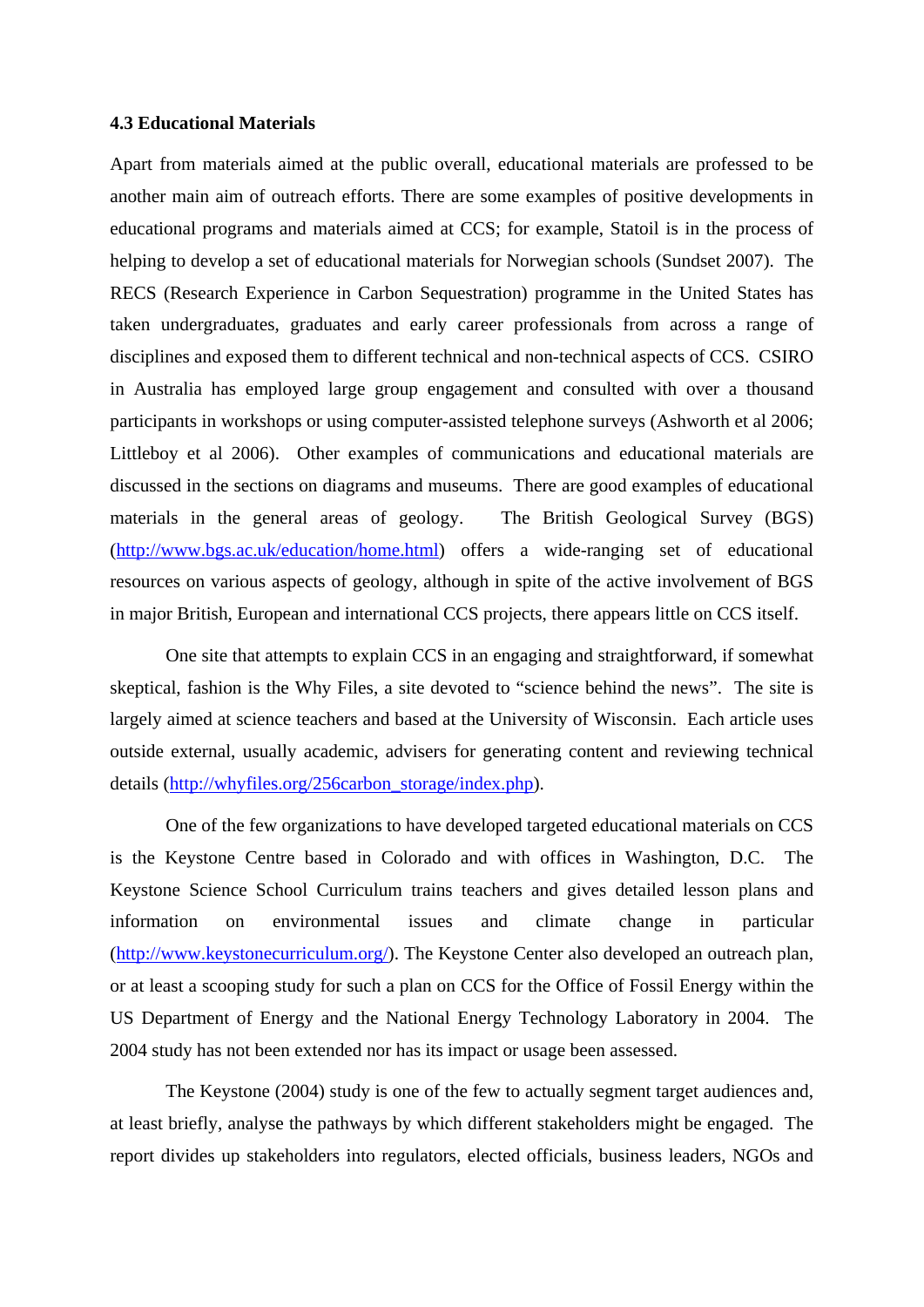the general public. NGOs are further distinguished according to various types of national environmental groups, state groups, and organizations dealing with environmental justice, energy, land-use, and farming. For the general public, brief descriptions of the interests and outreach pathways are given for students, abutters, clubs and churches and involved citizens. The CCP2 Study (Wright et al 2007) offers a detailed analysis of stakeholder perceptions and potential barriers and opportunities by country for major developed and developing countries, and by stakeholder group (industry, NGO, government, and general public). Again, in both cases, little use seems to have been made of the analysis.

*Multimedia:* There have, to date, been a small handful of short videos developed to present projects including the  $CO<sub>2</sub>$  Capture Project (CCP), BP on its In Salah project, the Australian CO2CRC, NETL in the US and the Dutch CATO project. Whether the videos have the intended effect is, however, a separate matter. Focus groups in Manchester and Cambridge done as part of the ACCSEPT project using the CCP video as a case study, chosen for having higher production values than most, found the video to be unsuccessful in conveying the intended message. The videos alienated the audiences by being seen as too technical (even by audiences with a strong technical background) or in being likened to industry propaganda. Production quality was also criticized. As noted earlier, there has been no effort to analyse television coverage of CCS nor have there been any efforts to use past television reports as part of a communications campaign or on a CCS website.

Another good example is the 28-minute Smithsonian Institution video on "energy challenges", half of which focuses on geological storage as a major technology to reduce emissions, available at: http://www.learner.org/resources/series209.html. The video, accessible for free after registration, describes the First Energy project being run by Battelle for the Midwestern Regional Carbon Sequestration Partnership (MRCSP).

### **4.3 Museums**

Surveys show that science and technology (S&T) museums are more popular in the United States than in other countries. In 2001, 30% of NSF survey respondents said they had visited such a museum in the last 12 months, compared with 16% of Europeans (in 2005), 13% of Japanese, 14% of Chinese, and 1% of Russians (2003). Although the rate of S&T museum attendance in Europe seems to be about half that in the United States, the 2005 rate for Europe was about 50 percent higher than that recorded in 2001 (EC 2005b). When Europeans who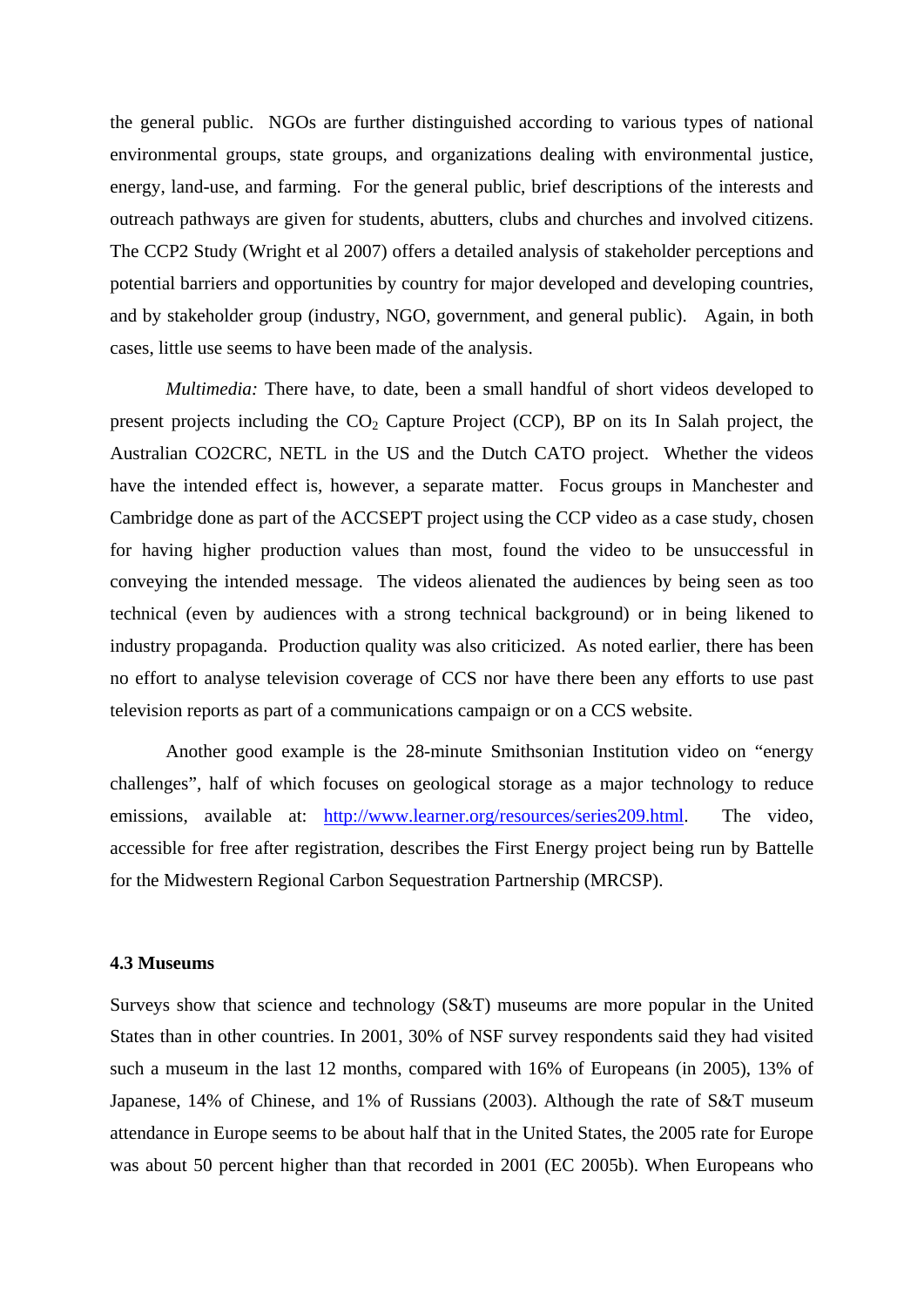had not visited an S&T museum were asked their reasons, about one-third said they "don't understand" S&T, and an approximately equal number said they "did not care" about S&T (EC 2005b). Within Europe, Sweden, Norway, Switzerland, Luxembourg, and Iceland have the highest rates of S&T museum attendance.

There have been few non-computer based models of an operational CCS system that might be used for public display. One model has been developed by Instituto Nazionale di Oceanografia e di Geofisica Sperimentale - OGS in Italy which reproduced Statoil's diagram (see Figure 2) into a fully interactive "Exhibition Model". This model is made available to CO2NET member companies. Another example is a physical model developed by the Midwestern regional consortium (MGSC) in the US for use in outreach.

A good example of a well-designed educational site that seeks to explain energy issues that might be considered as best practice is that of the 'Energy Zone' at the Science Museum in London, which is a much larger website that addresses many different aspects of energy (http://www.sciencemuseum.org.uk/on%2Dline/energy/). Although BP is the major sponsor, the content and design of the exhibit is independent. The site (and the exhibit itself) offers an excellent example of the best in engagement with a wide age range (the target group is 7-14).

Attendance at major museums, almost by definition, targets attentive publics that would be expected to be most interested in learning more about a technology such as CCS and many are successful at attracting large numbers of visitors. The Cité des Sciences in Paris attracts 2.5 million per year and the Chicago Museum of Science and Industry attracts 1.9 million. But attendance at science museums is not the only measure of their influence. Increasingly, many science museums have become an important resource even for many that never set foot in the museum. The Science Museum in London attracts 2.5 million visitors but 6.5 million visitors to its website. More remarkably, the Exploratorium in San Francisco attracts 550,000 visitors a year but has 20 million visitors to its website (various museum websites 2007). The Exploratorium also has, for example, a well-designed Global Climate Change Research Explorer site at: http://www.exploratorium.edu/climate/primer/.

On the specific question of CCS, there is much less available. At the Science Museum exhibit there is a short case study (alongside 40 others on different aspects of energy) which includes several photos and diagrams of a project similar to Sleipner http://www.sciencemuseum.org.uk/on-line/energy/site/EIZCaseStudy26.asp. Of twenty animations on a variety of topics including fusion, fuel cells, tidal and biomass power is a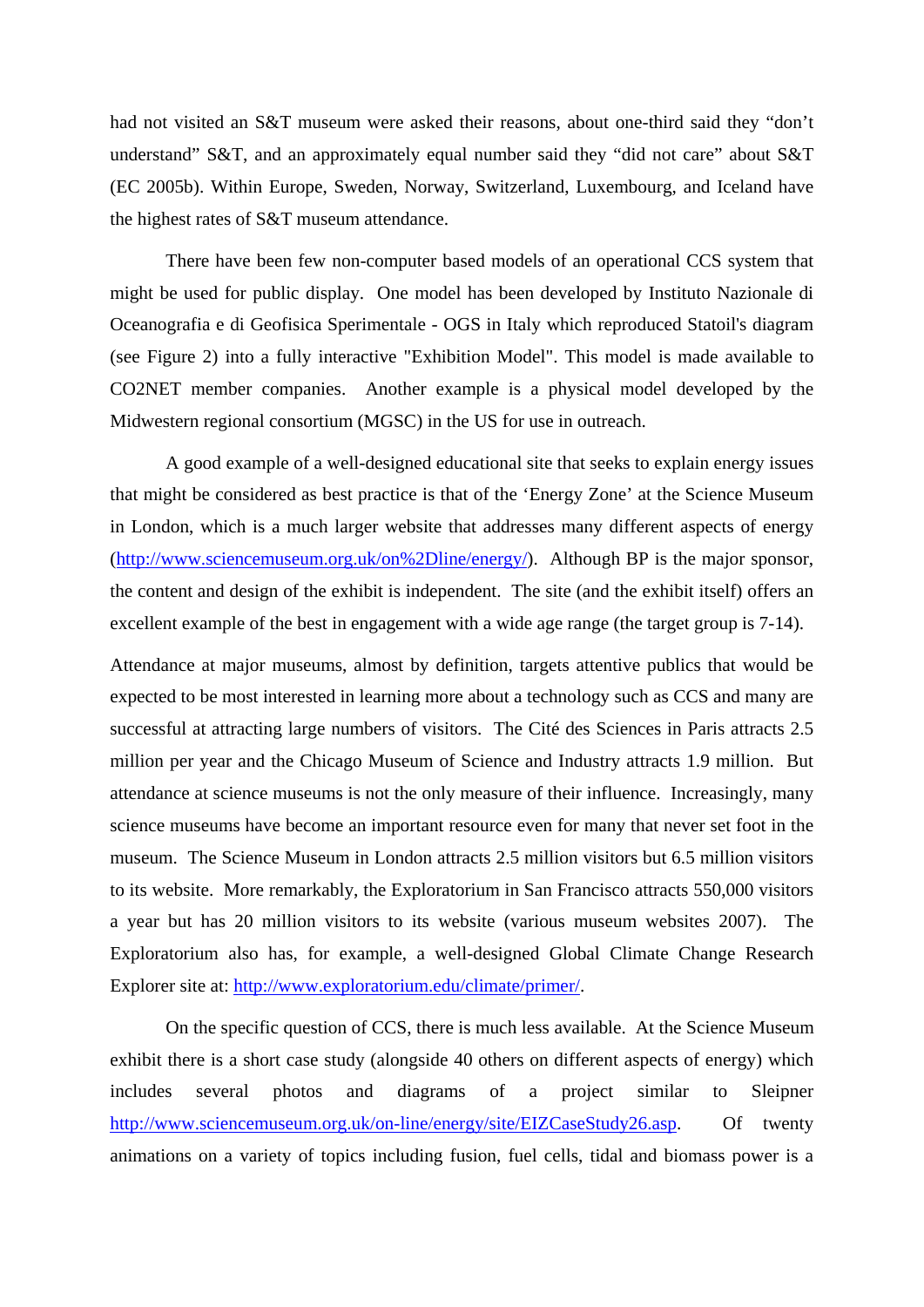short (45 second) narrated animation using a diagram similar to that of Sleipner: http://www.sciencemuseum.org.uk/on-line/energy/site/EIZInfogr16.asp Otherwise, there is no other reference to CCS in the broader exposition of energy and energy policy.

#### **4.4 Outreach vs Communications**

To date, most effort has focused on what is often referred to as 'outreach'. These usually consist of stakeholder meetings where NGOs are invited to voice their opinions and concerns. These have been conducted by the CSLF, CCP, ECCP, and many other national and international efforts with varying degrees of engagement, but there is little by way of sustained dialogue. Some communications activities have even been conducted in developing countries such as South Africa (DME 2006) and Korea (Shin 2006) although others such as India (Goel 2006) claim to be doing outreach, but have largely confused broader public engagement with purely technical discussions within the scientific community.

Stakeholder engagement has largely been viewed as a static process with a view that holding occasional stakeholder meetings is sufficient. Futuregen lists "communications efforts ongoing" as one of the three "accomplishments" to date and the efforts consist of "media and stakeholder outreach" and establishing the website. The CSLF goes as far as vetting its stakeholders by requiring that stakeholders register on a database and be 'approved'. The stakeholder list itself numbers less than 100, comprise only a subset of the stakeholders actively engaged in CCS (over 500 stakeholders responded to both the ACCSEPT survey and EU consultation in Europe alone) and many of those represented are minor players. Moreover, virtually all of the stakeholders listed on the registry were drawn from industry, government or research institutes. The only NGOs included on the stakeholder registry are three US based organizations, Environmental Defense, Bellona-USA and Natural Resources Defense Council, all of which are generally favorably disposed towards CCS. The attitude has largely been to treat stakeholders as a variable to be 'managed' and a potential obstacle to be overcome rather than an actual dialogue. Indeed, there has been vocal disagreement over the appropriate level for engagement. The European Commission argued against the inclusion of stakeholders in the CSLF because there are national mechanisms for stakeholder engagement, whereas other supported identifying key national stakeholders and involving them in the CSLF process.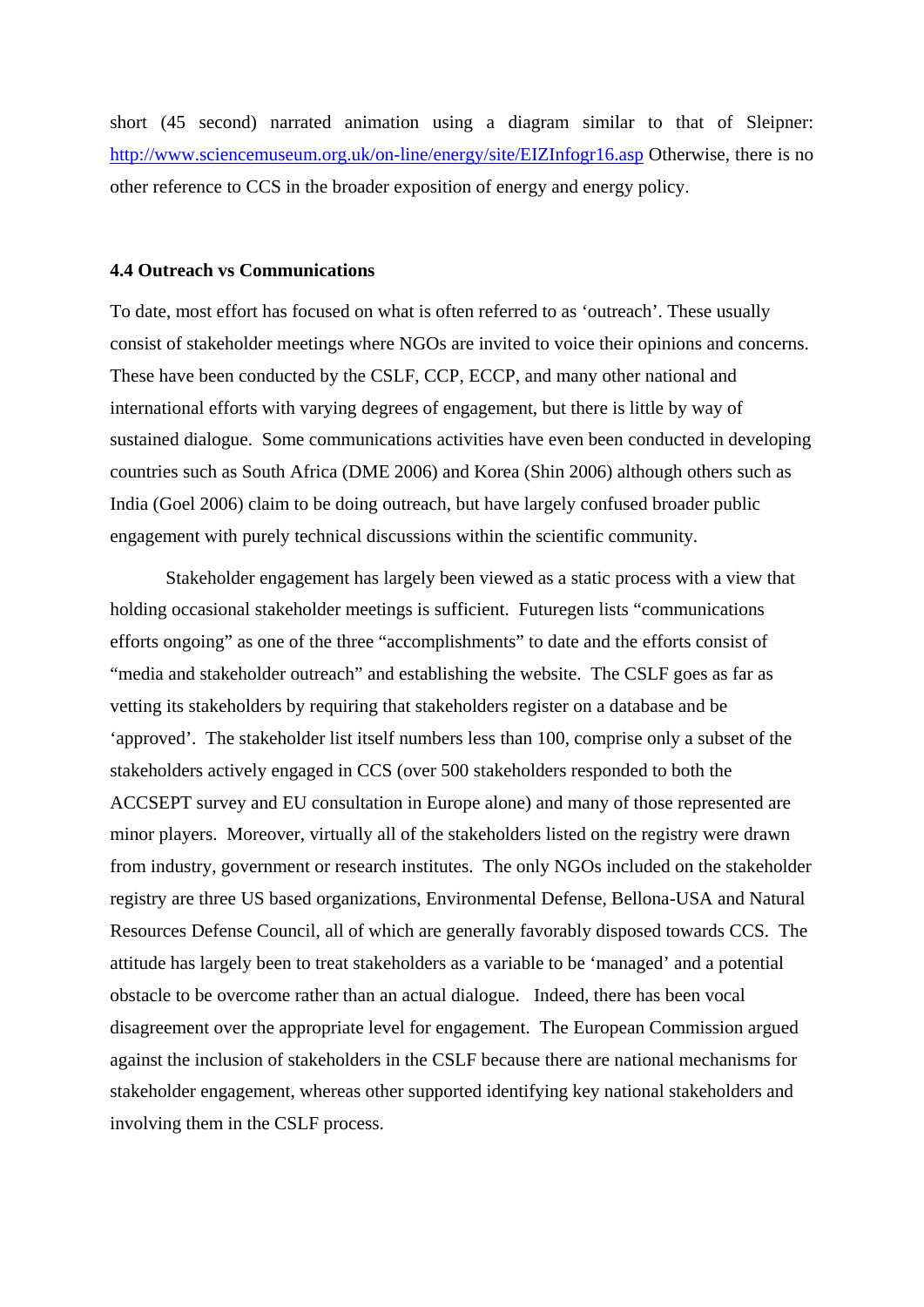At the European level, the Zero Emissions Platform has taken communications seriously at least at the level of the organizational chart. The five original working groups included a group on Public Acceptability that offered input into the development of the documents, the Strategic Research Agenda and the Strategic Deployment Document. The ZEP SDD Action Plan offers a clear and effective path to improving public communications, but the ultimate test will be whether the plan itself is actually pursued and the necessary resources allocated.

# **ZEP SDD Communications Action Plan**

# *Plan an information campaign - now*

It is very clear that in order to implement CCS on a larger scale, it must be done with full public support – and soon, if it is to have an early impact. This should take into account research into current public perceptions of CCS and climate change (see Strategic Research Agenda). Groups such as national and European parliamentarians, journalists, environmental pressure groups and representatives of civil society are particularly important targets.

# *Ensure communication is a dialogue, not one way*

Establishing an information campaign about CCS is not without danger, and we must use professional agencies to help define the message, the messenger, the medium used and the target public. We therefore need to start planning for such a campaign in the next few months, with a focus on providing clear scientific information as part of a dialogue that encourages all voices to be heard and involved.

# *Assign a significant budget*

A well-organised outreach campaign is not cheap – around  $\epsilon$ 250k per country – and funds must be set aside. Timing is also critical – in some countries CCS is moving onto the policy agenda relatively quickly, whereas in others, there is still virtually no recognition of CCS, even in policy circles.

# *Regularly monitor the public reaction and respond when necessary*

Both before and after the launch of any campaign, we will need to gauge public opinion, and listen to it regularly (we could use the Eurobarometer, supplemented by focus groups in different countries), in order to watch the evolution and catch objections early. We must then respond to these objections, thoroughly and honestly, using the right messengers.

Source: The European Technology Platform for Zero Emission Fossil Fuel Power Plants (ZEP) 2006. *Strategic Deployment Document,* Final report, 24 November

Since 1 December 2006, the working groups were abolished and replaced with a current structure that includes a Task Force on Communications. Although the group has grown in size, to date, no funds have been forthcoming from either the Commission or from any of the participant firms. Representatives of industry have therefore overwhelmingly dominated the taskforce, making up over two-thirds of the membership. Whereas the Working Group on Public Acceptability included Greenpeace as co-chair, the only NGO actively involved in the Task Force on Public Communications has been Bellona, a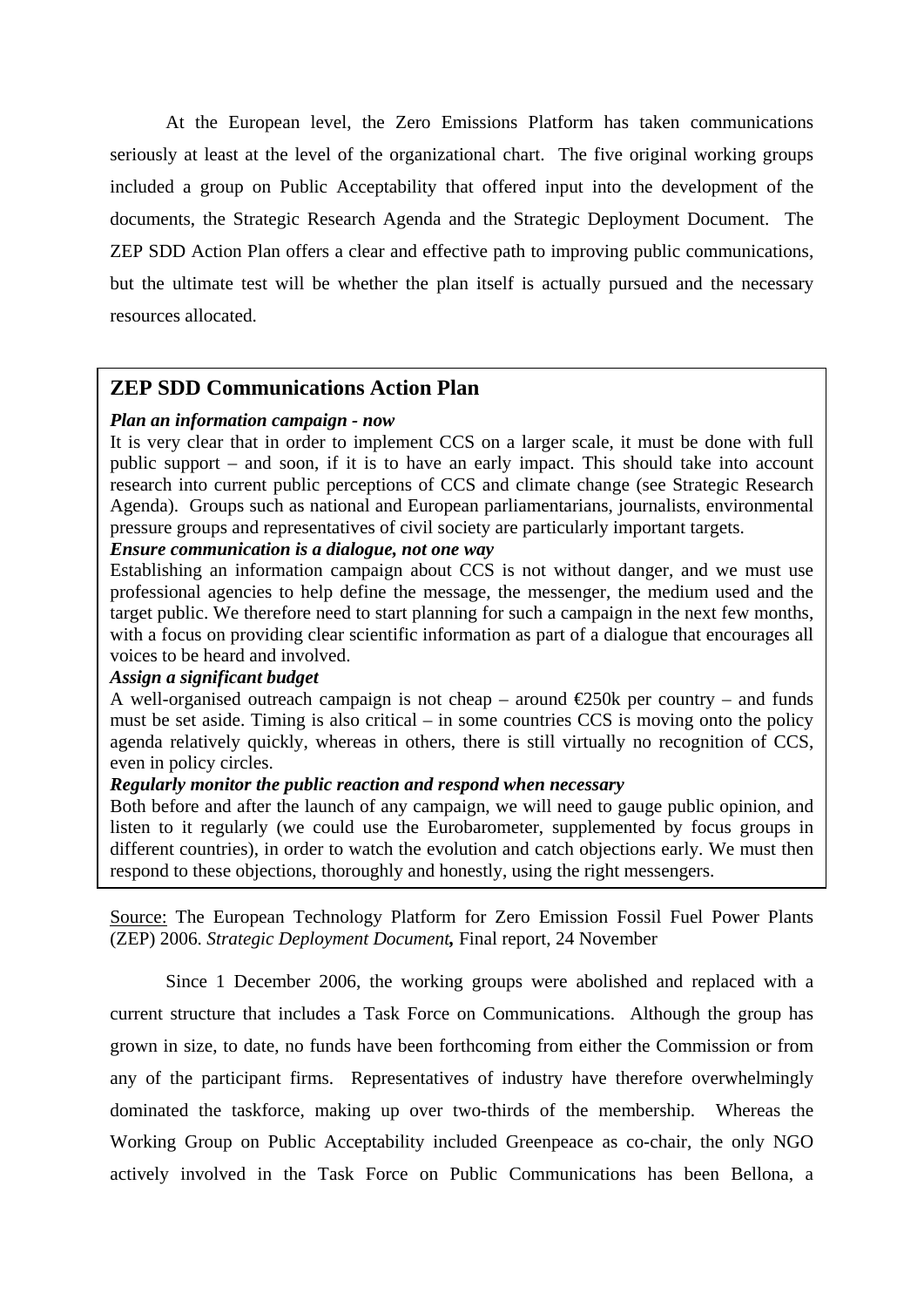Norwegian NGO which has been dismissed by some in the NGO community for being a strident advocate of CCS (although WWF is also a nominal member of the Task Force) (ZEP TFCom 2006). With few incentives for either academics or NGOs to participate, the task force has been overwhelmingly dominated by those with a vested interest in promoting the technology.

There have been a number of positive though minor efforts undertaken by the Task Force with minimal resources. Green Facts, a non-partisan group which develops short, readable summaries of major scientific reports, has been commissioned to 'translate' the IPCC Special Report on CCS into a more understandable synthesis. The ZEP Task Force participated in Green Week, the major environmental event in Brussels. Nevertheless, the Task Force has not been engaged in the broader communications efforts of the ZEP overall nor have there been any serious efforts to develop communications materials. In large part, efforts have been delayed as a result of the lack of funding from either the European Commission, member governments or any of the multinational firms involved.

Some would argue that before one can engage in outreach of any form, there is the need for greater internal communications within the relevant disciplines such as geology and engineering. Here, progress is more palpable, although again, far from uniform. For example, recent activities run by the CO2GeoNet Network of Excellence include an Open Forum, a Training and Dialogue Workshop, a CCS School, a Field School, and CCS Geochemical training courses. It is true that developing a cadre of future communicators is essential, but as described in Section 5, the engagement of the professional community such as geologists is actually the one area of clear success and so one might expect that the marginal benefits from additional resources would be greater in areas where current arrangements are furthest from best practice.

Moreover, it is not just the professions that require training, the NGOs have also needed to develop their own materials on CCS. Climate Action Network-Europe (CAN-Europe) put together a set of materials and workshops in 2003-4 for its member NGOs across Europe on CCS and hydrogen (http://www.climnet.org/CTAP). In the United States, two NGOs in particular, Environmental Defense and the Clean Air Task Force (CATF) have conducted extensive outreach within the NGO community at the state and regional level.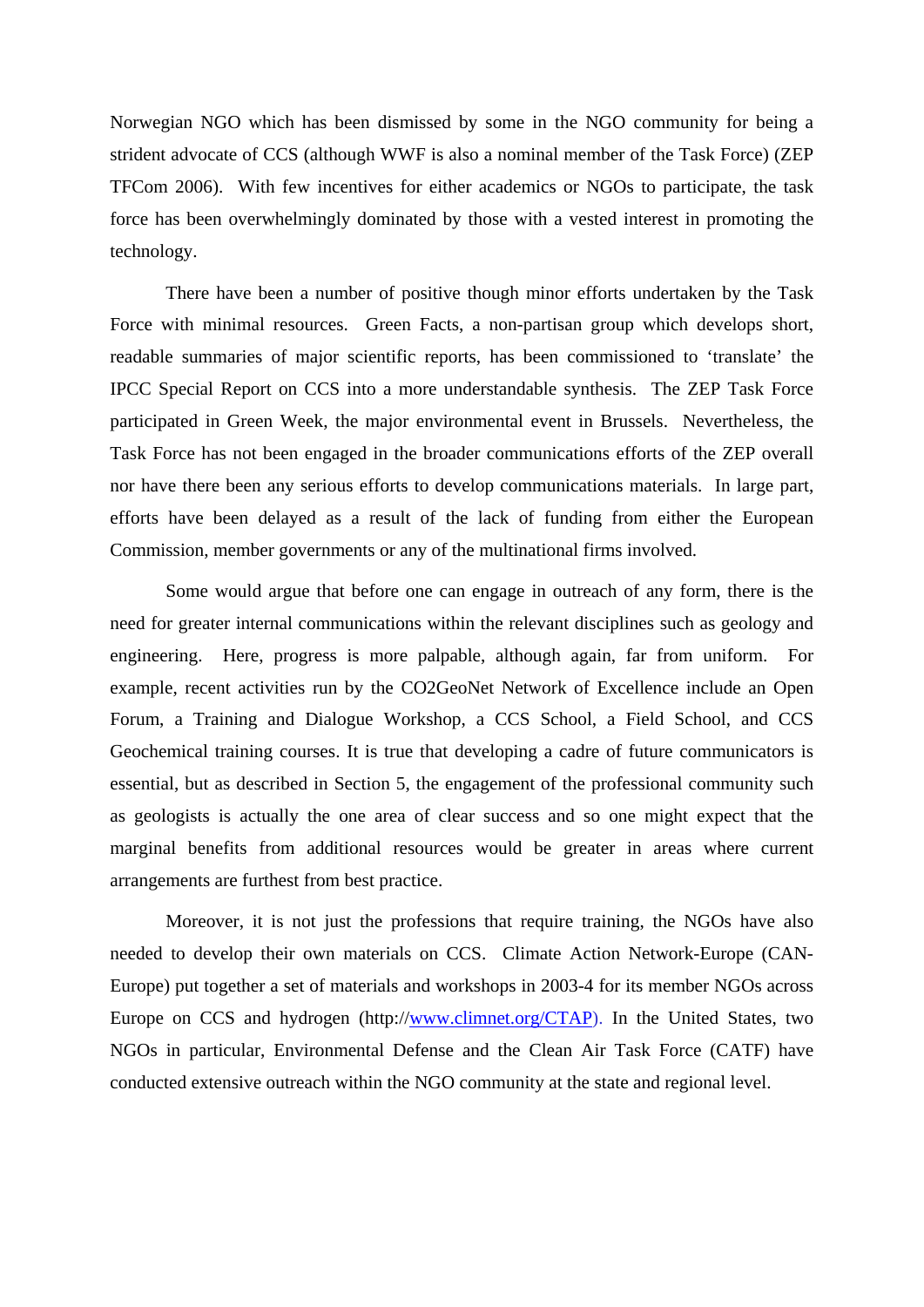# **5. Comparison to Best Practices in Science & Technology Communications**

Are there dangers in pushing forward with CCS technologies without monitoring public opinion or mounting an effective communications effort? There are cases where new technologies have been generally accepted after a short debate and many others where there has been little public debate or interest. But there are also the well-known cases where ignoring risk perceptions and failed communications efforts have led to hostility. Public concerns over a range of technologies from nuclear power to genetically modified (GM) food have undermined the spread of these technologies that were heralded by their proponents as major breakthroughs with enormous societal benefits. In both cases, the only efforts to assess public attitudes or develop effective communications materials occurred long after public opinions had been shaped by opponents.

Of course, one can list the large number of nuclear power plants and annual growth in GM crops worldwide as evidence that public relations disasters can still produce major globespanning, multi-billion dollar technologies. The real question though is the counterfactual and what might have happened otherwise, were it not for the moratoria and bans in major countries over the last few decades. A glance at the time profile of nuclear construction or a geographic distribution of GM crop planting tells the story of missed opportunities and begs the question of whether a more successful public communications effort would have mitigated some of the hostility these technologies have faced.

CCS is heralded by advocates in much the same terms as a major contributor to mitigating climate change and where billions of dollars are expected to be invested in the technology in the coming decades. To date, CCS has enjoyed the benefits of at least a small window in time where communications materials might have been developed and public attitudes assessed *before* the wide-scale launch of the technology. As governments and firms prepare to initiate major projects in different corners of the world, that period of grace when public opinions could be assessed and communications materials developed before CCS enters the public eye is rapidly drawing to a close.

It is quite possible that CCS will ultimately be viewed in much the same manner as any number of industrial processes that are seen as technical, opaque and largely uninteresting to the general public although there may be occasional local fights over siting. On the other hand, given the low level of awareness and mixed initial reactions to CCS, there is no reason to be especially confident in such an outcome, particularly if CCS is caught up in the politics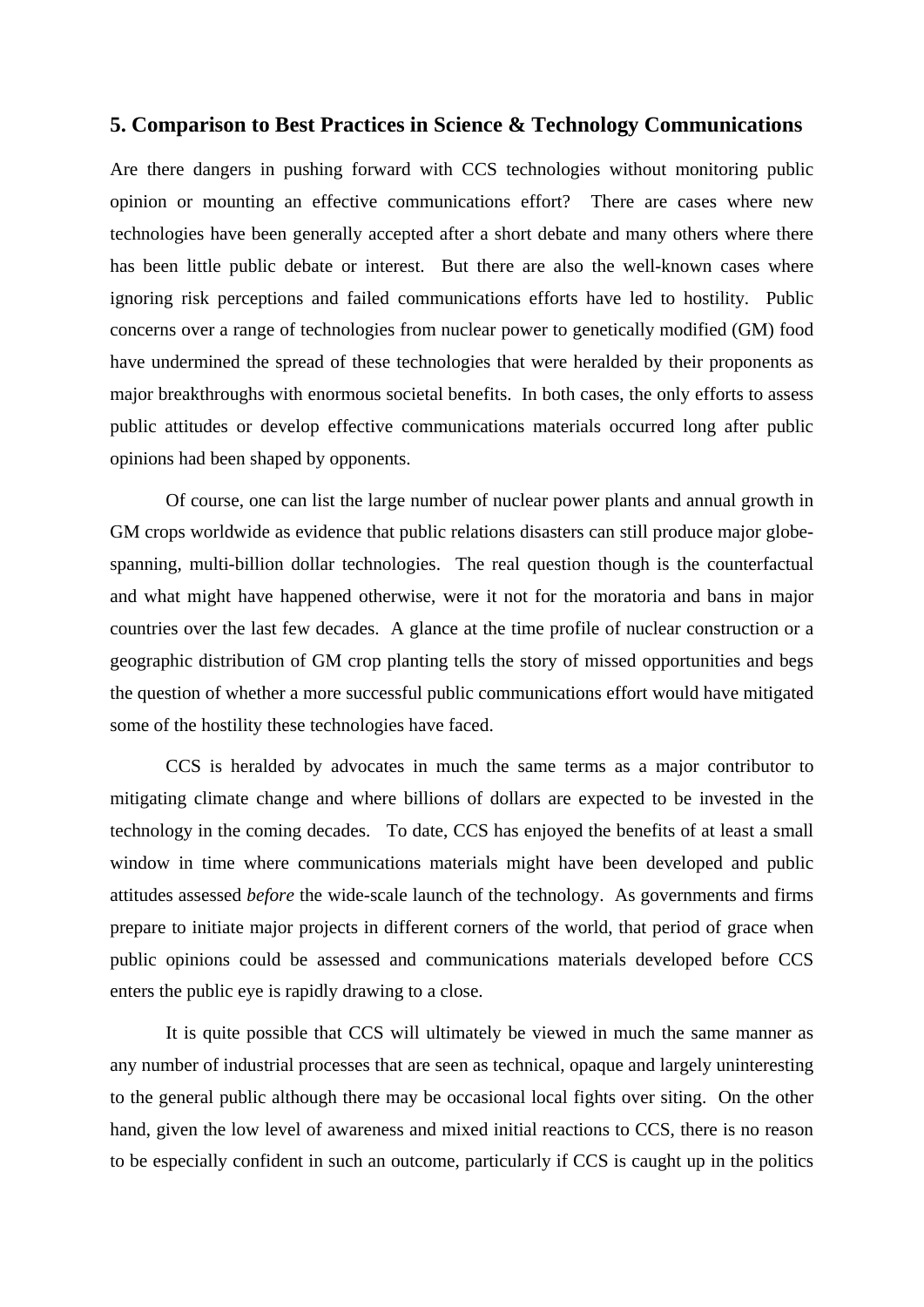of already politically salient technologies such as nuclear power and renewables and an increasingly politicized debate over energy and climate change policy. As Malone and Bradbury (2006) note "the issue is not just the acceptability of individual projects but rather the acceptability of the whole idea and class of technologies." Efforts to understand social and political forces can also act as an early warning of potential problems and also serve as a guide to the design of more effective communications efforts but these studies would need to be conducted well in advance so that the findings can usefully be incorporated and a baseline developed over time.

In 2002, the US National Institute of Standards and Technology (NIST) conducted a workshop on "Best Practices for Communication of Science and Technology to the Public". (NIST 2002). The workshop offered some dozen key recommendations with regard to public communications including to:

• Illustrate both process and product of project development: presenting the scientific process and unresolved scientific questions can be more compelling than simply showing results based on a black box model

• Involve scientists in a substantial way: with greater exposure, scientists can become experts in public education for a range of audiences from children to adolescents to adults

• Avoid parochialism by bringing in the work of others: rather than only describing the research or projects of the sponsoring organization, useful content from any source should be covered which will demonstrate broader national and international consensus of support.

• View the issue from the audience's point of view, not the institution's: listen to, acknowledge and incorporate approaches suitable for the targeted audience(s)

• Develop a baseline – "ideally before putting it on the evening news": take advantage of the often long period time before media coverage and wider discussion to conduct surveys, focus groups and assess how project announcements or communications efforts change perceptions.

Use face-to-face methods whenever possible: two-way communication can improve public trust

Reach out beyond the science-attentive public: choosing unconventional venues (such as shopping malls) or target audiences (such as disadvantaged youth) have been successfully employed in other science communications efforts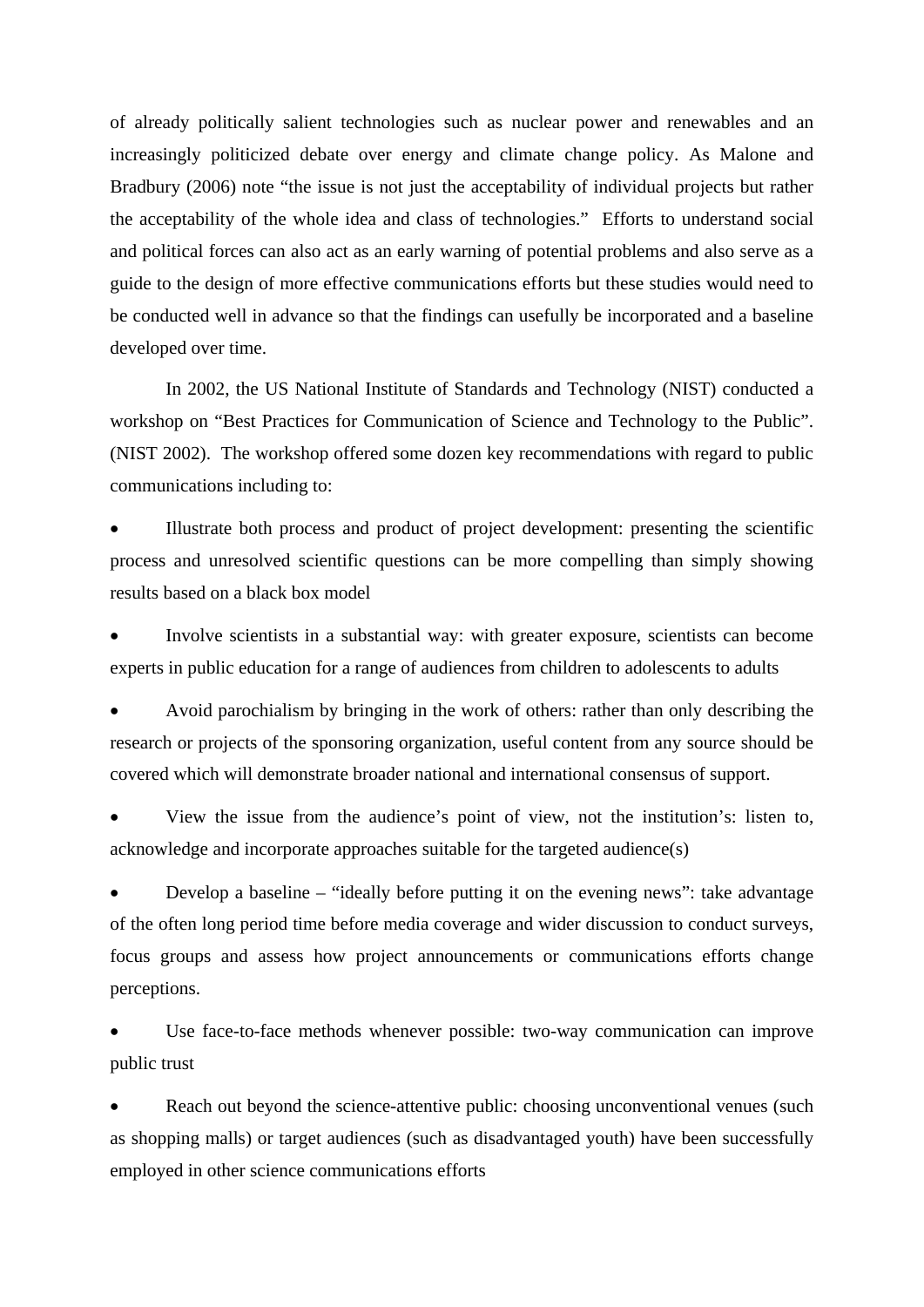Use multimedia and illustrations: interactivity can bring science  $\&$  technology to life

• Provide information to the media in easily usable form: making information accessible will encourage time-pressured journalists to draw on the material in their reports

• Avoid perceptions of environmental injustice or backroom deals: even the appearance of bias, conspiracy or less than full disclosure can stall or kill a project

• Avoid a situation where there are charges that "you haven't told us" or "you're sneaking up on us": include the public and interested stakeholders from the start

• Avoid letting the project become a political "football": create vocal supporters of the project within the community thereby making it unpopular to be against the project leading policy-makers to defend the project and marginalize opponents

The list is not some idealized view of public communications, but rather every single one of the best practices can be found as real world examples where such best practices approaches have been implemented successfully. As detailed in NIST and other case studies of best practices in communications, successful efforts are not arrived at accidentally, but are the product of deliberate design, which requires time, resources and imagination.

Almost every one of the dozen issues highlighted is directly relevant to CCS. A current assessment would find some good progress on one or two issues most notably in the involvement of the scientists in outreach. Many of the national geological surveys, such as the British, French, Australian, German, Czech and Danish Geological Surveys have been deeply involved with international efforts on CCS. Overall, however, there remain many serious shortfalls such as in the development of a baseline, reaching out beyond the most attentive segment of the public, and developing high quality explanatory materials for use by the media and the general public. Documents such as the ZEP SDD Action Plan recognize many of these issues, but there is little evidence that the needed resources have been forthcoming. In response, some would claim that CCS is still at an early stage given the lack of broader public awareness, but as the NIST guidelines note, that is precisely when one wants to act in order to be able to assess changes if the expected growth in CCS as a major generating technology were to materialize.

The virtual absence of best practices should not be construed as reflecting poorly on the few professionals currently involved in CCS communications activities, but is symptomatic of the resources dedicated. With sufficient resources, there is little doubt that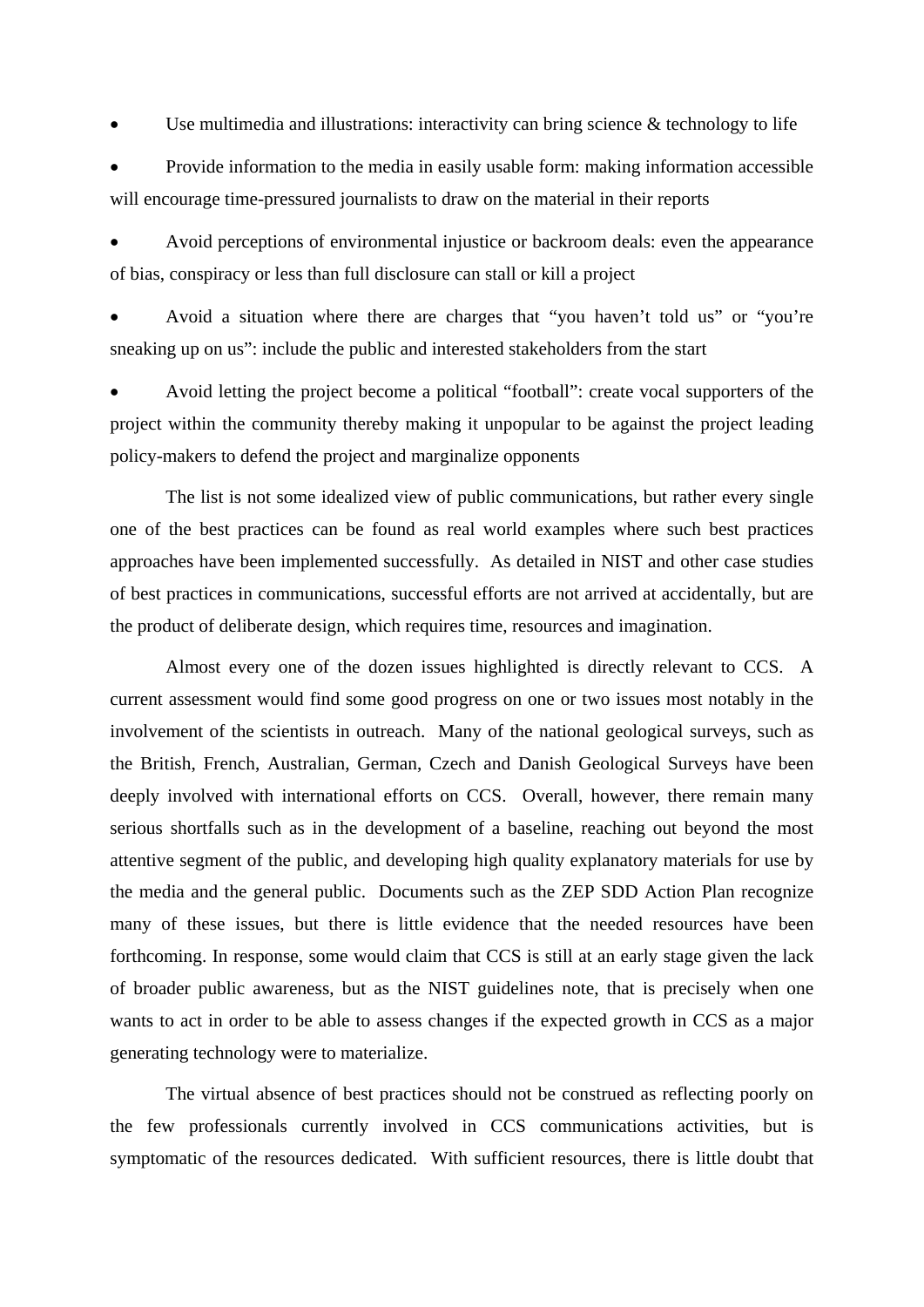they (and the many others needed) would be able to design the materials needed to engage the public and target key stakeholder groups. The reality is that there are remarkably few communications professionals involved in the field. Most materials developed have been the work of in-house web designers or academics or consultants contracted to provide support on a part time basis. The sum total of the disparate activities might have been pooled across any number to produce a serious, professional effort. Divided across some 50-100 independent efforts, the products have been as described – sparse, repetitive, self-referential, and on the whole, quite poor.

The more interesting question, of course, is why the outcomes with regard to public dissemination have been so disappointing, particularly given the involvement of actors with the means to support communications activities and the avowed interest in the success of CCS technologies. It is possible to identify a number of possible reasons why public communication activities are in the state described:

1. Competition. Firms, governments, research groups and even international consortia have independent agendas, timetables, and circumstances. Language may act as an additional barrier to cooperation. To a lesser extent, they may also perceive that those differences warrant competing messages and communications campaigns, but the perfunctory efforts across the board would indicate that the lack of cooperation reflects a lack of forethought rather than active competition. There is also little incentive for contributing to the provision of a public good. Most actors, whether public or private, want to demonstrate their own initiatives and so coordination of resources may be impossible. Shell would not want the first project highlighted on a common website to be a BP project, nor would the American government want an Australian or French project highlighted at the expense of one of their own. Others may feel constrained by resource availability and fear the transactions costs involved in any international consortium.

2. Speed. The rapidity with which CCS has risen up the agenda may also have taken industry and government by surprise and may account for the seemingly slow reaction to engage the public and inability to divert resources to an issue that had seemed primarily technical only a few years ago. Of course, it has been industry leaders (e.g., van de Veer 2006) and governments that have been the ones that have heralded the possibilities of CCS, for example, after withdrawing from the Kyoto Protocol, President Bush declared "We all believe technology offers great promise significantly reduce [greenhouse gas] emissions ... especially carbon capture, storage and sequestration technologies" (US DOE 2002).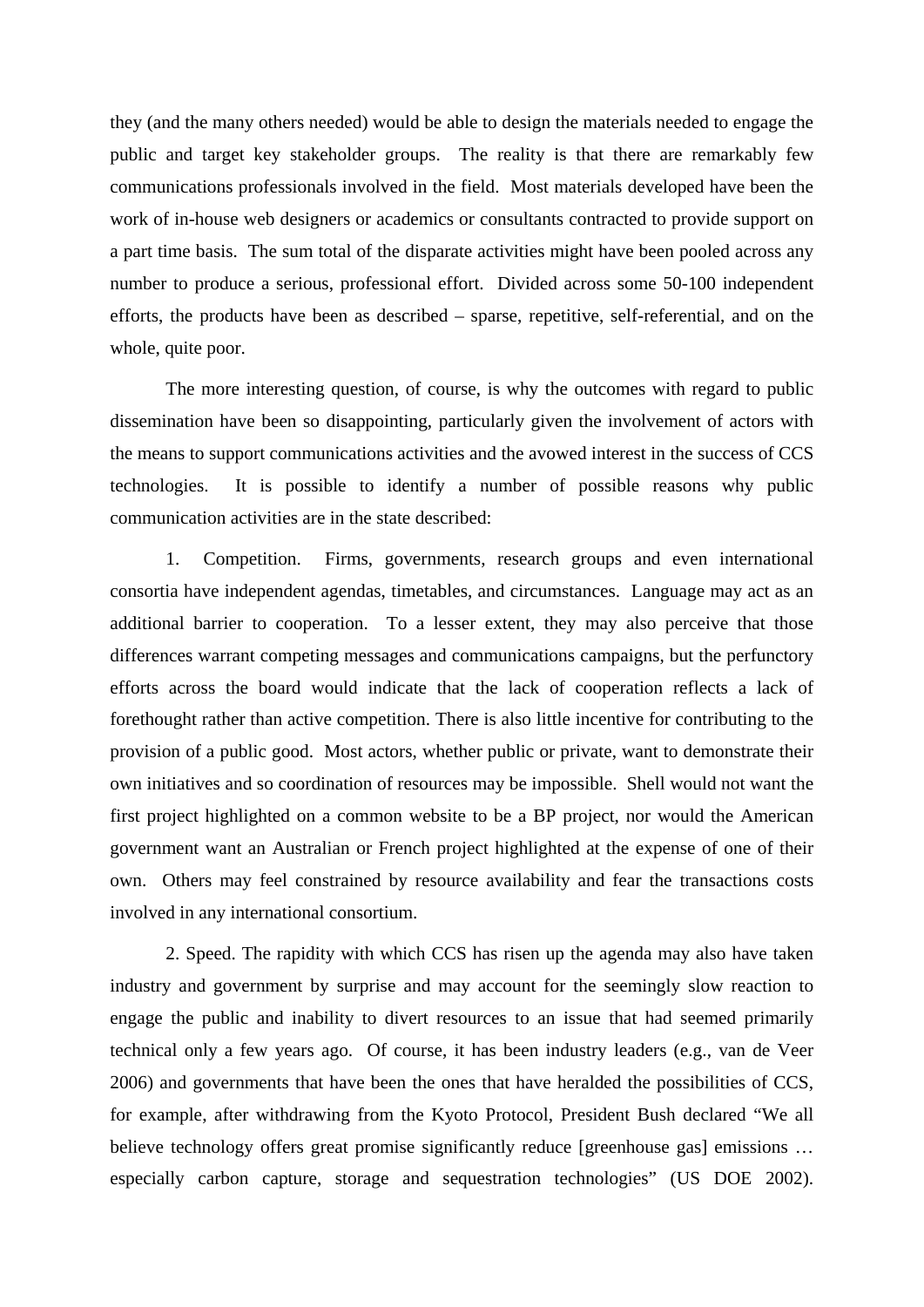Moreover, while some governments and pro-CCS groups may be seriously resourceconstrained and need to deal with longer budget cycles, it is hard to make the same argument for the energy industry, where oil and gas supermajors and many electric utilities have been enjoying record profits. Rather, the lack of funding would seem to indicate a clear prioritization.

3. Exclusive focus on Technical Solutions. Although a concern for independence or a benign neglect of cooperation may offer some explanation for the halfhearted response, the weak effort from the major inter-governmental consortium (CSLF), inter-firm consortium (CCP) and pan-European platform (ZEP) all indicate that a more compelling reason for inaction is the low priority placed on understanding public attitudes and the emphasis on technical issues. As witnessed from the long history of public communications in the nuclear power industry (Bier 2001) or the brief history of the Ocean Carbon Sequestration Experiment, technocratic elites may under-invest in both basic social science and in public outreach and communications efforts because they believe it leads to a diversion of resources from "productive" to "non-productive" uses.

As de Figueiredo, Reiner and Herzog (2002) describe in their analysis of the failure of the Hawaii ocean sequestration project, little effort was made to assess public attitudes in advance, the general public learned of its existence through the local newspaper, and the project was reluctant to divert resources from technical issues and spend any funding on either social science or on communications. As a result, the project, which was first announced in Kyoto in 1997 was endlessly delayed and ultimately sought to move to Norway. In Norway, a permit was issued, but ultimately was withdrawn after Greenpeace sailed the Rainbow Warrior to Oslo to meet with the minister. As a result, there has not been a single ocean carbon storage project conducted worldwide (IPCC 2005).

4. No news is good news. In spite of cautionary tales from ocean sequestration, nuclear power and GM foods, a subset of the technocratic elite may be actively or passively discouraging initiating wide-ranging communications on CCS out of fear it may backfire by drawing attention to the issue and thereby generating opposition. From this perspective, CCS would ideally be viewed as any number of other industrial processes such as underground storage of liquids (Reiner and Herzog 2002; Keith et al 2005) rather than a technology comparable to nuclear power in terms of public attention. This view is generally more of a hopeful view than one based on analysis.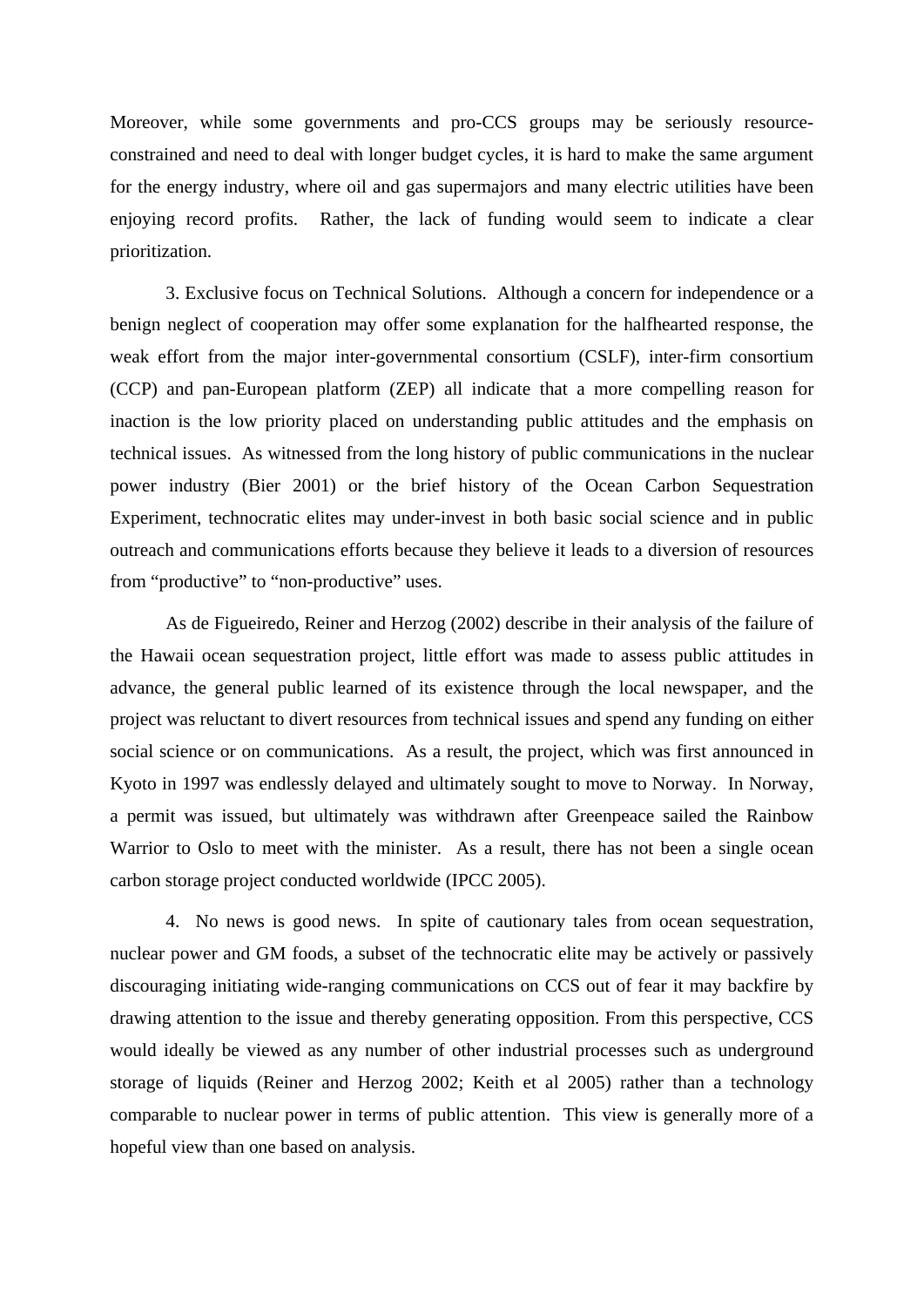5. Lack of political will. Until such time as actors can reasonably expect that climate change policy will produce a carbon price of a level sufficient to encourage CCS, there will continue to be considerable uncertainty as to whether CCS will be as important as some advocates hope or anticipate. Justifying technical research can be justified years in advance of widespread commercialization, whereas there may be the perception that public communications materials will only be necessary if and when the technology is deployed.

# **6. Conclusions**

To date, after a relatively positive start in the form of an early recognition that communications and surveys of public attitudes are essential to the development of a new technology, the progress in actually developing any sort of communications effort has been remarkably slow when compared with the aspirations of its proponents and projections that CCS will form a major part of the electricity infrastructure within the next two decades (IEA 2006). There have been a few first efforts, the Canadians have recently organized the first communications workshop under the auspices of the International Institute for Sustainable Development (IISD), Climate Change Central and the University of Calgary (CCC 2007) and there have been early efforts in Australia as well. Although this would only be a start, even such a basic event as this has not yet taken place in Europe or the United States, other than virtual meetings among DOE partnership outreach teams. Much like the infrastructure itself, there is a significant lead-time associated with any major effort to develop effective communications tools or a significant outreach effort. To be useful in assessing changes over time, a mechanism for monitoring would need to be instituted in the relatively near future. In spite of the large number of multinational corporations involved and government rhetoric on ambitions of carbon-free electricity, the commitment has been quite small, again when measured against the claims of supporters of CCS.

Minimal national and industry efforts to coordinate have also led to a wasteful duplication of effort and expenditure of resources. An organization such as the CCP, ZEP or CSLF could serve as an important means of bringing together resources from the public and private sectors, but to date the pooling of resources has been decidedly modest. Again, this is not a specific criticism of the individuals involved in developing these materials, but reflects the significant sums that would be needed to develop web, multimedia and educational materials that are professional, regularly maintained and tested. Some degree of independent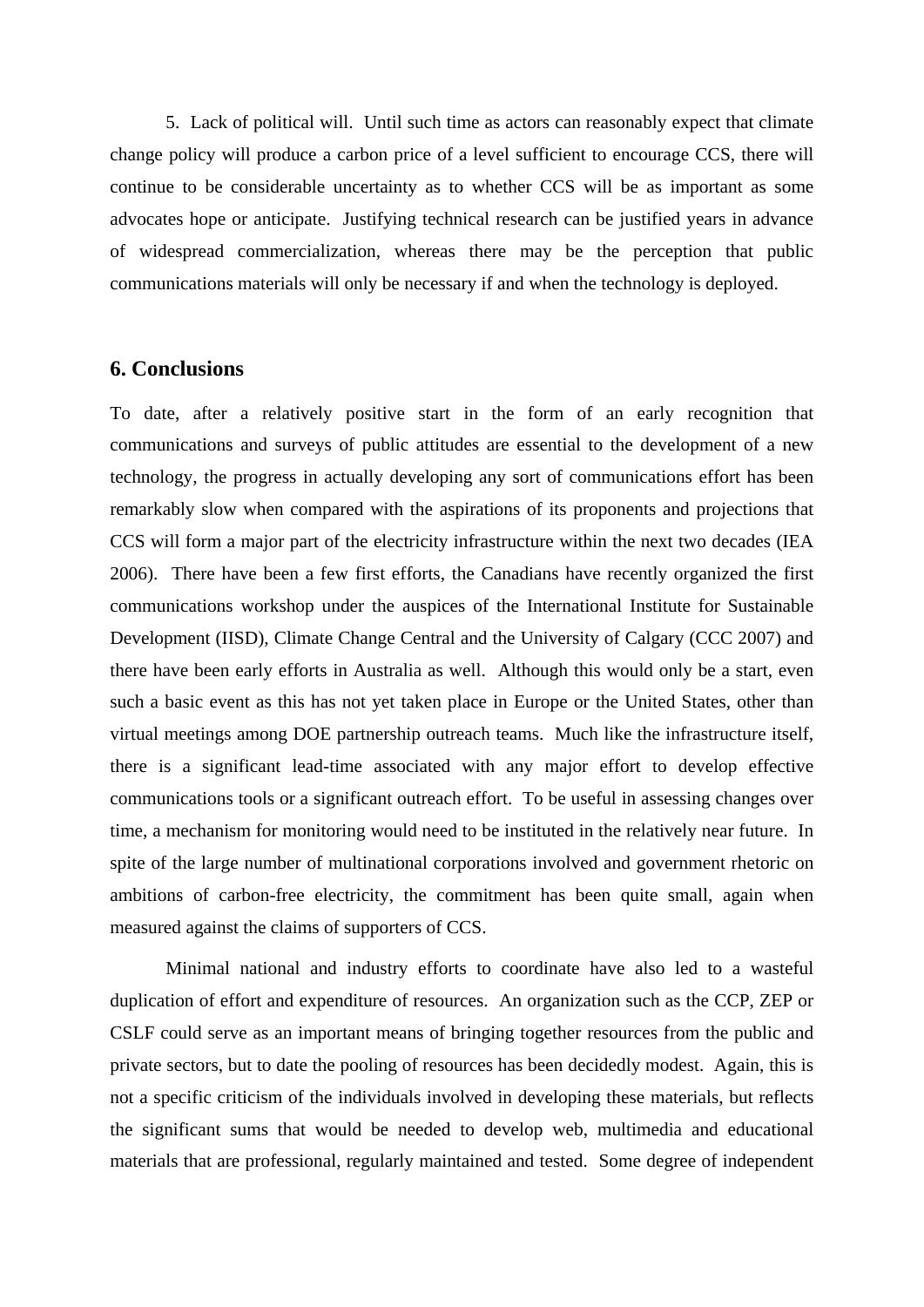effort is, of course, beneficial in encouraging experimentation, but at least in communications materials the result has been dozens of basic introductions to the subject and no single example of a professional, high quality effort.

The highest-level international effort, the CSLF, has, to date, done fairly little to engage stakeholders in other than a cursory manner and has neither created a venue for engagement nor has it developed educational materials or other communications resources. The CSLF is already viewed with great skepticism by NGOs who see it as a US-inspired effort consistent with the Bush Administration's technology strategy that is seen more as a "diversionary tactic than as an honest effort" (Anderson 2005). As such, the CSLF undermines NGO attitudes towards CCS by its very association with a climate-sceptic US Administration. Individual national governments and projects have made some efforts at communications that might be characterized as ranging from poor to mediocre, with no clear evidence that any government, firm or project has met virtually any of the NIST best practice guidelines.

CCS has benefited from *not* being nuclear power, which continues to be viewed much more negatively by stakeholders, especially NGOs as seen in the ACCSEPT stakeholder survey (Shackley et al 2007). Insofar as CCS is perceived as being involved in a zero-sum game for resources with renewables then there will be opposition to the needed investment in research and development that would lower the costs and risks of CCS technologies.

Even governments that have been relatively advanced in acknowledging the nominal importance of CCS at least rhetorically have been criticized for the lack of effort and resources devoted to public communications. The UK has been one of the few European countries to conduct parliamentary hearings on carbon dioxide capture and storage. The Science and Technology Committee hearings focused specifically on the question of public acceptance and communications and concluded in early 2006:

The Government has done little so far to engage the public in a dialogue about CCS technology. We accept that it is early days for the technology but previous experience has emphasised the value of early engagement. (HoC 2006, I: 42-43)

In response, the UK government had promised that such a communications strategy would be available by mid-2006 but as of mid-2007, no strategy was even being planned in spite of a national consultation on CCS commercialization conducted by the Treasury and the announcement of a major competition for funding that was expected to amount to hundreds of millions of pounds (H.M. Treasury 2006). Even the Dutch CATO project, which is probably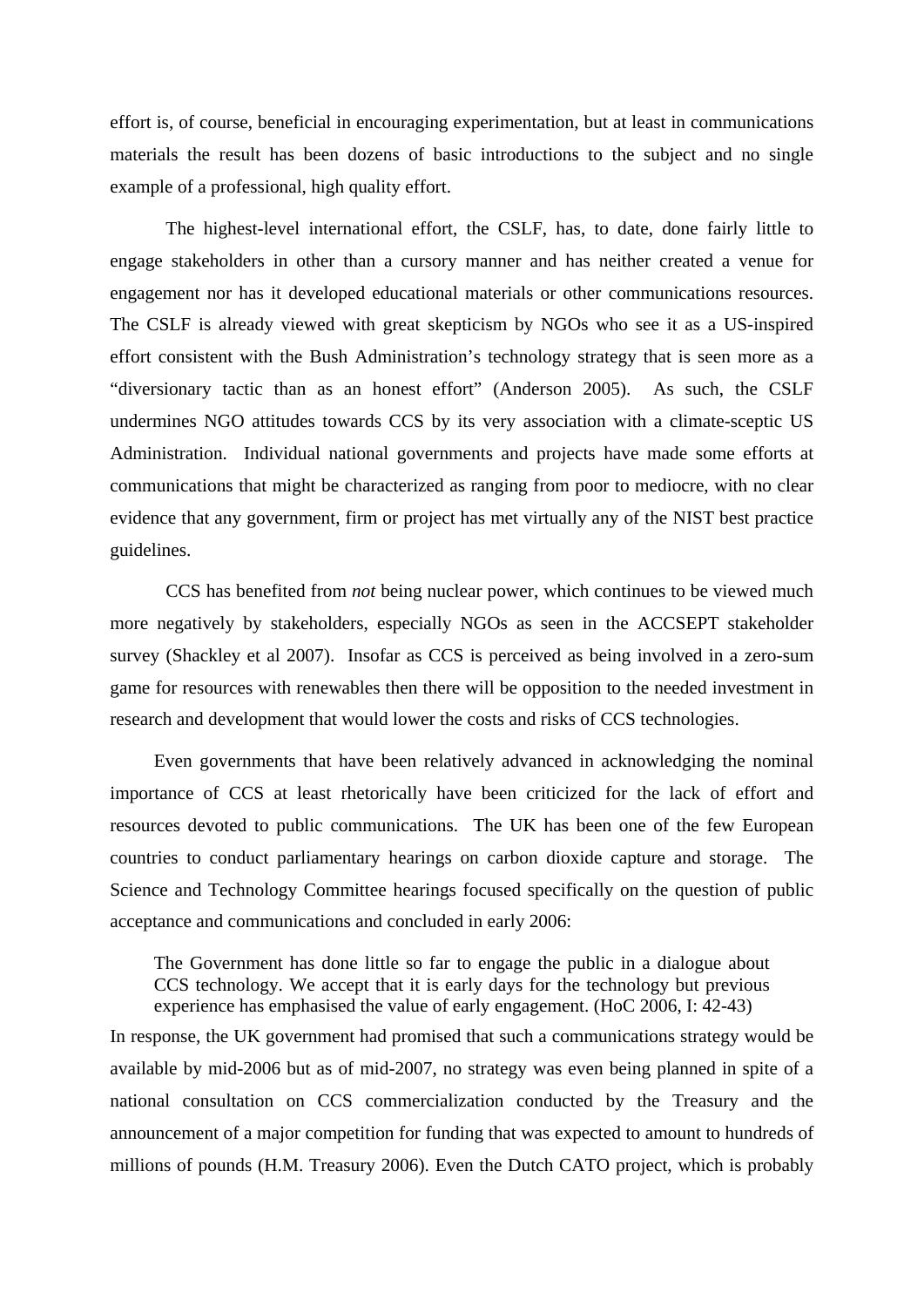the best coordinated and best funded European project, provides far less than 10% of its overall budget to public perception and engagement issues and as a research-led initiative has devoted relatively few resources to communications efforts (Daamen 2007).

Direct outreach to stakeholders has been somewhat mixed and there is little evidence of anything approaching real engagement. The overwhelming dominance of major energy firms creates the impression to those less charitably inclined that CCS technologies are simply "bolt-on adjustments to the fossil-fuel status quo" (Leggett 2007). Many major NGOs such as WWF have offered support that is contingent on the specific outcome of national debates over nuclear power. If countries such as the UK decide to expand nuclear power or countries such as Germany or Sweden change course then reluctant NGO support for CCS may dissipate.

Traditional media outlets such as newspapers and television may still come to dominate once (or if) the issue becomes newsworthy, but at this stage of development the internet remains overwhelmingly the most important resource for most. Offering clear, trustworthy sources of information on the internet will be vital for those using it as their first port of call when they hear about a new technology.

In spite of the weak overall state of communications and the lack of assessment of the current condition, there are worthwhile blueprints for next steps available. Although not yet acted upon, the ZEP SDD Action Plan on public communications does in fact encompass many of the NIST best practices and offers a clear path forward. The real test will be in the allocation of resources, which to date have been both lacking and lagging. The experience of other CCS projects and efforts does not bode well. Public communications and public acceptability are rarely if ever allocated either the budget or personnel appropriate to the task. Even so, the efforts to date have been too narrowly focused, uncoordinated, duplicative and insensitive to the needs of potential consumers and to the trust in the purveyors of the information. The persistent neglect may not matter if CCS does not grow as quickly as anticipated or if no serious opposition ever arises, but if not, then the opportunity to provide for the signal from the proverbial canaries will have been missed.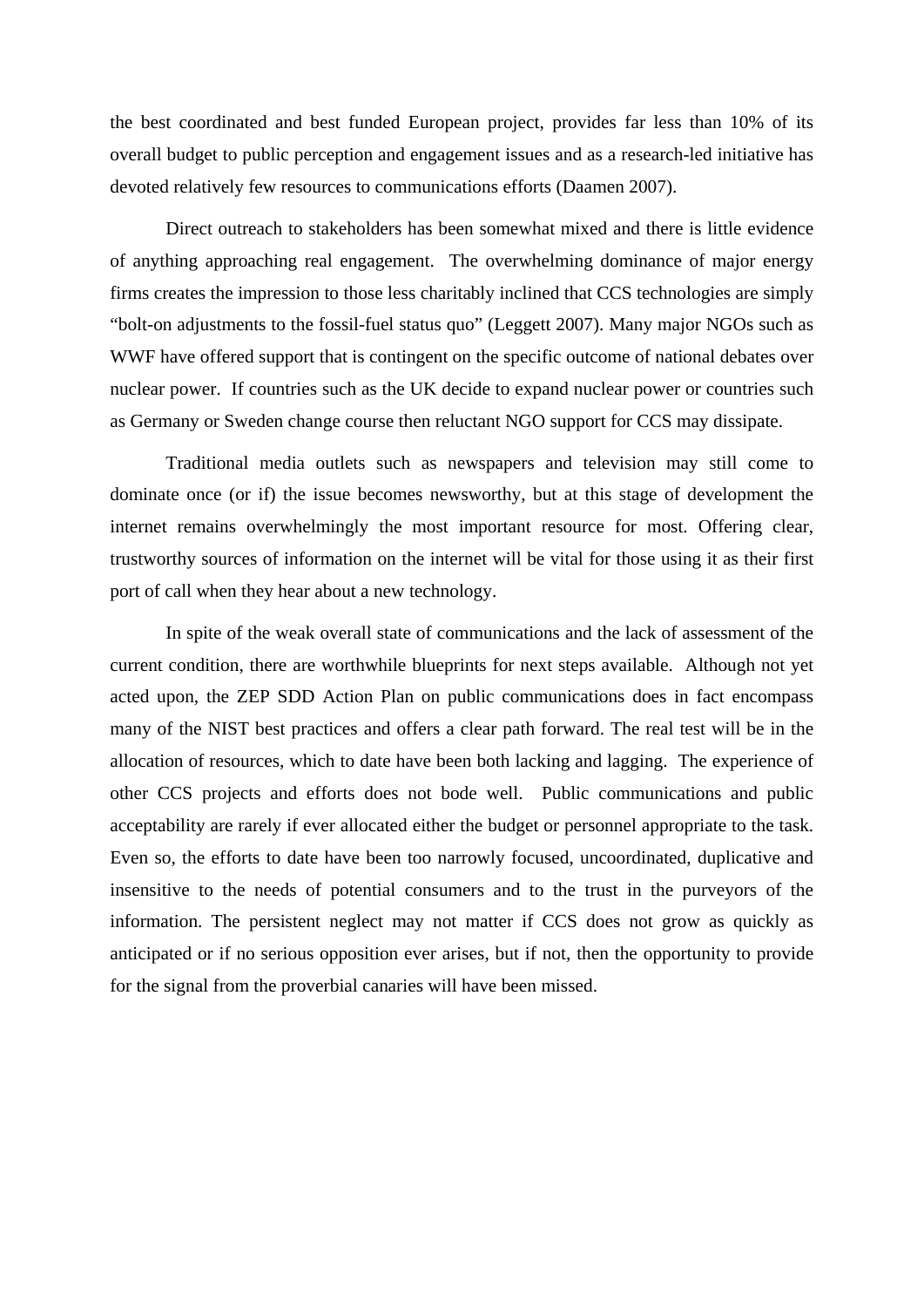# **References**

Anderson, J., 2006. A critical review of  $CO<sub>2</sub>$  capture and storage: NGO and public acceptance issues, Institute for European Environmental Policy**,** 18 January.

Ashworth, P., Pisarski, A., and Littleboy, A., 2006. Understanding and Incorporating Stakeholder Perspectives to Low Emission Technologies in Queensland, Center for Low Emissions Technology (cLET) Final Report, November.

Ashworth, P., Reiner, D., Gardner, J. and Littleboy, A., 2007. *Kyoto or non Kyoto People or Politics: Results of recent public opinion surveys on energy and climate change. Greenhouse* 2007 Conference, Sydney, 1-5 October.

BBC News 2005. MP's clean coal energy solution: Unmined coal in Wales could be the answer to Britain's energy crisis, BBC News, 12 October.

BBC News 2007. Chancellor Congratulates Salmond, 1 June, Available at: http://news.bbc.co.uk/1/hi/scotland/6711603.stm

Bier, V. M. 2001. On the state of the art: risk communication to the public, *Reliability Engineering and System Safety* 71 (February): 139-150.

Bradbury,J.A. and Dooley, J.J., 2004. Who's Talking? What are the Issues? The Media's Portrayal of Carbon Dioxide Capture and Sequestration in the United States, *Proceedings of the 7th International Conference on Greenhouse Gas Technology (GHGT-7)*, September 5-9, 2004, Vancouver, B.C., Canada.

Brown, V.J., 2007. Of Two Minds: Groups Square off on Carbon Mitigation, *Environmental Health Perspectives* 115 (November): A546-A549

Carbon Sequestration Leadership Forum (CSLF), 2005. Discussion Paper on Public Communication and Outreach, Report CSLF-P-2005-3, 22 August. Available at: http://cslforum.org/documents/Taskforce\_PublicCommunicationandOutreach.pdf

Climate Change Central (CCC), 2007. CCS Communications Workshops, Available at: http://www.climatechangecentral.com/ccs/

Coyle, K.J., 2004. Understanding Environmental Literacy and Making it a Reality: *What Ten Years of NEETF/Roper research and related studies tell us about how to achieve environmental literacy in America* (Washington, D.C.: National Environmental Education & Training Foundation).

Daamen, D., 2007. personal communication, 30 August.

de Best-Waldhober, M. and Daamen, D., 2006. Public perceptions and preference regarding large scale implementation of six  $CO<sub>2</sub>$  capture and storage technologies: Well-informed and well-considered opinions versus uninformed pseudo-opinions of the Dutch public, Leiden University.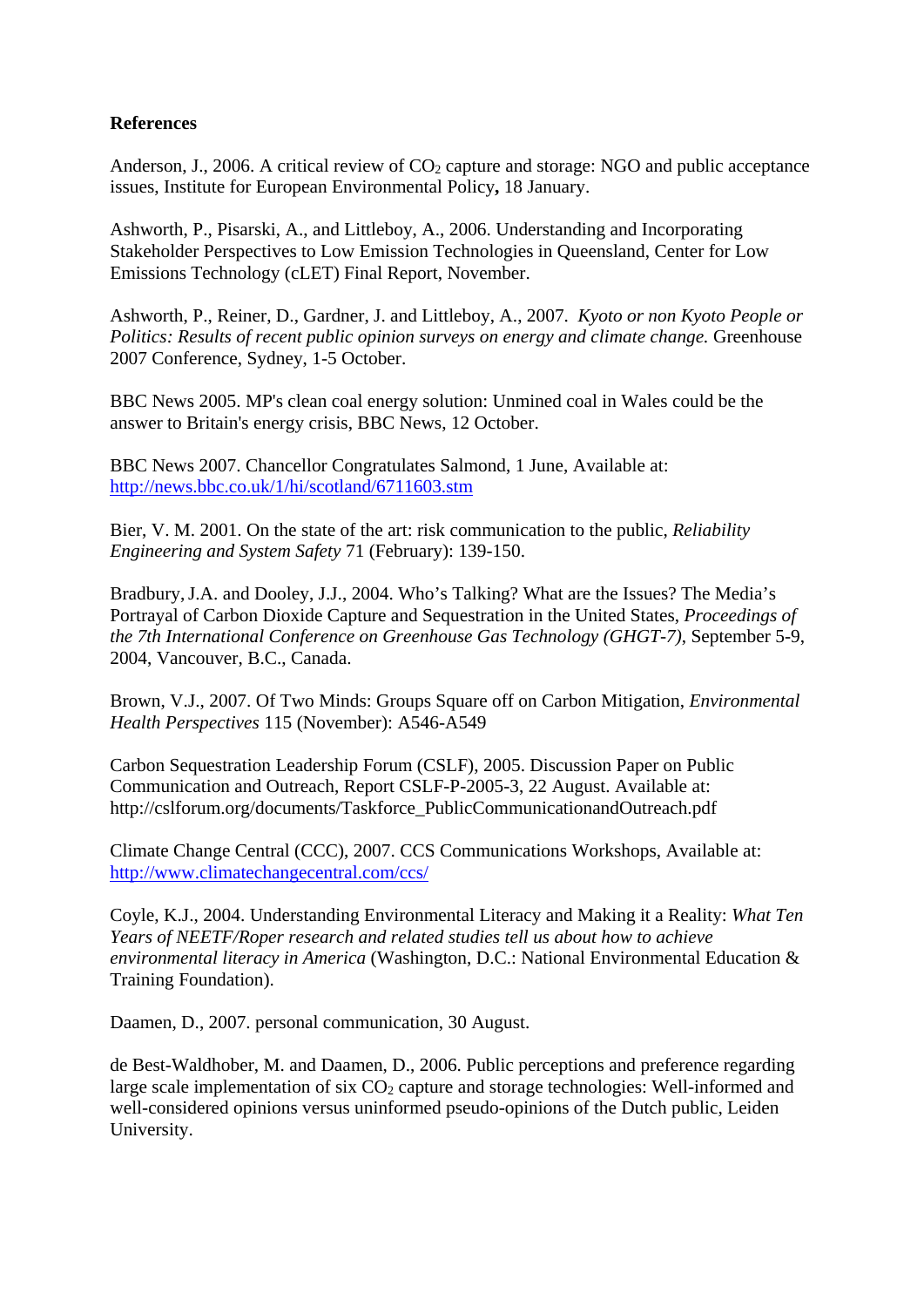de Coninck, H., Anderson, J., Curnow, Todd Flach, Flagstad, O.A., Groenenberg, H., Norton, C., Reiner, D., Shackley, S., and Sigurthorsson, G., Is CO2 capture and storage ready to roll? Reflections on social, economic, and regulatory requirements, *Journal for European Environment and Planning Law* 5/2007: 402-414.

de Figueiredo, M.A., Reiner, D.M. and Herzog, H.J., 2002. Ocean Carbon Sequestration: A Case Study in Public and Institutional Perceptions, presented at the Sixth International Conference on Greenhouse Gas Control Technologies, Kyoto, Japan.

Department of Minerals and Energy (DME), 2006. Republic of South Africa, Progress Report to the Carbon Sequestration Leadership Forum, April.

Doubleday, R., 2007. Risk, Public Engagement and Reflexivity: Alternative framings of the public dimensions of nanotechnology, *Health, Risk & Society* 9 (June): 211-227.

European Commission (EC) 2005a. Special Eurobarometer EB 217 "Attitudes of European Citizens towards the Environment", DG-Research, Brussels, December.

European Commission (EC) 2005b. Special Eurobarometer EB 224 "Europeans, Science and Technology", DG-Research, Brussels, June.

European Commission (EC), 2006. Special Eurobarometer EB 258 "Energy Issues", DG-Research, Brussels, November.

European Commission (EC) 2007a. Special Eurobarometer EB 262 "Energy Technologies: Knowledge, Perception, Measures", DG-Research, Brussels, January.

European Commission (EC) 2007b. Special Eurobarometer EB 282 "Scientific Research in the Media", DG-Research, Brussels, December.

Fischedick, M. Esken, A., Luhmann, H.-J., Schuwer, D., and Supersberger, N., 2007. CO<sub>2</sub> Capture and Geological Storage as a Climate Policy Option: Technologies, Concepts, Perspectives, Wuppertal Institute for Climate, Environment and Energy, Speziale 35e.

Gittleman, L., 2007. Group Opposes Coal Plant, *The Morning Sun (Mt Pleasant, Michigan)*, 2 December.

Goel, M., 2006. Department of Science & Technology, Update On Scientific Interactions on CO2 Sequestration – India, CSLF Technical Group Meeting, New Delhi, 3 April.

Government of Norway, 2007. Public Outreach activities on CCS in Norway. Available at: http://www.cslforum.org/documents/Norway\_PublicOutreach.pdf

H.M. Treasury, 2006. *Carbon Capture and Storage: A Consultation on Barriers to Commercial Deployment*, March.

Ha-Duong, M and Campos, A.-S. with TNS Sofres, 2007. Changement Climatique et Réductions des Émissions de CO2, Etude réalisée pour le CIRED - UMR 8568, April.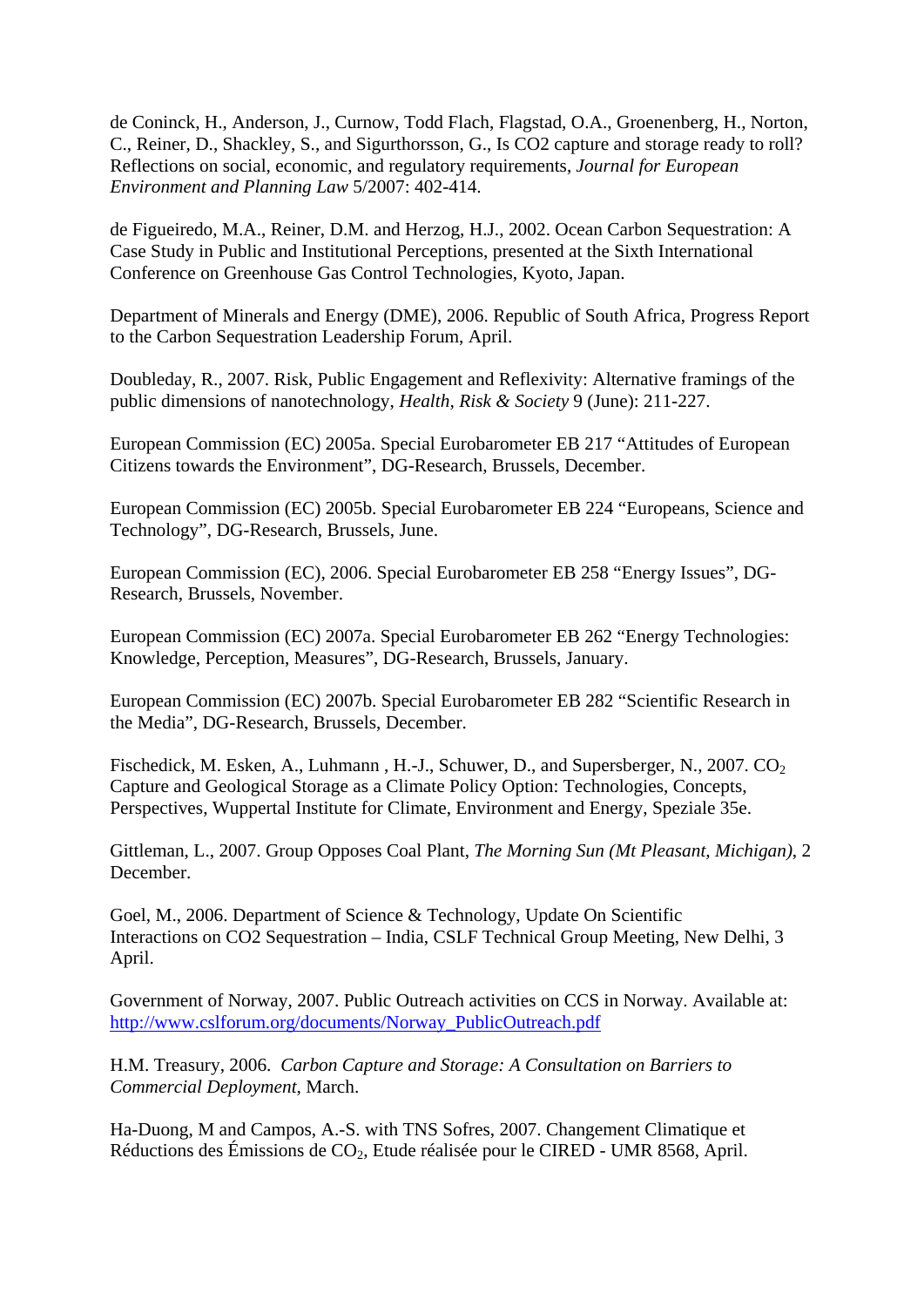House of Commons (HoC), 2006. Science and Technology Committee, Meeting UK Energy and Climate Needs: The Role of Carbon Capture and Storage, First Report of Session 2005– 06, *Volume II Oral and Written Evidence*, Report HC 578-II, 9 February (London: T.S.O)

Huijts, N.M.A and de Coninck, H.C., 2004. Carbon dioxide capture and storage: public perception, policy and regulatory issues in the Netherlands. In: M. Wilson, T. Morris, J. Gale and K. Thambimuthu, Eds., *Proceedings of the 7th International Conference on Greenhouse Gas Control Technologies (GHGT-7)* Vancouver, Canada, September 5–9, pp. 2491–2495.

Huijts, N.M.A, Midden, C.J.H. and Meijnders, A.L., 2007. Social acceptance of carbon dioxide storage, *Energy Policy* 35 (5): 2780-2789

International Energy Agency (IEA), 2006. *World Energy Outlook*, Paris.

International Energy Agency Greenhouse Gas Programme (IEA GHG), 2006. IPCC SRCCS - Review of Media Impact (IEA GHG Report no. TR2) (Cheltenham, UK: IEA).

Kanter, J., 2007. New technology would store carbon underground, *International Herald Tribune*, 6 August.

Keith, D.W., Giardina, J.A. Morgan, M.G. Wilson, E.J., 2005. "Regulating the Underground Injection of CO2," *Environmental Science & Technology* 39 (15 December): 499A-505A.

Keystone Center, 2004. FE/NETL Carbon Sequestration Technologies Program, Outreach Plan, April. Available at: http://www.netl.doe.gov/technologies/carbon\_seq/refshelf/outreachplan\_071304.pdf

Leggett, J., 2007. Kings of the Coal Habit, *The Guardian*, 5 September.

Littleboy, A., Boughen, N., Niemeyer, S., and Fisher, K., 2006. Societal Uptake of Alternative Energy Futures, Final Report, CSIRO Report No. P2006/784, October.

Lofstedt, R.E. and Cvetkovich, G. (Eds.), 1999. *Social Trust and the Management of Risk* (London: Earthscan Publications Ltd).

Malone, E.L. and Bradbury, J.A., 2006. 'Preparing the Public: Making CCS "Common Knowledge"', presented at Fifth Annual Conference on Carbon Capture and Sequestration, Alexandria, VA, May 8-11.

Mander, S., and Gough, C., 2006. Media framing of new technology: the case of carbon capture and storage. Eighth International Conference on Greenhouse Gas Control Technologies (GHGT-8), Elsevier, Trondheim, Norway, 19-22 June.

Miller, J.D. and Pardo, R. 1999. Civic Scientific Literacy and Attitude to Science and Technology: A Comparative Analysis of the European Union, the United States, Japan, and Canada. In M. Dierkes and C. von Grote (Eds.), Between Understanding and Trust: The Public, Science, and Technology. Amsterdam: Harwood Academic Publishers, pp. 81-129.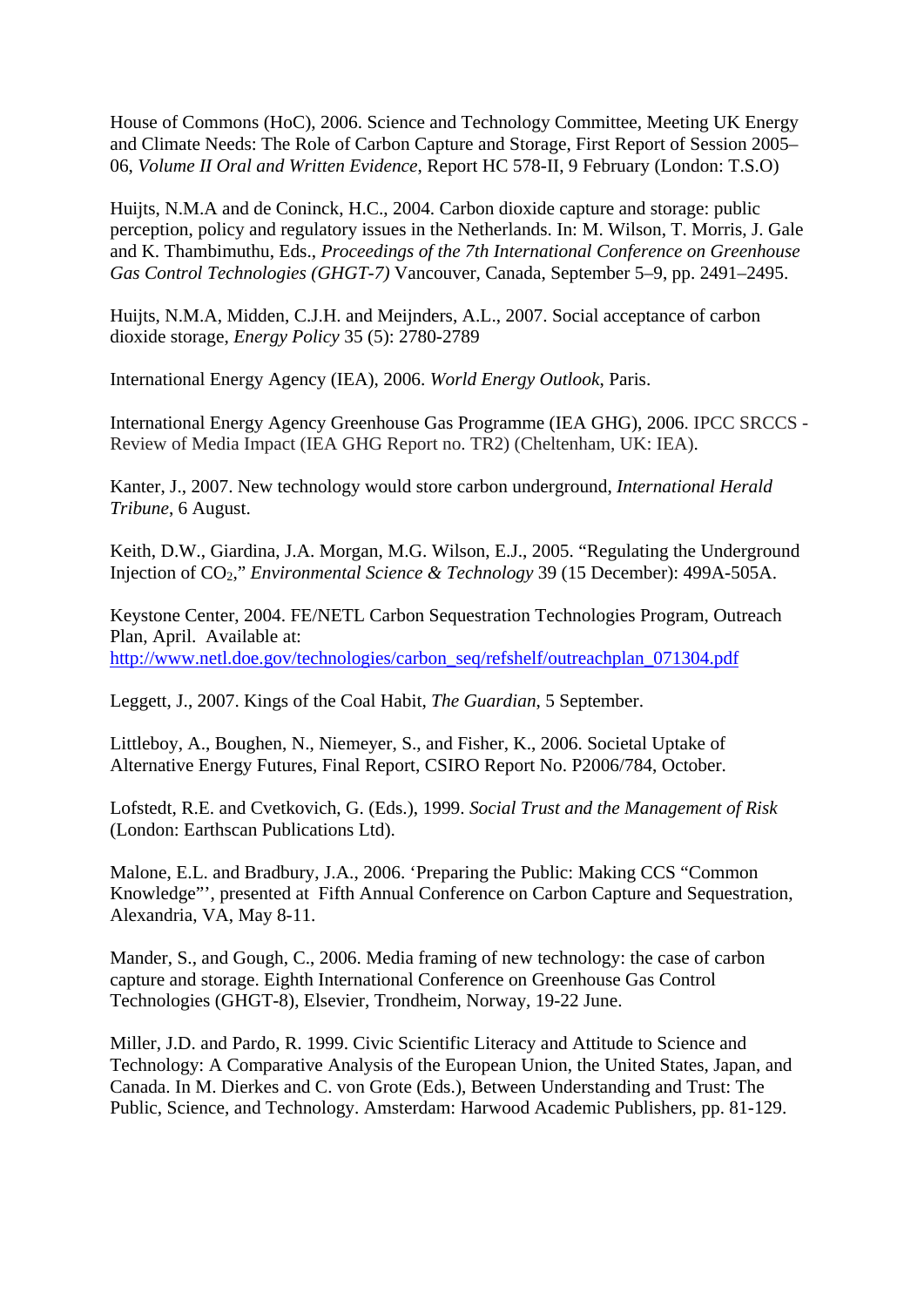Miller, J.D., Pardo, R. and Niwa, F. 1997. *Public Perceptions of Science and Technology: A Comparative Study of the European Union, the United States, Japan, and Canada* (Chicago: Chicago Academy of Sciences).

Monbiot, G. 2006. Down with Drax, *The Guardian*, 31 August.

National Institute of Standards and Technology (NIST), 2002. *Communicating the Future: Best Practices for Communication of Science and Technology to the Public* (Gaithersburg, MD: NIST).

National Science Board (NSB), 2002. *National Science Foundation Science and Engineering Indicators 2002* (Washington, D.C.: National Science Foundation).

National Science Board (NSB), 2004. *National Science Foundation Science and Engineering Indicators 2004* (Washington, D.C.: National Science Foundation).

National Science Board (NSB), 2006. *National Science Foundation Science and Engineering Indicators 2006* (Washington, D.C.: National Science Foundation).

NEETF/Roper, 2002. Americans' Low Energy IQ: A Risk to Our Energy Future, August. Available at: http://www.neetf.org/roper/Roper2002.pdf

Solà, R., Sala, R. and Oltra, C. 2007. Percepción pública del Cambio Climático y las Tecnologías de Mitigación. Documentos Ciemat. Madrid: Ciemat.

Palmgren, C.R., Morgan, M.G., de Bruin, W.B., Keith, D.W., 2004. Initial Public Perceptions of Deep Geological and Oceanic Disposal of Carbon Dioxide. *Environmental Science & Technology,* 38(24): 6441 -6450.

Pew Research Center for the People and the Press (Pew), 2004. News audiences increasingly politicised. Online news audience larger, more diverse. Biennial Media Consumption Survey. Available at: http://people-press.org/reports/display.php3?ReportID=215.

Preston, C., 2007. personal communication, 14 November.

Reiner, D.M. and Herzog, H.J., 2004. Developing a set of regulatory analogs for carbon sequestration, *Energy*, 29 (July-August): 1561-1570.

Reiner, D.M., Curry, T.E., de Figueiredo, M.A., Herzog, H.J., Ansolabehere, S.D., Itaoka, K., Johnsson, F., Odenberger, M., 2006. American Exceptionalism? Similarities and differences in national attitudes towards energy policy and global warming, *Environmental Science and Technology* 40(7): 2093-2098.

Shackley, S. and McLachlan, C., 2006. Trade-offs in assessing different energy futures: A regional multi-criteria assessment of the role of carbon dioxide capture and storage, *Environmental Science and Policy*, 9(4): 376-391.

Shackley, S., McLachlan, C. and Gough, C**.** 2005. The Public Perception of Carbon Capture and Storage in the UK: Results from Focus Groups and A Survey, *Climate Policy*, 4 (4): 377- 398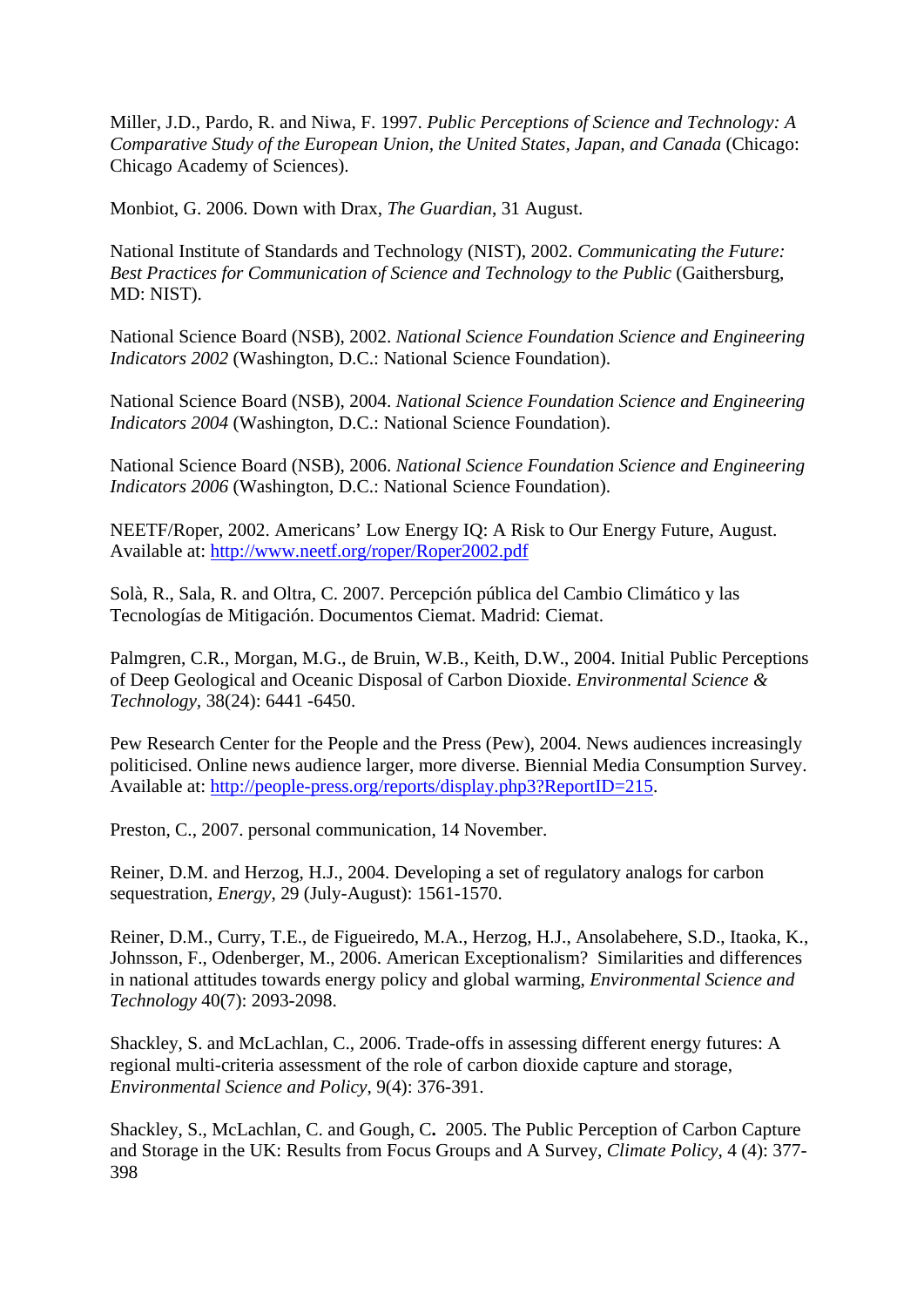Shackley, S., Waterman, H., Godfroij, P., Reiner, D.M., Anderson, J., Draxlbauer, K., and Flach. T., 2007. Stakeholder perceptions of  $CO<sub>2</sub>$  capture and storage in Europe: Results from a survey, *Energy Policy* 35 (10): 5091-5108.

Sharp, J., 2005. Public Attitudes towards Geological Disposal of Carbon Dioxide in Canada. School of Resource and Environmental Management. Report Number 384, Simon Fraser University.

Shin, S. -C., 2006. Korea Institute of Energy Research, The Republic of Korea: Public Outreach Activities on CCS, CSLF Joint Policy & Technical Group Meeting, Delhi, India, April 3~4.

Singer, S., 2007. Presentation to Meeting of the ECCP working group on carbon dioxide capture and geological storage (CCS): First consultation on Impact Assessment of the enabling legal framework for CCS, Brussels, 8 May.

Sundset, T., 2007. Vice President, Statoil, personal communication, 5 September.

ter Mors, E., Weenig, M., Ellemers, N., and Daamen, D., 2006. The influence of (in)congruence of communicator expertise and trustworthiness on acceptance of CCS technologies, Eighth International Conference on Greenhouse Gas Technologies (GHGT-8), Elsevier, Trondheim, Norway, 19-22 June.

U.S. Department of Energy (DOE),  $2002$ .  $CO<sub>2</sub>$  Capture and Storage in Geologic Formations, CO2 Capture and Storage Working Group, NCCTI Energy Technologies Group, Office of Fossil Energy, 8 January.

van Alphen, K., van Voorst tot Voorst, Q., Hekkert, M.P., and Smits, R.E.H.M., Societal acceptance of carbon capture and storage technologies, *Energy Policy* 35 (2007): 4368–4380

van der Veer, J., 2006. Vision for meeting energy needs beyond oil, *Financial Times*, 24 January.

Wade, S., 2007a. CCS Stakeholder Involvement and Outreach, National Coordinator for RCSP Outreach Working Group, Pittsburgh, PA, 10 May, Available at: http://cslforum.org/documents/WadeOutreachCSLFWorkshop051007.pdf

Wade, S., 2007b. Personal Communication, 4 December.

Wright, I., Ashworth, P., Sun, X., Li, D., Zhu, Y., Liang, X., Anderson, J., Shackley, S., Itaoka, K., Wade, S., Asamoah, J., and Reiner, D., *Public Perception of Carbon Dioxide Capture and Storage: Prioritised Assessment of Issues and Concerns*, CO<sub>2</sub> Capture Project (CCP) for the International Energy Agency Working Party on Fossil Fuels.

The European Technology Platform for Zero Emission Fossil Fuel Power Plants (ZEP), 2006. *Strategic Deployment Document,* Final report, 24 November.

ZEP Communication Task Force (TFCom), 2006. Minutes, 18 December.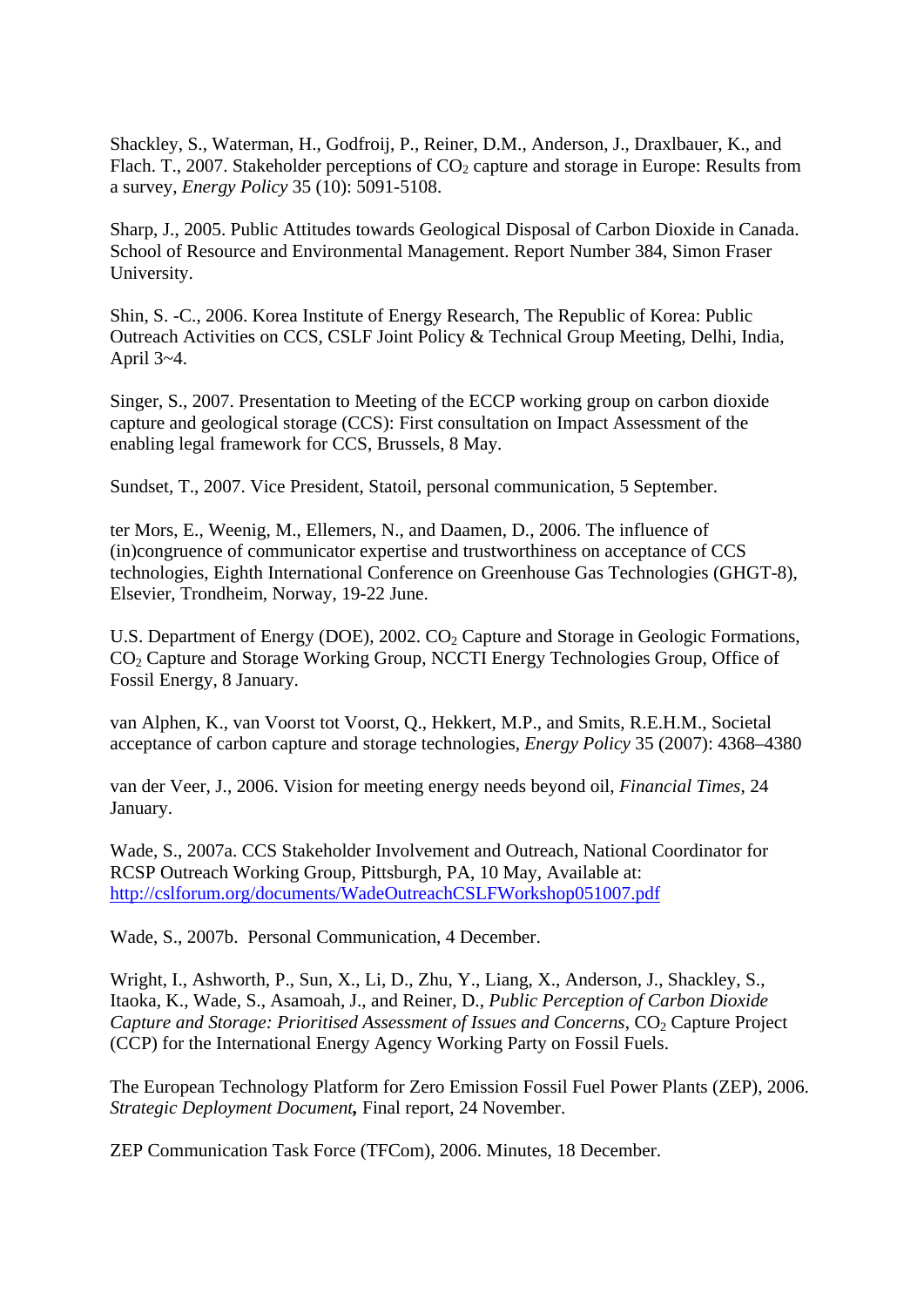# **APPENDIX 1. WEBSITES**

Major national or international CCS websites with a significant education or public outreach element:

#### *Bellona Foundation (Norwegian/English)*

Short basic introduction to CCS, news and reports http://www.bellona.org/subjects/CO2\_sequestration

#### *Bureau of Economic Geology / Gulf Coast Carbon Center*

Detailed project description, general geology resources for teachers and students and the general public, including targeted outreach materials, links, short project-specific FAQ on carbon storage and EOR. http://www.beg.utexas.edu/environqlty/co201.htm

#### *BRGM (primarily French)*

One of the best sites reviewed offering a detailed representation of the individual elements in the CCS chain. http://www.brgm.fr/brgm//CO2\_animation/animlong.swf

#### *Canadian CO2 Network (English/French)*

News, introduction to CCS and climate change overall, roadmap, projects, events, links, success stories http://www.co2network.gc.ca/

#### *Carbon Mitigation Initiative (CMI) at Princeton University*

Image library with photos of capture plants and especially storage diagrams (from US or Canadian sources). stabilization wedge game and resources, events (exclusively CMI annual meetings), newsletters and press releases (from 2004/5), "CMI in the news" (current), annual reports, basic links http://www.princeton.edu/~cmi/

#### *Carbon Sequestration Leadership Forum (CSLF)*

Basic introduction, FAQ and glossary listed under "Education Center" http://www.cslforum.org/education.htm

#### *Climate Action Network (CAN) Europe*

Background information on CCS technologies aimed at member NGOs but likely to be useful to wider audience http://www.climnet.org/EUenergy/CCS/index.htm or http://www.climnet.org/CTAP/

#### *Club CO2 (French/English)*

Industry-government organization includes glossary, good set of links to national, European and international projects, useful background information of different aspects of CCS http://www.clubco2.net

#### *CO2 Capture Project (CCP)*

26 minute Video for Phase I, plus reports, brief review of technologies http://www.co2captureproject.org/phase1index.htm

#### *CO2CRC (Australia)*

7 fact sheets+ FAQ + video that does not work on all platforms (also linked to WCI): http://www.co2crc.com.au Simple animation available at: http://www.co2crc.com.au/ANIMATIONS/rpc.html

#### *CO2Net*

Events calendar, research database, and Information Centre with newsletters, multimedia (CO2CRC, CCP and CO2Net videos) and a 4 page fact sheet is available in many EU languages (English/French/Spanish/Italian/ Portuguese/Czech/Slovak/Hungarian/Romanian/Polish/Russian/Estonian/Croatian): http://www.co2net.com/home/index.asp

See also CO2 Net East developed especially for Central & Eastern Europe: http://www.energnet.com/co2neteast.

#### *French Ministry of Industry (French)*

Condensed on a long, single page, but provides a good overview including short descriptions of most major CCS projects in France, Europe and internationally

http://www.industrie.gouv.fr/energie/prospect/textes/sequestration.htm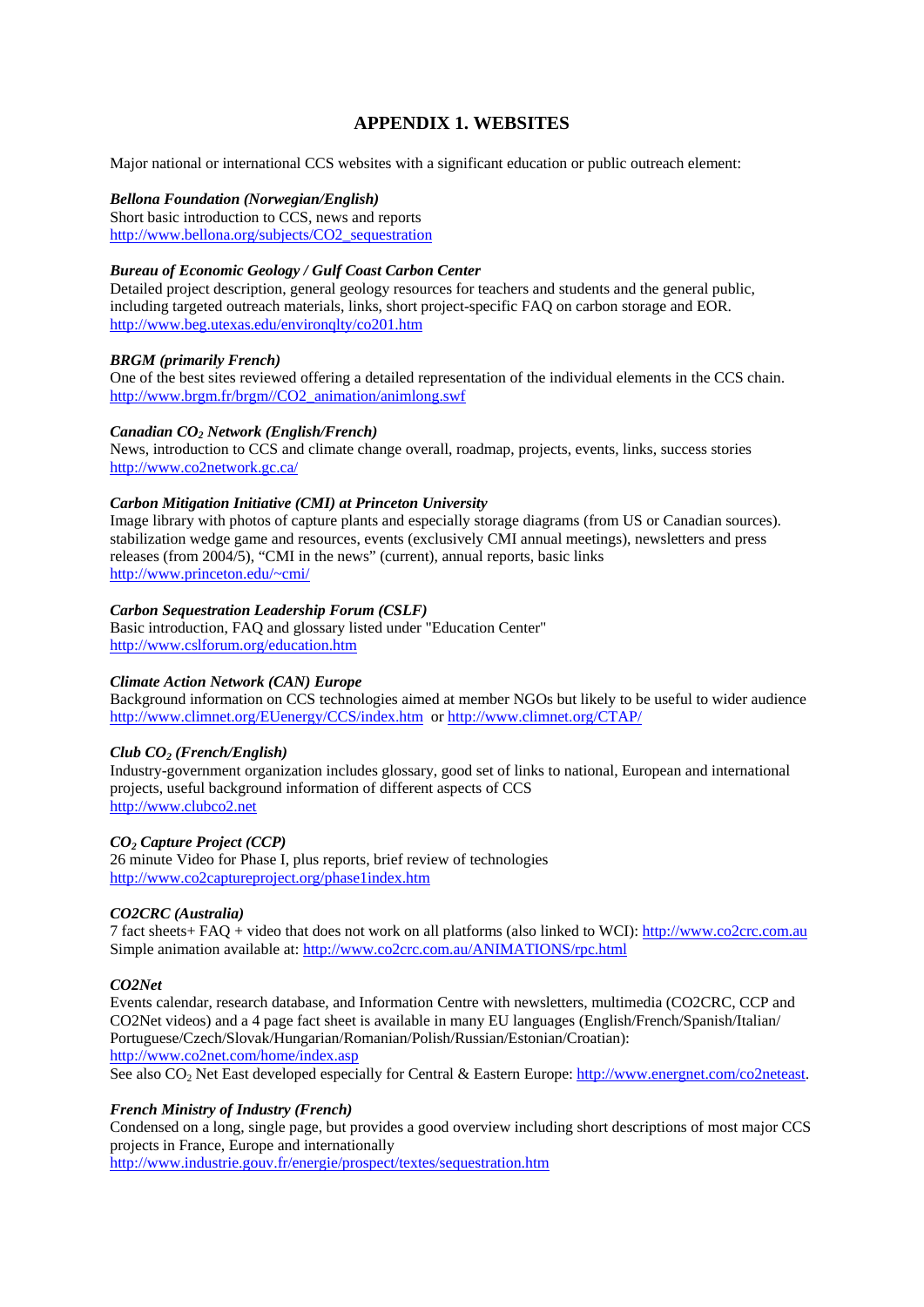#### *Euractiv*

European news and information on CCS, with a primary focus on decisions made in Brussels http://www.euractiv.com/energy/energy/carbon-capture-storage

#### *Futuregen*

Provides project specific news and FAQs. Industry alliance: http://www.futuregenalliance.org/ US DOE: http://www.fossil.energy.gov/programs/powersystems/futuregen/index.html

#### *Green Facts (English/French)*

Nonpartisan summaries of detailed scientific studies includes IPCC Special Report on CCS. Offers three levels of increasing depth: 'highlights', 'details' and 'original source', links to international sources and news stories with a strong EU focus. Level 1is also available in French, with separate links to French sites. Buttons for German, Spanish and Dutch are not currently operational. http://www.greenfacts.org/en/co2-capture-storage

#### *ICO2N*

Canadian industry consortium with themes and 2-page fact sheets on "Understanding the Basics", "Safety" and "Vision", FAQs, good set of links to primarily Canadian and American sites including NGOs and academics. http://www.ico2n.com

#### *IEA GHG Programme*

Basic introduction to climate change, emissions, international dimension, CCS and "educational links". Regular newsletter is aimed primarily at practitioners but which does offer short summaries of international activities. Most publications and technical reports are inaccessible to outsiders: http://www.ieagreen.org.uk/ IEA also offers databases of  $CO_2$  emissions, "risk scenarios" (using features-events-processes common in the nuclear industry), an interactive design tool in choosing the appropriate monitoring techniques for CCS, and a database which offers short project descriptions by region. As of mid-2007, the project database includes 68 from North America, 41 from Europe and 21 from elsewhere: http://www.co2captureandstorage.info/co2db.php

#### *IZ Klima (German)*

German industry consortium site includes a project database describing 46 projects around the world with short summaries in German and links to external sites. Projects can be sorted by title, project focus, maturity or country and displayed on an overview map. Database of CCS reports includes 39 studies (12 in German and 3 in French) and is searchable and sortable by title, topic, publisher, year or country with a short German description of each study. FAQ section provides answers to 16 basic questions on CCS. Summary of media coverage, focusing exclusively on coverage of the center itself. List of upcoming international meetings. http://www.iz-klima.de

Interactive project map: http://www.iz-klima.de/index.php?id=34&pleon\_project\_id=4

#### *Massachusetts Institute of Technology (MIT)*

Brief introduction to CCS, technical reports some of which are readily accessible to a wider audience, good list of links

http://sequestration.mit.edu

#### *US National Energy Technology Laboratory (NETL)*

Newsletters, project portfolio, roadmap, "bookshelf", 8 min video introduction to CCS http://www.netl.doe.gov/technologies/carbon\_seq/ http://www.netl.doe.gov/coalpower/sequestration Basic Introduction at: http://www.netl.doe.gov/technologies/carbon\_seq/core\_rd/storage.html

#### *Petroleum Technology Research Centre (PTRC)*

Information on Weyburn Project, FAQs on EOR and CCS, Press releases, token links http://www.ptrc.ca

#### *Total*:

Good overview and background in English and French on both Lacq project and CCS http://www.total.com/en/corporate-social-responsibility/special-reports/capture/

#### *UK Carbon Capture and Storage Consortium (UKCCSC)*

Brief introduction, International roadmaps, Q&A, News roundups http://www.ukccsc.org.uk or http://www.co2capture.org.uk/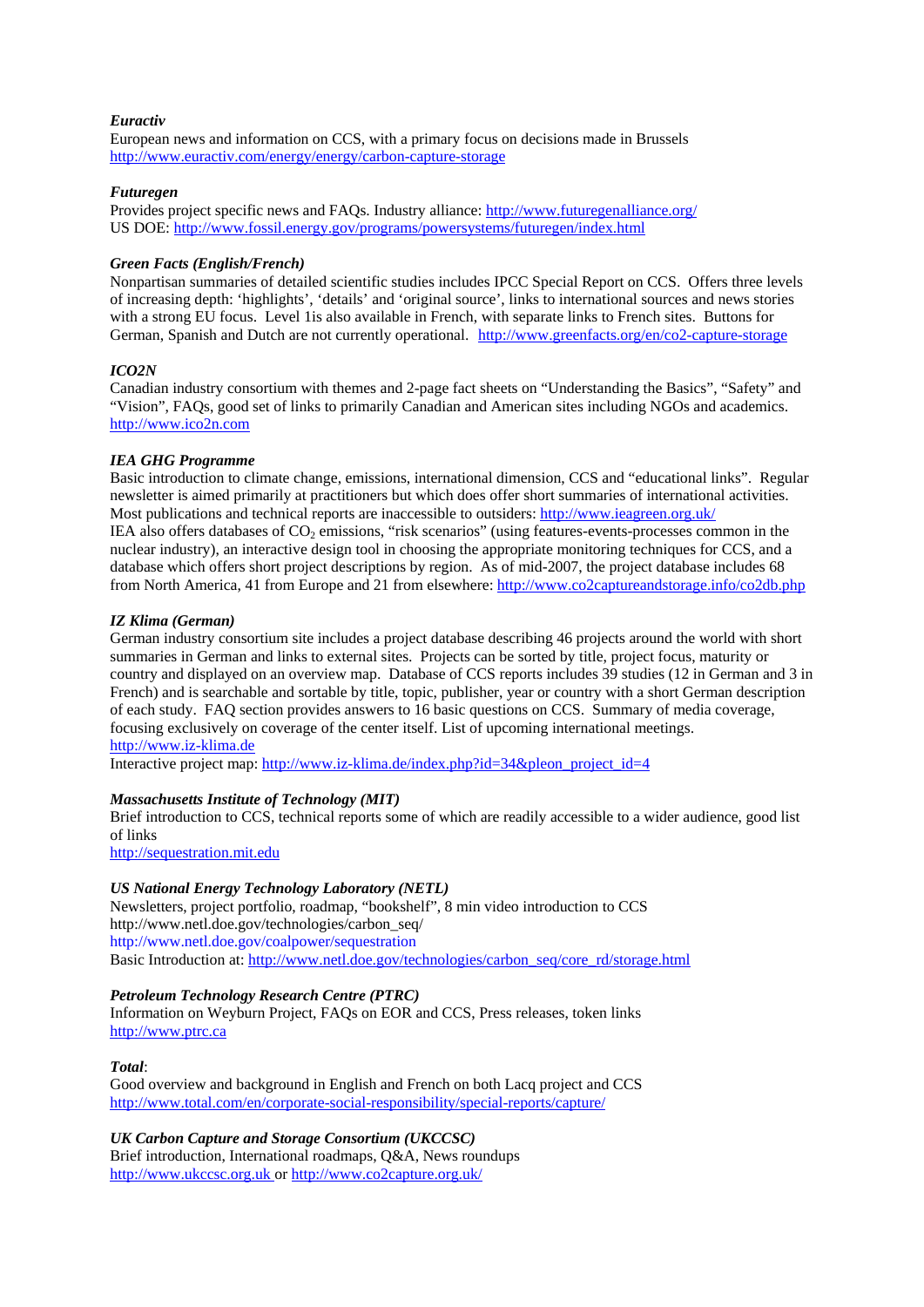#### *US DOE Regional Partnerships*

*Big Sky*  Presentations, partnership news, notable for Carbon Atlas http://carbonatlas.bigskyco2.org

#### *Midwest Geologic Sequestration Consortium (MGSC)*

Basic facts on CCS, project-specific information, geology and news. Uses www.sequestration.org domain name News: http://www.sequestration.org/news.htm

#### *Midwest Regional Carbon Sequestration Partnership (MRCSP)*

Mailing list, basic information on climate change and CCS, 18 fact sheets, the majority on geologic sequestration, news stories and press releases on the partnership, what's new (new story every 3-4 months on average), phase I report, periodic updates to Phase II demonstration project descriptions for geologic and terrestrial, presentations, basic set of links and members area. http://www.mrcsp.org

#### *Plains CO2 Reduction Partnership (PCOR)*

Basic partnership materials, Kids Site has information on climate change but not CCS. Also includes basic links, FAQ, events and brief description on "What I Can Do".

http://www.undeerc.org/pcor/

Separate section on 'Documentaries" includes a 28 min "Nature in the Balance" video, of which last half is on CCS. A documentary on geologic sequestration is scheduled for 2008. http://www.undeerc.org/pcor/documentary/

#### *SECarb*

Very basic introduction and materials http://www.secarbon.org/secarbprogrambackground.html

#### *SWCarb*

Brief introduction and animation, carbon capture blog (empty) http://southwestcarbonpartnership.org/GeoSeq.aspx

#### *WESTCARB*

Basic introduction, brief section on outreach, interactive GIS viewer: http://www.westcarb.org/outreach.htm Interactive GIS: http://atlas.utah.gov/co2wc/viewer.htm?Title=ArcIMS%20HTML%20Viewer

#### *United Nations Environment Programme (UNEP)*

24-page pamphlet providing basic introduction to CCS and guide to IPCC special report, but the pamphlet itself is not easily accessible. http://www.unep.org/dec/docs/CCS\_guide.pdf

#### *Vattenfall*

Interactive Climate Map looking at reduction potential by sector and region http://www.vattenfall.com/climatemap/?WT.ac=advertise

#### *World Resources Institute*

Introduction to CCS, working groups on liability and regulation, technical reports and media coverage http://www.wri.org/project/carbon-capture-sequestration

#### *Zero Emissions Platform (ZEP)*

Project intro -- little on CCS itself, other than fact sheets (in English, French and German) buried on site, e.g., http://www.zero-emissionplatform.eu/website/docs/ETP%20ZEP/ETP%20ZEP%20Roll%20fold%20English.pdf ZEP Newsletters: http://www.zero-emissionplatform.eu/website/library/index.html#etpzepnewsletters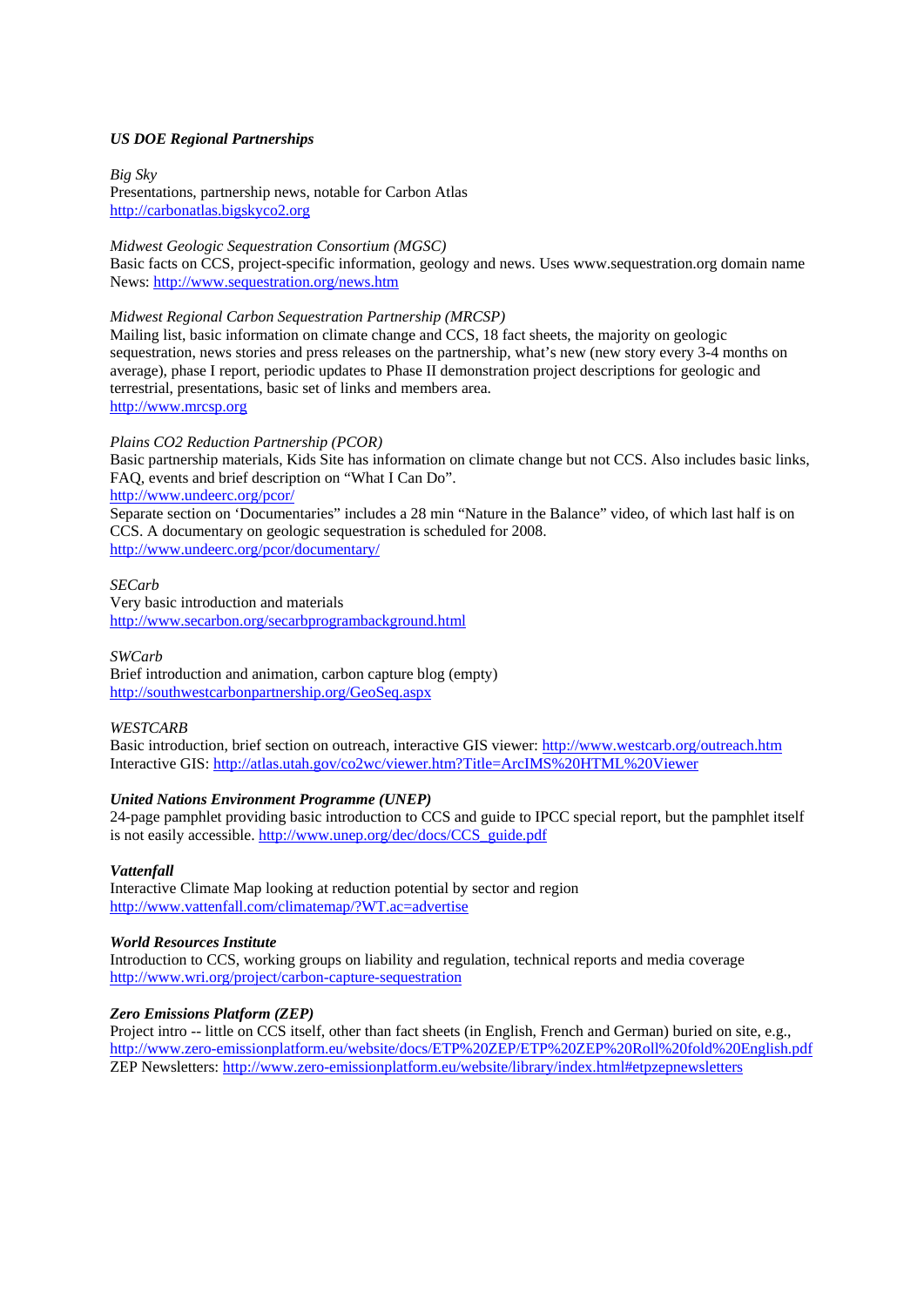#### *Other Project and Organization websites*

ADECOS: http://www.adecos.de Alberta Research Center: http://www.energyinet.com/PDFs/GunterCCSprimer.pdf BP: http://www.bp.com/sectiongenericarticle.do?categoryId=9015794&contentId=7030648 CACHET: http://www.cachetco2.eu/ CASTOR: http://www.co2castor.com/ CATF: http://www.catf.us/projects/power\_sector/advanced\_coal/background.php CATO (Dutch/English): http://www.co2-cato.nl/modules.php?name=CATO&page=21 CCS Association (UK): http://www.ccsassociation.org.uk CO2Geonet: http://www.co2geonet.com/ CO<sub>2</sub> Net East: http://www.energnet.com/co2neteast CO<sub>2</sub>SINK: http://www.co2sink.org/ Coal21 (Australia): http://www.coal21.com.au COORETEC (German/English): http://www.cooretec.de ENCAP (Enhanced Capture of CO<sub>2</sub>): http://www.encapco2.org/ Enel (Italian/English): http://www.enel.it/azienda\_en/sostenibilita/stakeholder/ambiente/zero\_emiss/#N10049 Frio Brine: http://www.utexas.edu/research/projects/frio.html Futuregen for Illinois: http://www.futuregenforillinois.com/ Futuregen Texas: http://www.beg.utexas.edu/futuregentexas/index.htm GASSNOVA (Norwegian/English): http://www.gassnova.no/sw1003.asp GEUS (Danish/English/brief description in German and French): http://www.geus.dk/index.htm Global Climate and Energy Project (GCEP) at Stanford University: http://gcep.stanford.edu/ Gorgon: http://www.gorgon.com.au/01gp\_project.html Greengen (Chinese/some English): http://greengen.com.cn/index.asp International Test Centre for CO<sub>2</sub> Capture: http://www.co2-research.ca/ Nanoglowa: http://www.nanoglowa.com/Project.html NASCENT: http://www.bgs.ac.uk/nascent/home.html Natural Resources Defense Council (NRDC): http://www.nrdc.org/globalWarming/solutions/step4.asp nZEC (UK-China near Zero Emission Coal): http://www.nzec.info (placeholder site) UK Parliamentary Office of Science and Technology (POST):http://www.co2capture.org.uk/Post238.pdf Powerfuel: www.powerfuel.plc.uk Recopol: http://recopol.nitg.tno.nl/index.shtml Rising Tide: http://www.risingtide.org.au/cleancoal (Australian NGO) RITE (Japanese/English): http://www.rite.or.jp/English/lab/geological/geological.html SenterNovem (Dutch): http://www.senternovem.nl/CO2-Reductieplan/index.asp Shell: http://www.shell.com/home/content/envirosocen/environment/climate\_change/co2\_sequestration\_and\_capture/sequestration\_and\_capture\_000407.html Sleipner/SACS: http://www.iku.sintef.no/projects/IK23430000/index.html Snohvit: http://www.snohvit.com Statoil (Sleipner animation): http://www.statoil.com/statoilcom/SVG00990.NSF/web/sleipneren?opendocument Texas Bureau of Economic Geology: http://www.beg.utexas.edu/environqlty/co2seq/ Utah Geological Survey: http://geology.utah.gov/emp/co2sequest/ World Coal Institute: http://www.worldcoal.org/pages/content/index.asp?PageID=414 (12 page brochure) World Energy Council: http://www.worldenergy.org/focus/ccs/367.asp Wuppertal Institute (German): http://www.wupperinst.org/de/projekte/themen\_online/carbon\_capture\_and\_storage/index.html WWF:http://www.panda.org/about\_wwf/what\_we\_do/climate\_change/solutions/energy\_solutions/carbon\_captur e\_storage/index.cfm

Zerogen: http://www.zerogen.com.au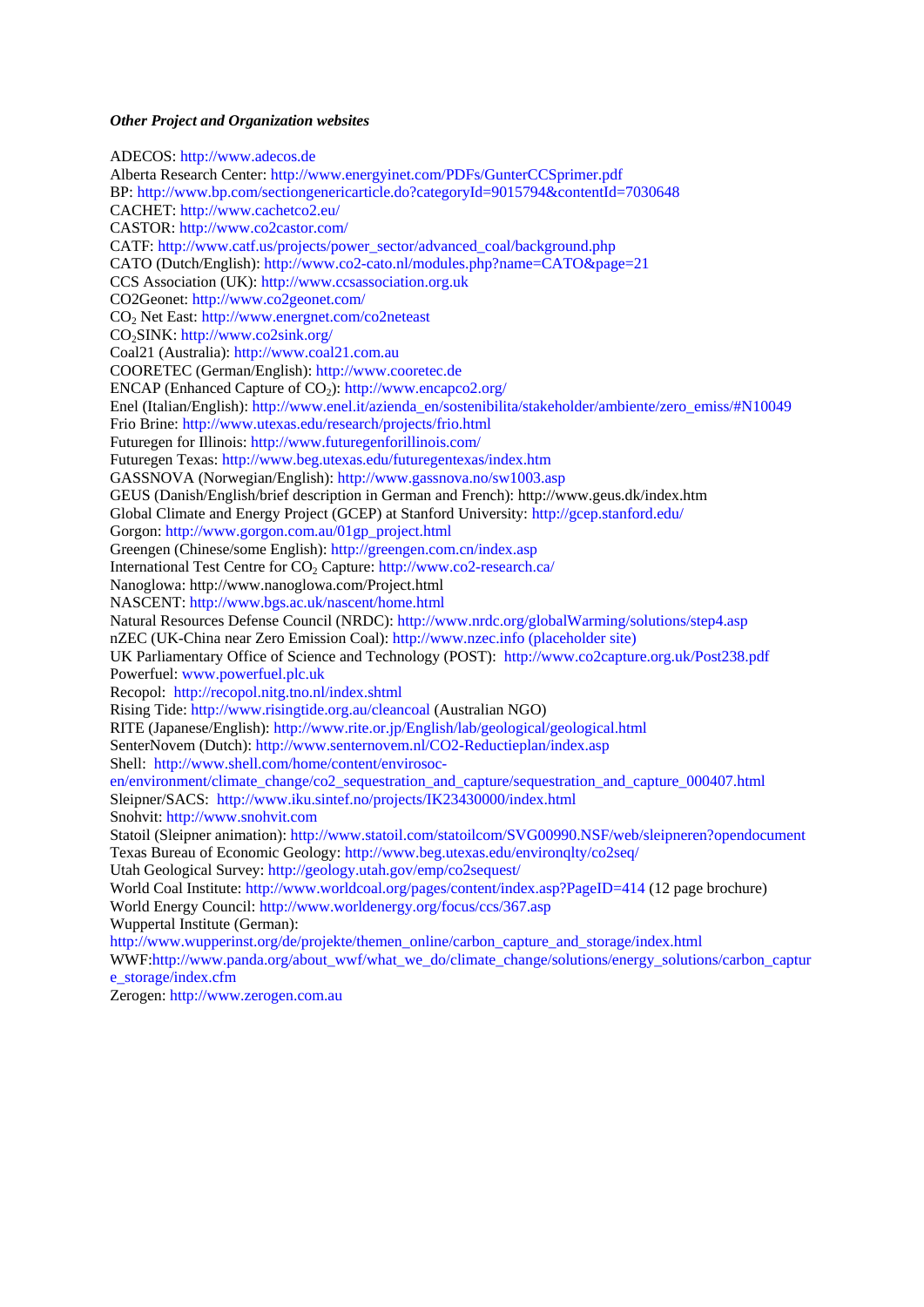# **APPENDIX 2. DIAGRAMS**

# **BRGM (Bureau de recherches géologiques et minières)**

Animation available at: http://www.brgm.fr/brgm//CO2\_animation/animlong.swf



# **CCP (CO2 Capture Project)**



Source: www.co2captureproject.ord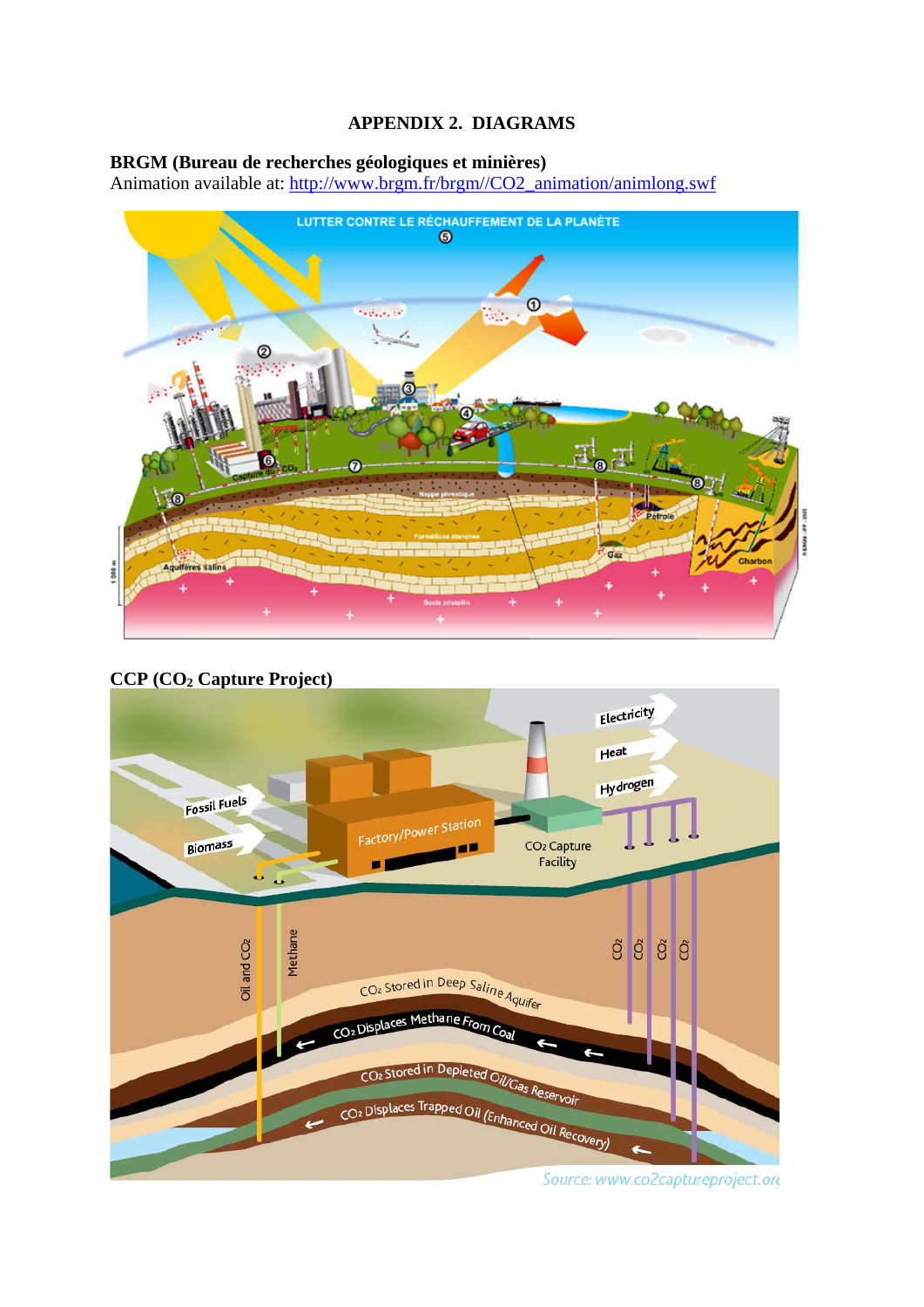**Statoil** 



**GEUS (Geological Survey of Denmark and Greenland)** 

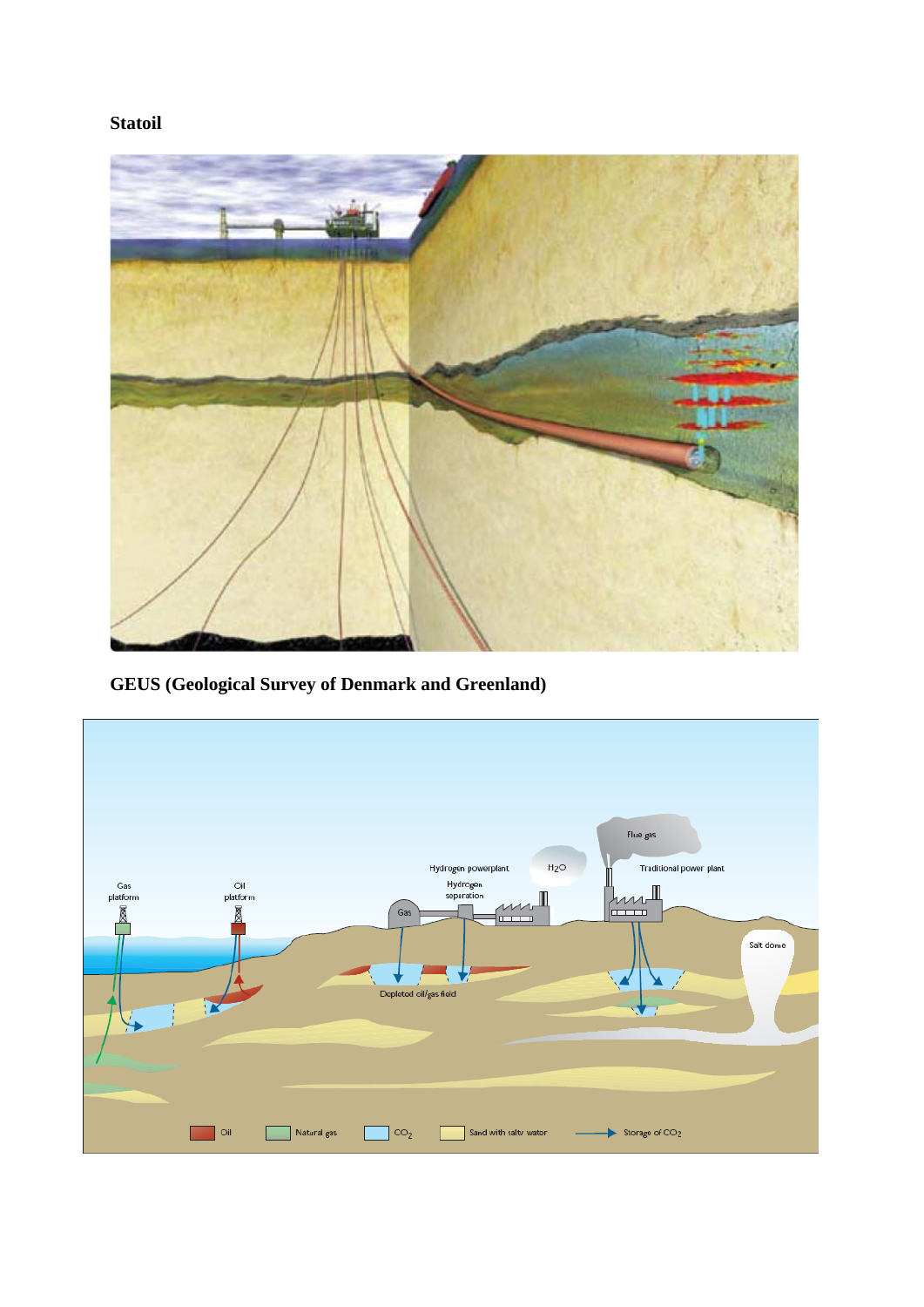#### **STAGE 1.** Geosequestration Research Project (Otway Basin)  $CO_2 +$ <br>methane<br>production Monitoring<br>Well Injection<br>Well Transport of<br>CO<sub>2</sub> & methane<br>(mixed gas) in pipeline Compression<br>& dehydration Europeasion<br>
8 derhydration<br>
Buttress<br>
No: 1 A 庚 THE Monitoring ø  $C_{NQ}^{RC}$ Naylo<br>No. 1 Massacre Shale<br>Timbeen Sandslone a. -× ä. **The Co Paaratte Formation ஞக்க**<br>மாணி<br>சாண் **Bellest Mudstere** Waano G Formallon<sup>o</sup><br>Waano B Formallon<br>Waano A Formallon **Depleted**<br>Gestald Migrati  $\approx 2100m$ Eumeralla Formation of CO<sub>2</sub> &<br>methane

# **CO2CRC Otway Basin (Australia)**

# **Battelle PNL**